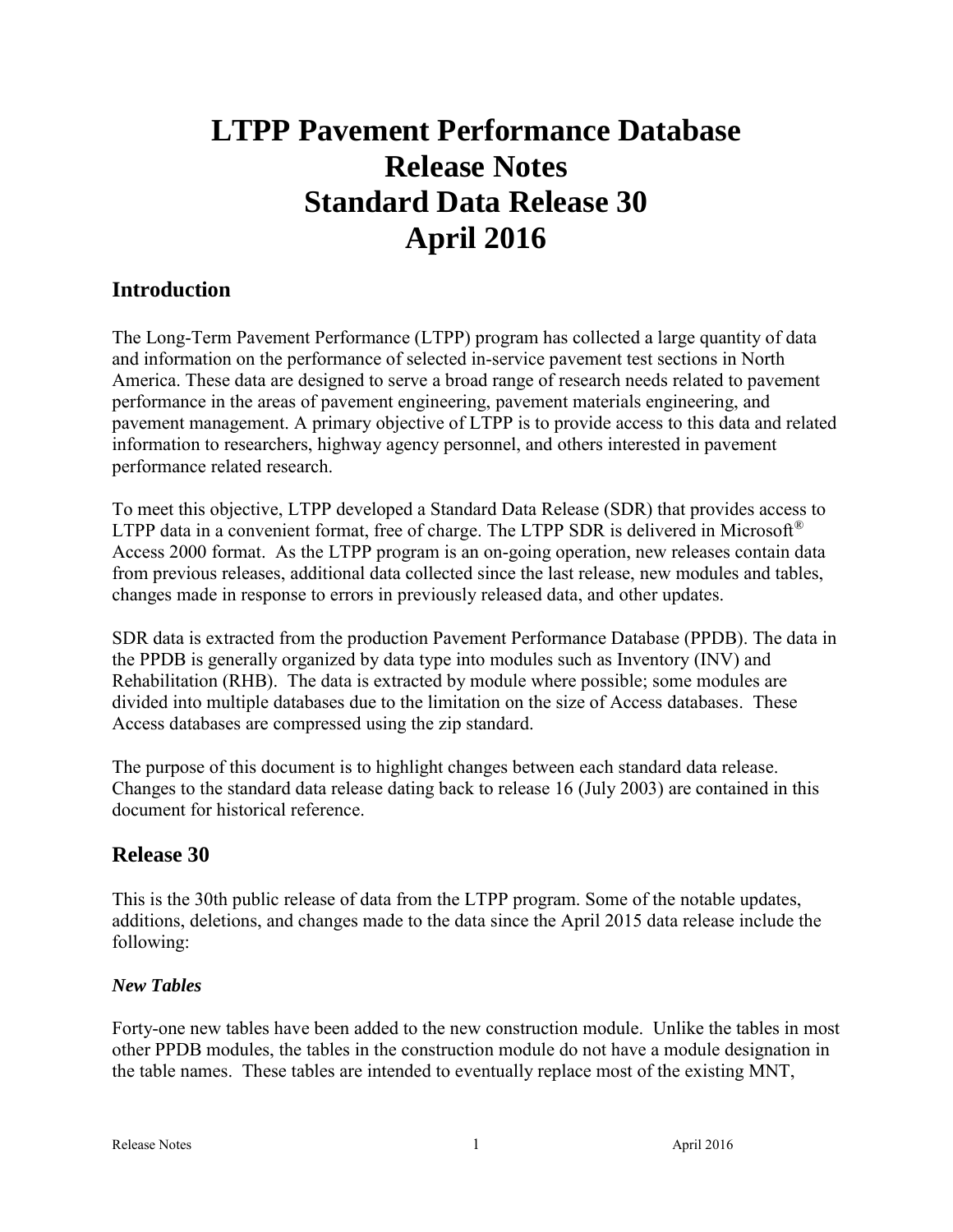RHB, INV, and SPS  $*$  tables, but for SDR30, they contain only data for the new SPS-10 sites. These new tables are:

- PROJECT ID: This table contains general project layout and location information
- PROJECT STATIONS: This table contains section lane, width, and speed information.
- PROJECT INTERSECTIONS: This table contains project level intersection information.
- SECTION GENERAL: This table contains section lane, width, and speed information.
- SECTION DRAINAGE: This table contains section subsurface drainage information.
- SECTION SHOULDER: This table contains section shoulder information.
- SECTION CONST LAYER: Table describing the originally built structure of the pavement.
- PROJECT HIST AGE: This table contains age information for events that took place prior to the section becoming part of the LTPP program.
- PROJECT MAJOR IMP: This table contains information for major rehabilitation and construction events that took place after the pavement was constructed, but before the section became part of the LTPP program.
- DEICING FREQUENCY: This table contains snow removal and deicing application frequency.
- DEICING TYPES: This table contains types of deicing agents used.
- SECTION HPMS: This table contains HPMS specific data items.
- AC AGGR COMP: This table contains composition information for aggregates used in AC layers.
- AC AGGR DUR: This table contains durability data for aggregates used in AC layers.
- AC AGGR PROP: This table contains physical properties of aggregate used in AC mixtures.
- AC\_AGGR\_SP\_PROP: This table contains SuperPave related physical properties of the aggregate used in AC mixtures.
- AC AGGR GRADATION: This table contains gradation information for aggregate used in AC mixtures.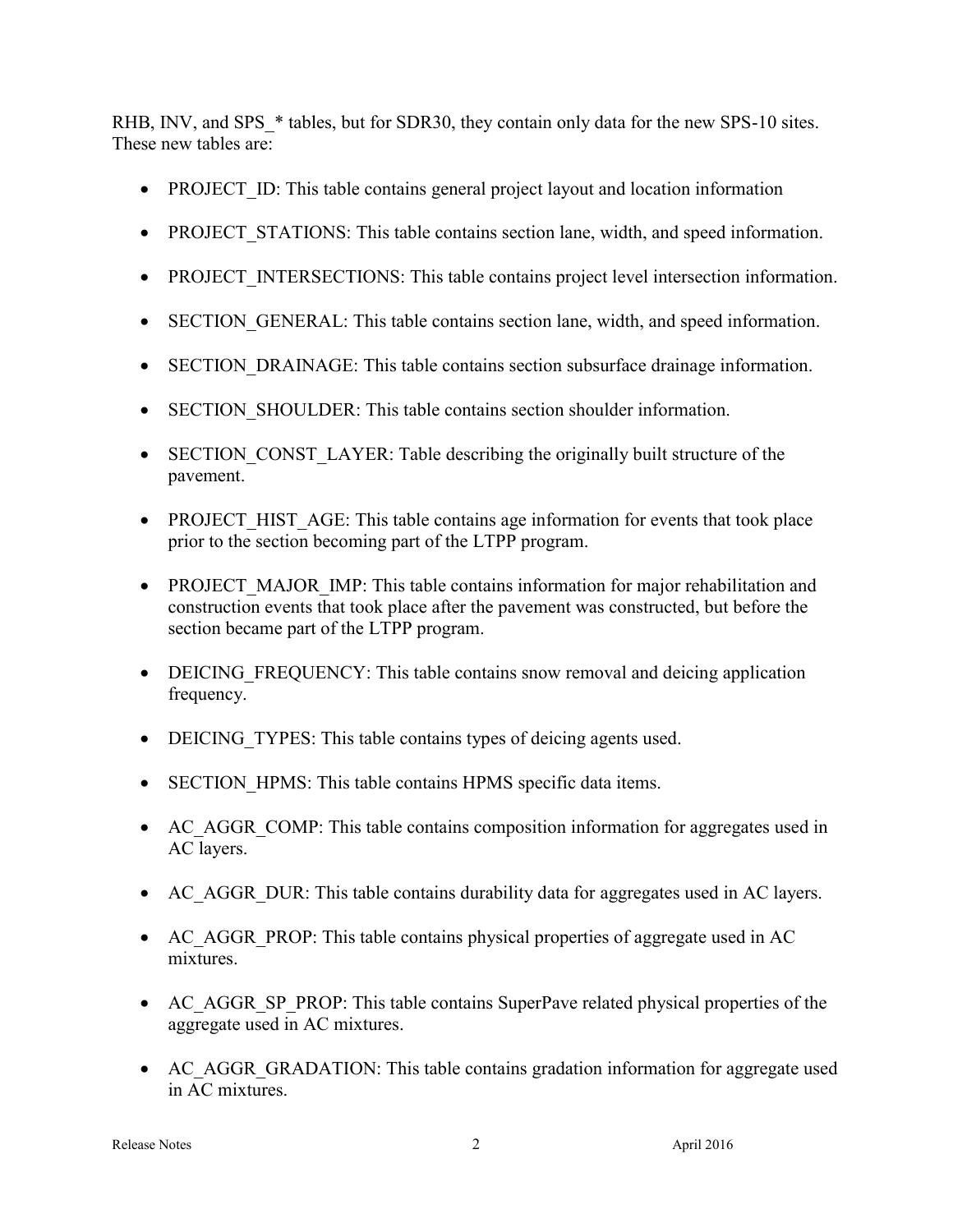- AC\_BINDER: This table contains properties of the binder used in AC mixtures.
- AC\_AGED\_BINDER: This table contains properties of the binder used in AC mixtures after aging.
- AC DSR: This table contains Dynamic Shear Rheometer, Bending Beam Rheometer, and Direct Tension tests for binders used in AC mixtures.
- AC AGGR RECYCLED: This table contains type and storage information for recycled aggregates used in AC mixtures.
- AC\_LAB\_MIX: This table contains laboratory mix design for AC mixtures
- AC\_LAB\_MIX\_RECYCLE: This table contains laboratory mix design properties specific to recycled AC mixtures
- AC\_LAB\_MIX\_WARM: This table contains laboratory mix design properties specific to warm mix AC mixtures
- AC MIXTURE: This table contains AC mixture properties as placed.
- AC ANTISTRIPPING: This table contains AC antistripping agent information.
- AC\_SP\_MIXTURE: This table contains AC Superpave mixture properties as placed.
- AC\_PLACEMENT: This table contains placement information for AC layers.
- AC CONSTRUCTION TEMPS: This table contains construction temperature data for AC layers
- AC\_COMPACTION: This table contains compaction data for AC layers
- AC\_ROLLER: This table contains compaction equipment data for AC layers
- UNBOUND STABIL: This table contains unbound layer stabilizing agent data
- UNBOUND LAYER PROP: This table contains unbound or stabilized base or subbase layer properties.
- UNBOUND GRADATION: This table contains unbound or stabilized base or subbase layer gradation information.
- SUBGRADE\_LAYER\_PROP: This table contains subgrade layer properties.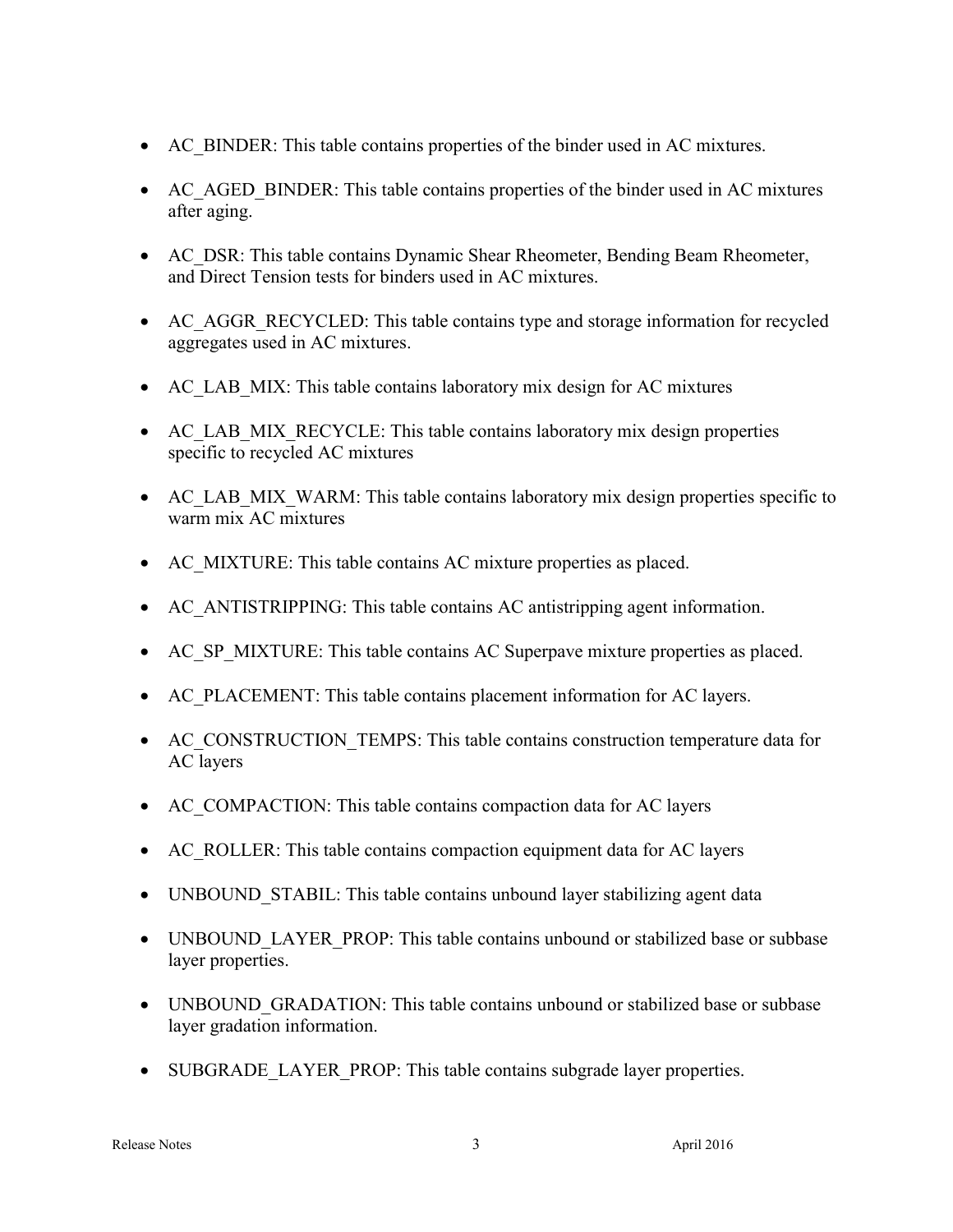- AC DENSITY MEAS: This table contains AC layer density data used for construction quality control.
- AC PROFILE MEAS: This table contains AC layer profile data used for construction quality control.
- SECTION FIELD THICK MEAS: This table contains field layer thickness measurements from time of construction at different stations
- SECTION CONSTRUCTION NOTES: This table contains section notes and comments
- AC MILLING: This table contains information on AC milling operations.
- CONSTRUCTION EVENTS: This table contains improvement information maintenance and rehabilitation events.

Three new distress tables have been created to deliver cracking index information that may be useful for other national applications such as HPMS, MAP-21 NPRM, and MEPDG. These new tables are:

- MON DIS AC CRACK INDEX: This table contains the cracking percentage as defined by HPMS, NPRM, and MEPDG, and the HPMS defined cracking length.
- MON DIS JPCC CRACK INDEX: This table contains the cracking percentage as defined by HPMS, NPRM, and MEPDG.
- MON DIS CRCP CRACK INDEX: This table contains the cracking percentage as defined by HPMS and NPRM, and the punchouts per unit length as defined by MEPDG.

### *Tables Excluded*

The MERRA tables, initially provided in SDR 29, are no longer part of the SDR. This includes the following tables: The data is now being provided exclusively through InfoPave.

MERRA\_GRID\_ID, MERRA\_HUMID\_DAY, MERRA\_HUMID\_HOUR, MERRA\_HUMID\_MONTH, MERRA\_HUMID\_YEAR, MERRA\_PRECIP\_DAY, MERRA\_PRECIP\_HOUR, MERRA\_PRECIP\_MONTH, MERRA\_PRECIP\_YEAR, MERRA\_SITE\_LINK, MERRA\_SOLAR\_DAY, MERRA\_SOLAR\_HOUR, MERRA\_SOLAR\_MONTH, MERRA\_SOLAR\_YEAR, MERRA\_TEMP\_DAY, MERRA\_TEMP\_HOUR, MERRA\_TEMP\_MONTH, MERRA\_TEMP\_YEAR, MERRA\_WIND\_DAY, MERRA\_WIND\_HOUR, MERRA\_WIND\_MONTH, and MERRA\_WIND\_YEAR.

The data previously in these tables is now being provided exclusively through InfoPave.

TRF\_ESAL\_DRAINAGE\_COEFF has been removed because it was unnecessary.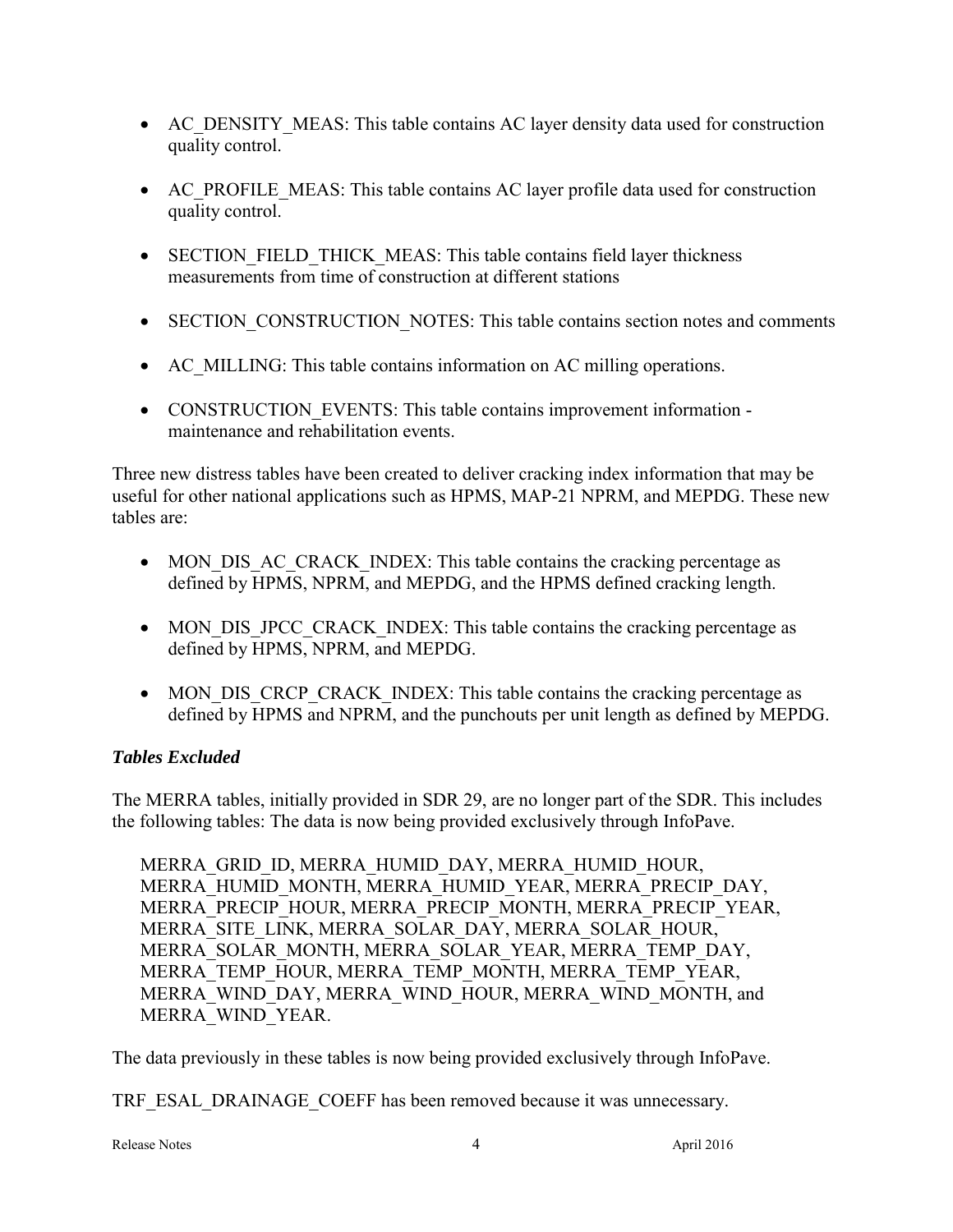Due to processing issues, texture data will not be part of SDR30. This exclusion is not expected to be permanent, but for SDR30, the following texture tables are excluded:

MON HSS TEXTURE SECTION, MON HSS TEXTURE SEGMENT

The data in these tables will be available through InfoPave.

### *Other Notes*

Several fields have been added to the MON\_DIS\_\*\_REV tables to accommodate new distress interpretations so that LTPP may better support national applications. These new fields are:

MON DIS AC REV.WP LENGTH CRACKED MON\_DIS\_AC\_REV.TRANS\_CRACK\_L\_GT183 MON\_DIS\_JPCC\_REV.CRACKED\_SLABS\_TRANS MON\_DIS\_JPCC\_REV.CRACKED\_SLABS\_TOTAL MON\_DIS\_JPCC\_REV.SLAB\_COUNT MON\_DIS\_CRCP\_REV.PUNCHOUTS\_AREA

The fields are populated for most records, using data derived from existing distress maps.

The data in the MON\_HSS tables for all site visits using the AMES profilers has been reprocessed and re-entered. The data will, in many cases, be different than data for the same visits included in SDR 29. Also, 25mm data collected with previous profilers has been added to MON HSS PROFILE ELEVATION 25. This includes most profile runs starting in about 1996.

# **Release 29**

This is the 29th public release of data from the LTPP program. Some of the notable updates, additions, deletions, and changes made to the data since the January 2014 data release include the following:

### *New Tables*

In SDR 29, 33 new tables were added. 22 new MERRA climate tables, 13 new backcalculation (BAKCAL) tables, and 9 new profile/texture (MON\_HSS) tables.

### *MERRA Tables*

The new MERRA tables contain climate data summaries from Modern-Era Retrospective Analysis for Research and Application (MERRA). This dataset provides continuous hourly precipitation, humidity, temperature, wind, and solar radiation estimates. Due to the size of the data, the hourly tables are not actually part of the SDR, but are included here because they will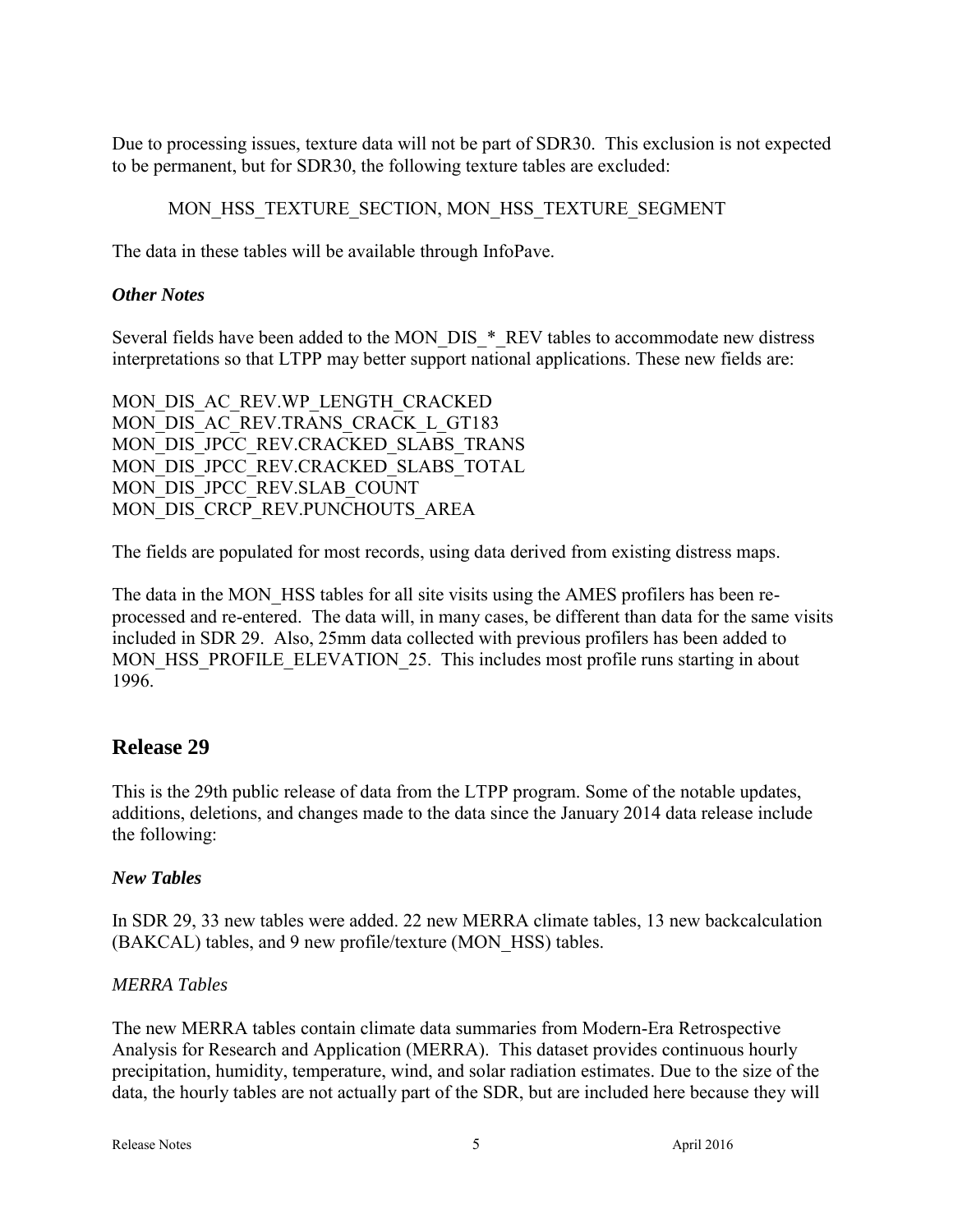be made available to the user using other means.

The new tables are similar to the existing CLM VWS tables, which provide similar data from a different data set consisting of terrestrial observations. The new MERRA tables are:

- MERRA GRID ID: This table contains location, elevation and assignment of ID to each MERRA grid centroid.
- MERRA HUMID DAY: This table contains humidity 2 meters above MERRA centroid by date.
- MERRA HUMID HOUR: This table contains humidity 2 meters above MERRA centroid by date and hour.
- MERRA HUMID MONTH: This table contains humidity 2 meters above MERRA centroid by year and month.
- MERRA HUMID YEAR: This table contains humidity 2 meters above MERRA centroid by year.
- MERRA PRECIP DAY: This table contains precipitation at MERRA cell centroid by date.
- MERRA PRECIP HOUR: This table contains precipitation at MERRA cell centroid by date and hour.
- MERRA PRECIP MONTH: This table contains precipitation at MERRA cell centroid by year and month.
- MERRA PRECIP YEAR: This table contains precipitation at MERRA cell centroid by year.
- MERRA SITE LINK: This table contains assignment of test sections to MERRA cells.
- MERRA SOLAR DAY: This table contains solar radiation and cloud cover at MERRA cell centroid by date.
- MERRA SOLAR HOUR: This table contains solar radiation and cloud cover at MERRA cell centroid by date and hour.
- MERRA SOLAR MONTH: This table contains solar radiation and cloud cover at MERRA cell centroid by year and month.
- MERRA SOLAR YEAR: This table contains solar radiation and cloud cover at MERRA cell centroid by year.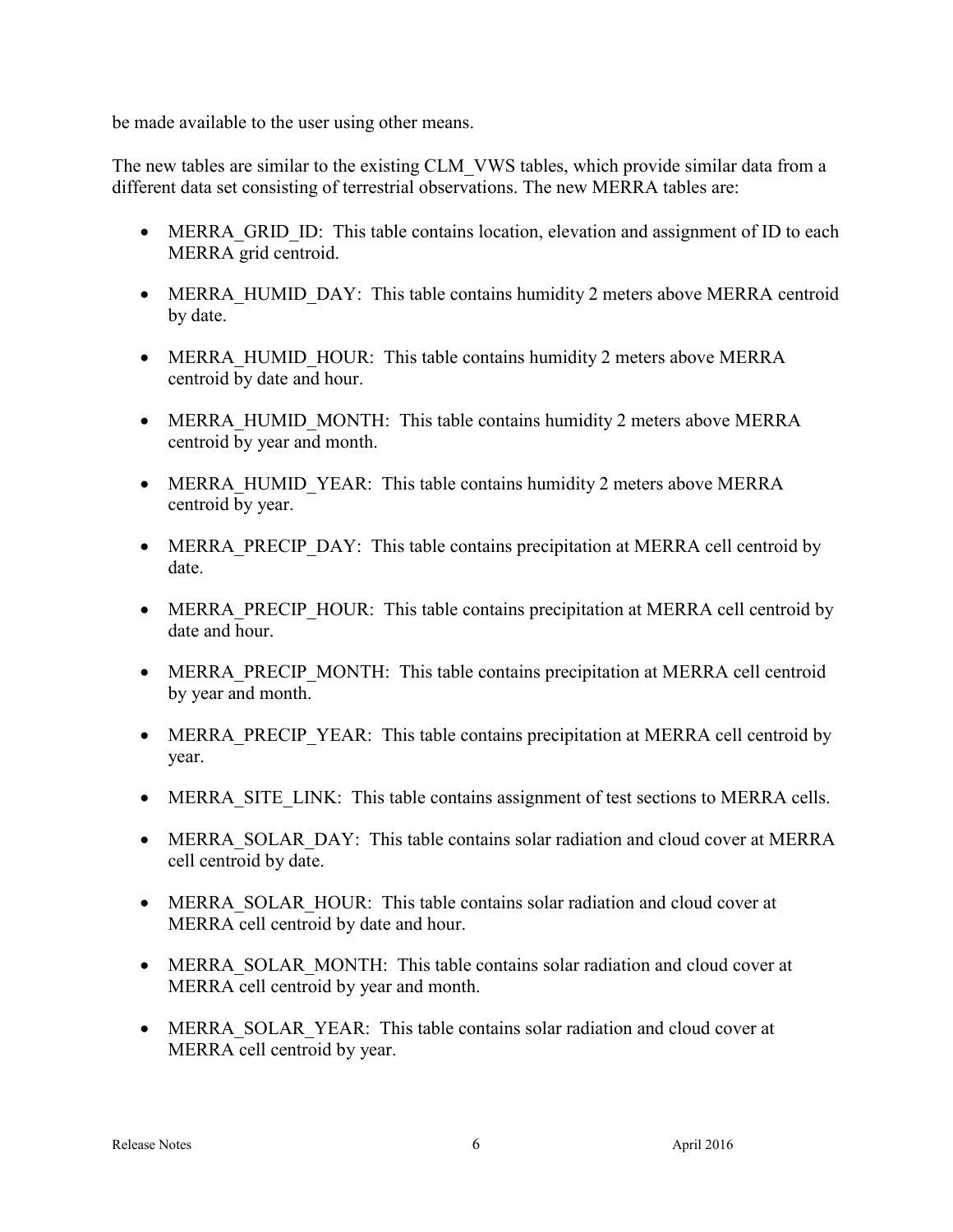- MERRA TEMP DAY: This table contains air temperature 2 meters above MERRA cell centroid elevation by date.
- MERRA TEMP HOUR: This table contains air temperature 2 meters above MERRA cell centroid by date and hour.
- MERRA TEMP MONTH: This table contains air temperature 2 meters above MERRA cell centroid elevation by year and month.
- MERRA TEMP YEAR: This table contains air temperature 2 meters above MERRA cell centroid elevation by year.
- MERRA WIND DAY: This table contains wind 2 meters above MERRA cell centroid by date.
- MERRA WIND HOUR: This table contains wind at MERRA cell centroid by date and hour.
- MERRA WIND MONTH: This table contains wind 2 meters above MERRA cell centroid by year and month.
- MERRA\_WIND\_YEAR: This table contains wind 2 meters above MERRA cell centroid by year.

### *BAKCAL Tables*

The new BAKCAL tables contain backcalculation information for deflection data sets in the MON DEFL tables. These tables nominally replace the MON DEFL FLX and MON\_DEFL\_RGD tables, which were last available in Release 20.0. The new BAKCAL tables are:

- BAKCAL BASIN: This table contains identifying information for each deflection basin used in the backcalculation process.
- BAKCAL BEST FIT BASIN LAYER: This table contains best fit backcalculation modulus values for each deflection basin. This table only has information for PCC surfaced sections only.
- BAKCAL\_BEST\_FIT\_BASIN\_MASTER: This table contains backcalculation fit and quality measures for each deflection basin.
- BAKCAL BEST FIT LAYERS: This table contains layer thicknesses used calculation of layer modulus values using the BEST FIT procedure.
- BAKCAL BEST FIT SECTION LAYER: This table contains best fit backcalculated modulus values for each FWD pass. This table only has information for PCC surfaced sections only.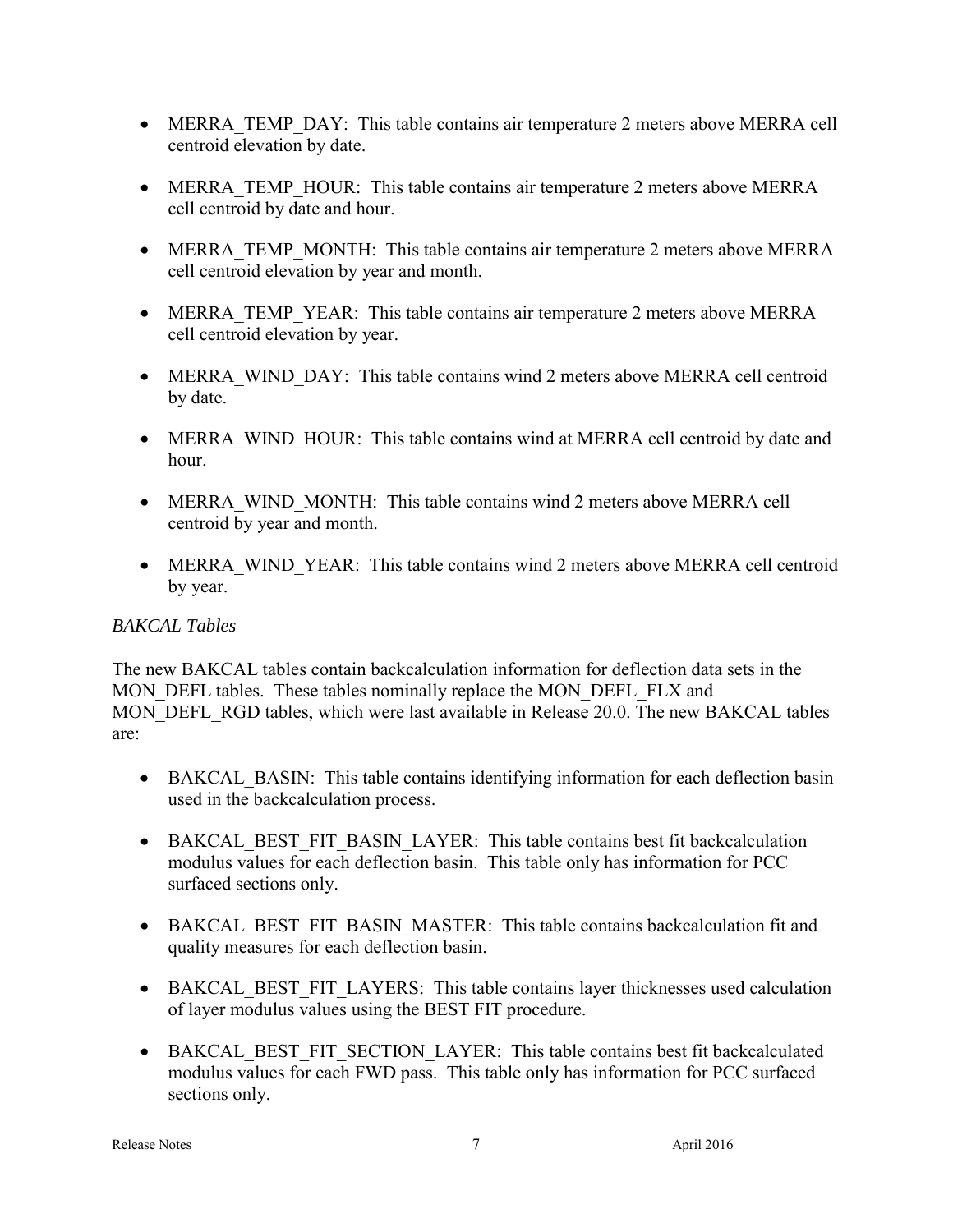- BAKCAL BEST FIT SECTION MASTER: This table contains best-fit backcalculation quality measures and other non-layer specific information for each FWD pass. This table only has information for PCC surfaced sections only.
- BAKCAL LAYER LINK: This table contains mapping of backcalculation layers to the current TST\_L05B layering structure.
- BAKCAL MODULUS BASIN LAYER: This table contains backcalculated modulus values for each measured deflection basin.
- BAKCAL\_MODULUS\_BASIN\_MASTER: This table contains backcalculation fit and quality measures for each deflection basin.
- BAKCAL MODULUS SECTION LAYER: This table contains backcalculated modulus values averaged for each FWD pass.
- BAKCAL MODULUS SECTION MASTER: This table contains backcalculation quality and fitment information applicable to a given FWD pass.
- BAKCAL PASS: This table contains identifying information for each FWD pass used in the backcalculation process.
- BAKCAL STRUCTURE LAYERS: This table contains layer thicknesses used for backcalculation of layer modulus values.

### *MON\_HSS Tables*

The new MON HSS tables contains information from the new longitudinal profile/texture units, as well as all of the data that was previously in MON\_PROFILE\_MASTER and MON\_PROFILE\_DATA. The new tables are:

- MON HSS FAULT VALUES: This table contains high speed survey fault data.
- MON HSS PROFILE ELEVATION 150: This table contains high speed survey profile elevation data at 150mm or 152.4mm intervals.
- MON HSS PROFILE ELEVATION 25: This table contains high speed survey profile elevation data at 25mm or 25.4mm intervals.
- MON HSS PROFILE SECTION: This table contains high speed survey section level profile computed parameters and statistics based on 150 mm interval data.
- MON HSS RUN NO: This table contains identification of each high speed survey run made during each visit
- MON HSS TEXTURE SECTION: This table contains high speed survey section level texture computed parameters and statistics.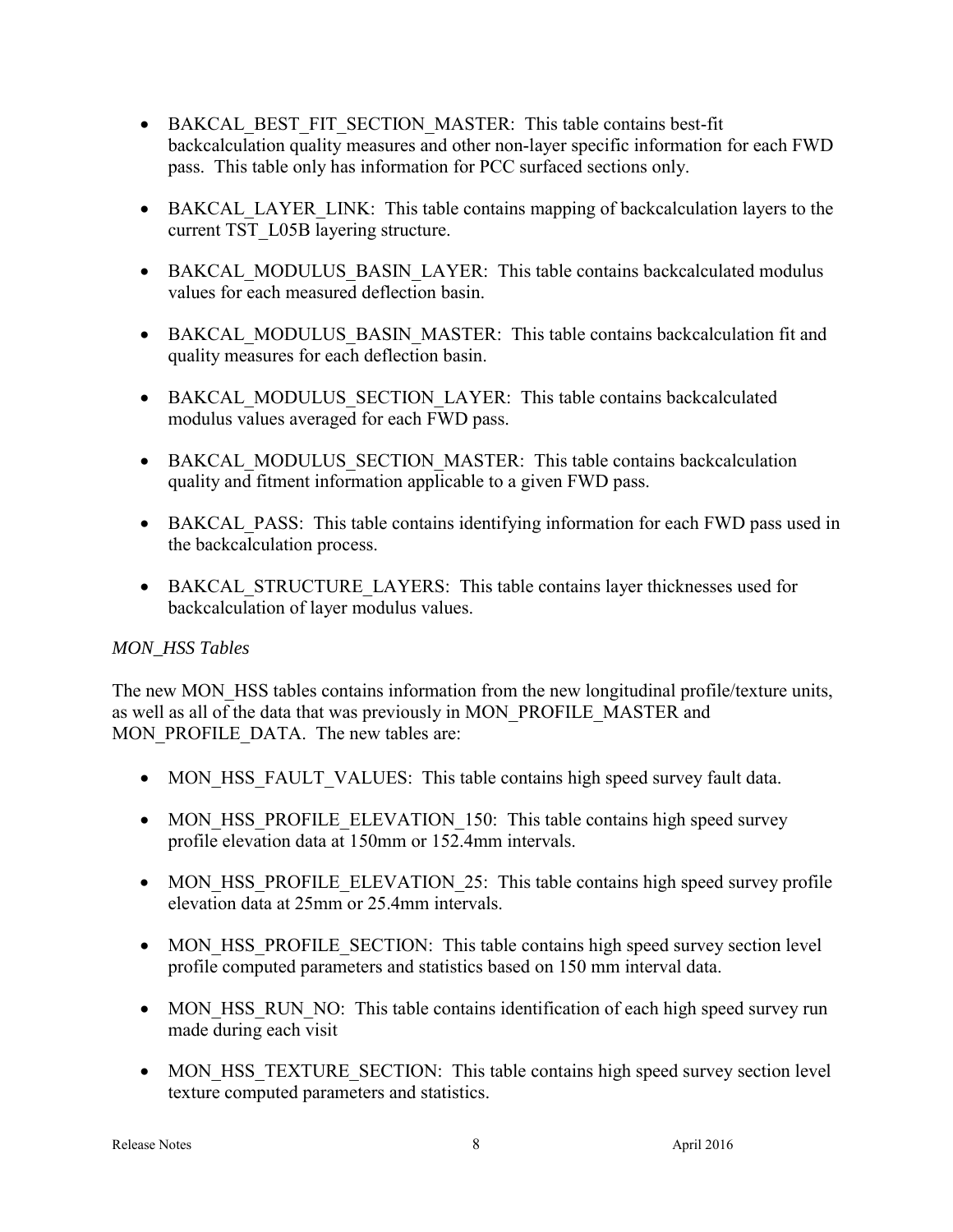- MON HSS TEXTURE SEGMENT: This table contains high speed survey texture data for 100mm segments.
- MON HSS UNIT ID: This table contains high speed survey unit identification.
- MON HSS VISIT NO: This table contains Information related to each high speed survey site visit.

### *Tables Excluded*

MON\_PROFILE\_MASTER and MON\_PROFILE\_DATA are no longer part of the SDR. The information that was in these tables in now in the MON\_HSS series of tables.

#### *Other Notes*

SECTION\_COORDINATES has a new field for elevation. The ELEVATION field contains elevation derived from the coordinates.

MON\_DEFL\_LOC\_INFO has two new fields for location – LATITUDE and LONGITUDE. For this SDR, the fields exist but are not populated.

The structure of TST\_AC02 has been modified. The table previously had one BSG field that either contained a coated or uncoated value. The table now has BSG for uncoated values, and COATED\_BSG for coated values. This is now consistent with the data sheet.

# **Release 28**

In SDR 28 the Data Compilation View (DCV) tables were promoted from beta to full SDR table status. This includes the six new tables and the 18 tables that were included in SDR27 as beta.

### *New Tables and Table Name Changes*

Six new tables were added to the DCV module. All of these tables contain data combined from existing tables. Unlike the tables in most other PPDB modules, the tables in the DCV module do not have a module designation in the table names. These new tables are:

• MNT IMP SOURCE. This table contains the location of the detailed information for those events included in MNT\_IMP. The source tables which contain available data from entries in the MNT\_IMP table include MNT\_ASPHALT\_CRACK\_SEAL, MNT\_ASPHALT\_PATCH, MNT\_ASPHALT\_SEAL, MNT\_GMG, MNT\_IMP, MNT\_PCC\_CRACK\_SEAL, MNT\_PCC\_FULL\_DEPTH, MNT\_PCC\_JOINT\_RESEAL, MNT\_PCC\_PART\_DEPTH, RHB\_MILL\_AND\_GRIND, SPS2\_PCC\_FULL\_DEPTH, SPS3\_CHIP, SPS3\_CRACK, SPS3\_SLURRY, SPS4\_CRACK\_SEAL\_GENERAL, SPS4\_PCC\_CRACK\_SEAL, SPS5\_AC\_PATCHES, SPS6\_DIAMOND\_GRIND, SPS6\_PCC\_CRACK\_SEAL,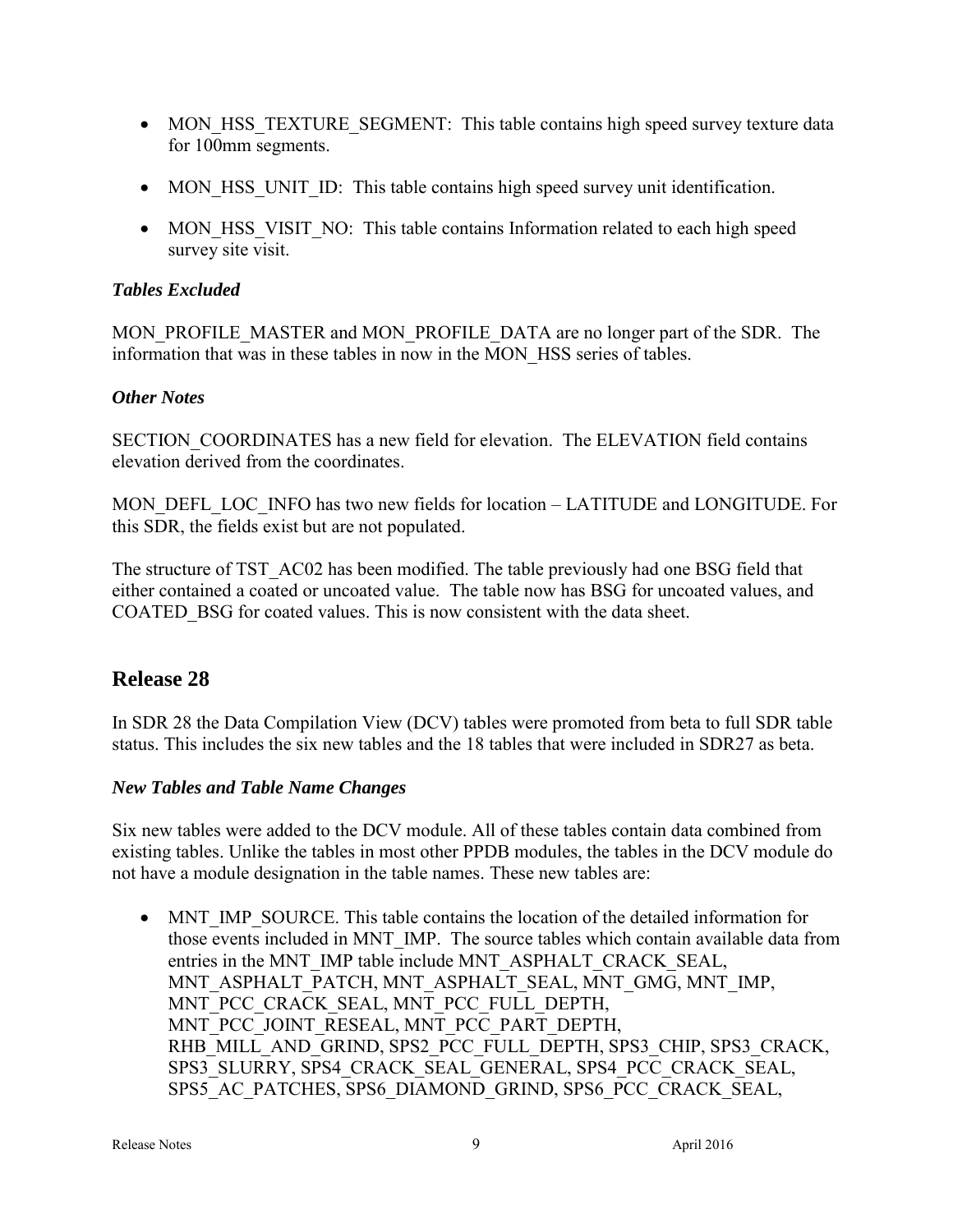SPS6\_PCC\_FULL\_DEPTH, SPS6\_PCC\_JOINT\_RESEAL, SPS6\_PCC\_PART\_DEPTH, and SPS7\_MILLING tables.

- SECTION LAYOUT: This table contains section layout and location information. This table contains combined data from INV\_ID, INV\_GENERAL, SPS\_ID, SPS\_GENERAL, and SPS\_PROJECT\_STATIONS.
- SECTION STRUCTURE HISTORY: This table contains information on dates of structural changes to each section, including original construction, milling, overlays, and crack and seat events. It contains a mixture of data extracted from the EXPERIMENT\_SECTION, RHB\_IMP, SPS\_ID, INV\_AGE, and SECTION\_LAYER\_STRUCTURE tables.
- STABILIZATION DETAILS: This table contains information on stabilization types and quantities for unbound layers compiled from the INV\_STABIL, SPS1\_SUBGRADE\_PREP, SPS2\_SUBGRADE\_PREP, SPS8\_SUBGRADE\_PREP, and SPS9\_SUBGRADE\_PREP tables.
- SUBGRADE PROPERTIES. This table contains the physical properties of subgrade material. Contains data from INV\_SUBGRADE which has been expanded to the test section level. Data from the INV module does not include properties from test sections newly constructed after the start of the LTPP program in 1987.
- UNBOUND LAYER PROPERTIES. This table contains physical properties of unbound layers expanded to test section level from data contained in the INV\_UNBOUND table. Data in this table is constrained to that reported by participating highway agencies for pavement structures whose initial construction was completed prior to inclusions into the LTPP program.

### *Tables Excluded*

All tables included in SDR 27 are also included in SDR 28.

# *Other Notes*

The TST PC03 data has been updated with new information provided by the FHWA lab at Turner-Fairbanks Highway Research Center. The new data is primarily repeat tests on previously tested PCC cores.

The DTE field in MON\_DEFL\_DROP\_DATA has been removed. This field was never populated. Load transfer efficiency calculations are provided in MON\_DEFL\_LTE.

The structure of SPSWIM\_VALIDATION\_INIT has been modified to include three new fields: OUT OF STUDY TPF, LAST FULL YEAR, and COMMENTS.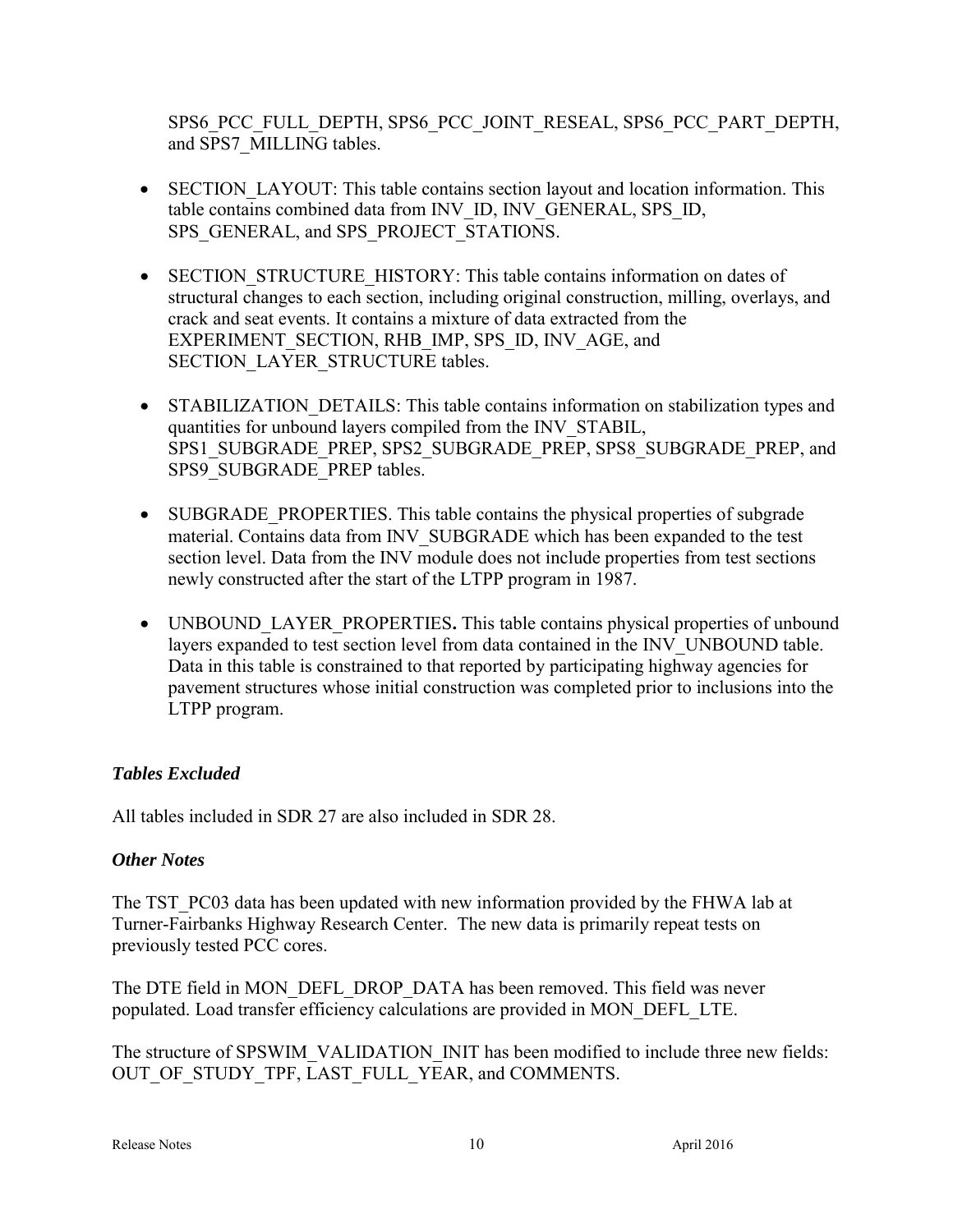# **Release 27**

### *New Tables and Table Name Changes*

In SDR 27, 33 new tables were added and seven existing tables were renamed. One new table was added for falling weight deflectometer (FWD) load transfer efficiency computations, 14 new tables for interpreted Dynamic Load Response (DLR) measurements, and 18 new tables that contain data combined from multiple existing tables. Seven of the existing DLR tables were renamed.

### *FWD Load Transfer Efficiency*

One new table, MON\_DEFL\_LTE, was added to the FWD\_Data\_Without\_Drop\_Data database to contain the results of load transfer efficiency computations from FWD measurements at transverse joints and cracks on portland cement concrete pavement layers.

• MON DEFL LTE. This table contains load transfer efficiency computation from falling weight deflectometer measurements from the J4, J5, C4, and C5 LANE NO measurements at transverse joints/cracks on jointed and continuously reinforced portland cement concrete pavements. The LTE computation is not corrected for slab bending effects.

### *DLR Tables*

The new DLR tables are the reinterpreted data from Ohio, which were removed from SDR 26. Due to differences in the interpretation method and table restructuring, this data is being added back into the database using a table name format starting with DLR\_OH. The data tables containing DLR data from North Carolina that were retained in SDR 26 were renamed using a name format that begins with DLR\_NC to distinguish this data from the Ohio DLR data. The DLR module now contains the following tables:

- DLR NC\_LVDT\_CONFIG\_PCC. This table contains LVDT gauge settings and location information for North Carolina DLR tests.
- DLR NC\_LVDT\_TRACE\_SUM\_PCC. This table contains LVDT trace summary information developed using DLRCheck for North Carolina DLR tests.
- DLR NC MASTER PCC. This table contains North Carolina DLR site and instrumentation summary information for Dynamic Load Response on AC sections.
- DLR\_NC\_STRAIN\_CONFIG\_PCC. This table contains North Carolina DLR test sensor gauges - device, settings and location information.
- DLR\_NC\_STRAIN\_TRACE\_SUM\_PCC. This table contains North Carolina Data Load Response strain trace summary information.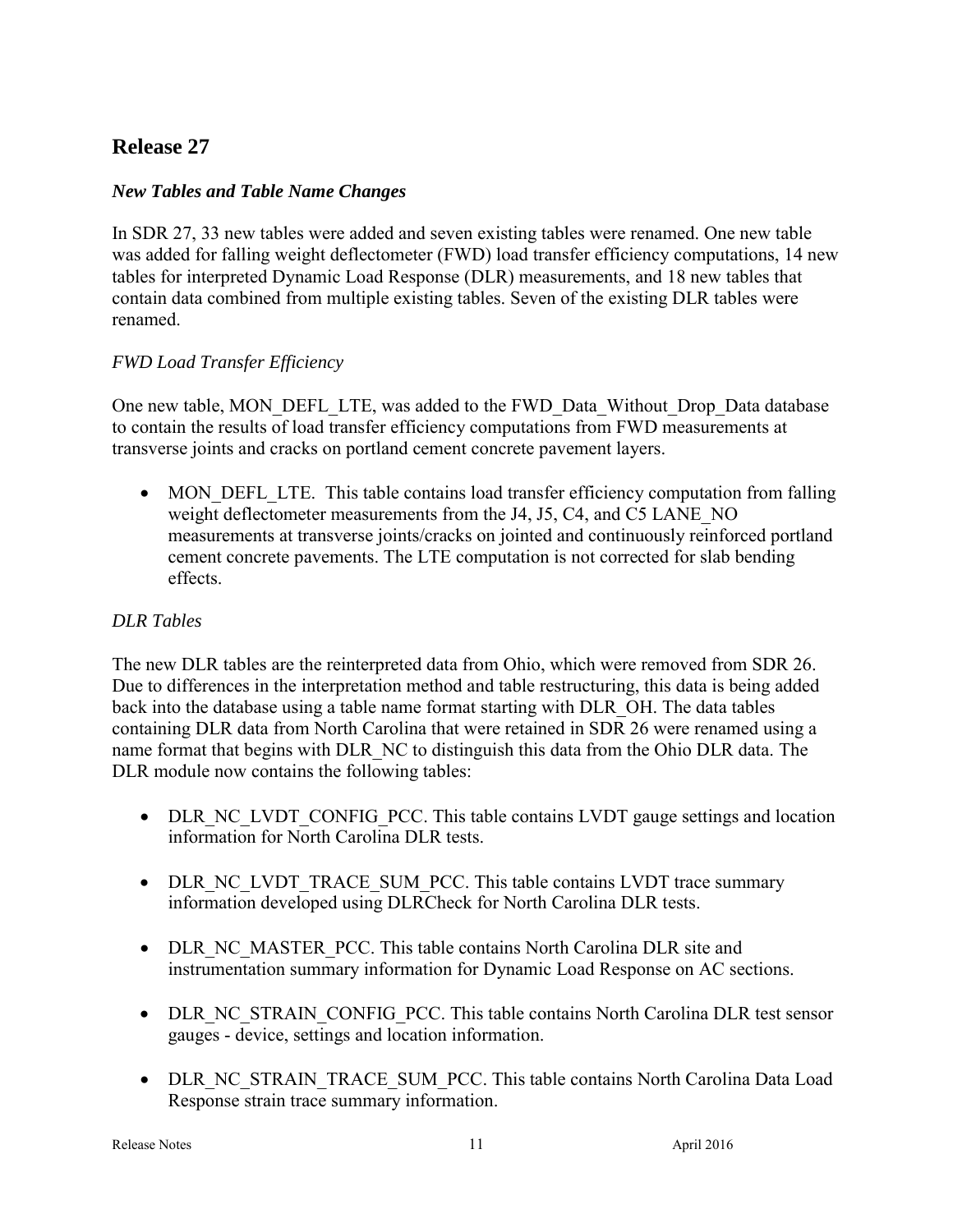- DLR\_NC\_TEST\_MATRIX. This table contains North Carolina Dynamic Load Response test matrix summary information.
- DLR\_NC\_TRUCK\_GEOMETERY. This table contains North Carolina Dynamic Load Response truck geometry summary information.
- DLR\_OH\_LVDT\_CONFIG\_AC. This table contains LVDT gauge configuration settings and location information for Ohio DLR AC test sections.
- DLR\_OH\_LVDT\_CONFIG\_PCC. This table contains gauge configuration settings and location information for Ohio DLR PCC test sections.
- DLR\_OH\_LVDT\_TRACE\_SUM\_AC. This table contains interpreted LVDT peak values from AC pavement measurements at the Ohio DLR test site.
- DLR\_OH\_LVDT\_TRACE\_SUM\_PCC. This table contains interpreted LVDT peak values from PCC pavement measurements at the Ohio DLR test site.
- DLR OH\_MASTER\_AC. This table contains site summary instrumentation measurement information for Ohio DLR AC sections.
- DLR OH MASTER PCC. This table contains site summary instrumentation measurement information for Ohio DLR PCC sections.
- DLR OH\_PRESSURE\_CONFIG\_AC. This table contains pressure gauge configuration settings and location information for Ohio DLR AC test sections.
- DLR\_OH\_PRESSURE\_TRACE\_SUM\_AC. This table contains interpreted pressure peak values from AC pavement measurements at the Ohio DLR test site.
- DLR\_OH\_STRAIN\_CONFIG\_AC. This table contains strain gauge configuration settings and location information for Ohio DLR AC test sections
- DLR\_OH\_STRAIN\_CONFIG\_PCC. This table contains strain gauge configuration settings and location information for Ohio DLR PCC test sections.
- DLR\_OH\_STRAIN\_TRACE\_SUM\_AC. This table contains interpreted strain peak values from AC pavement measurements at the Ohio DLR test site.
- DLR\_OH\_STRAIN\_TRACE\_SUM\_PCC. This table contains interpreted strain peak values from PCC pavement measurements at the Ohio DLR test site.
- DLR\_OH\_TEST\_MATRIX. This table contains test matrix summary information for the Ohio DLR tests.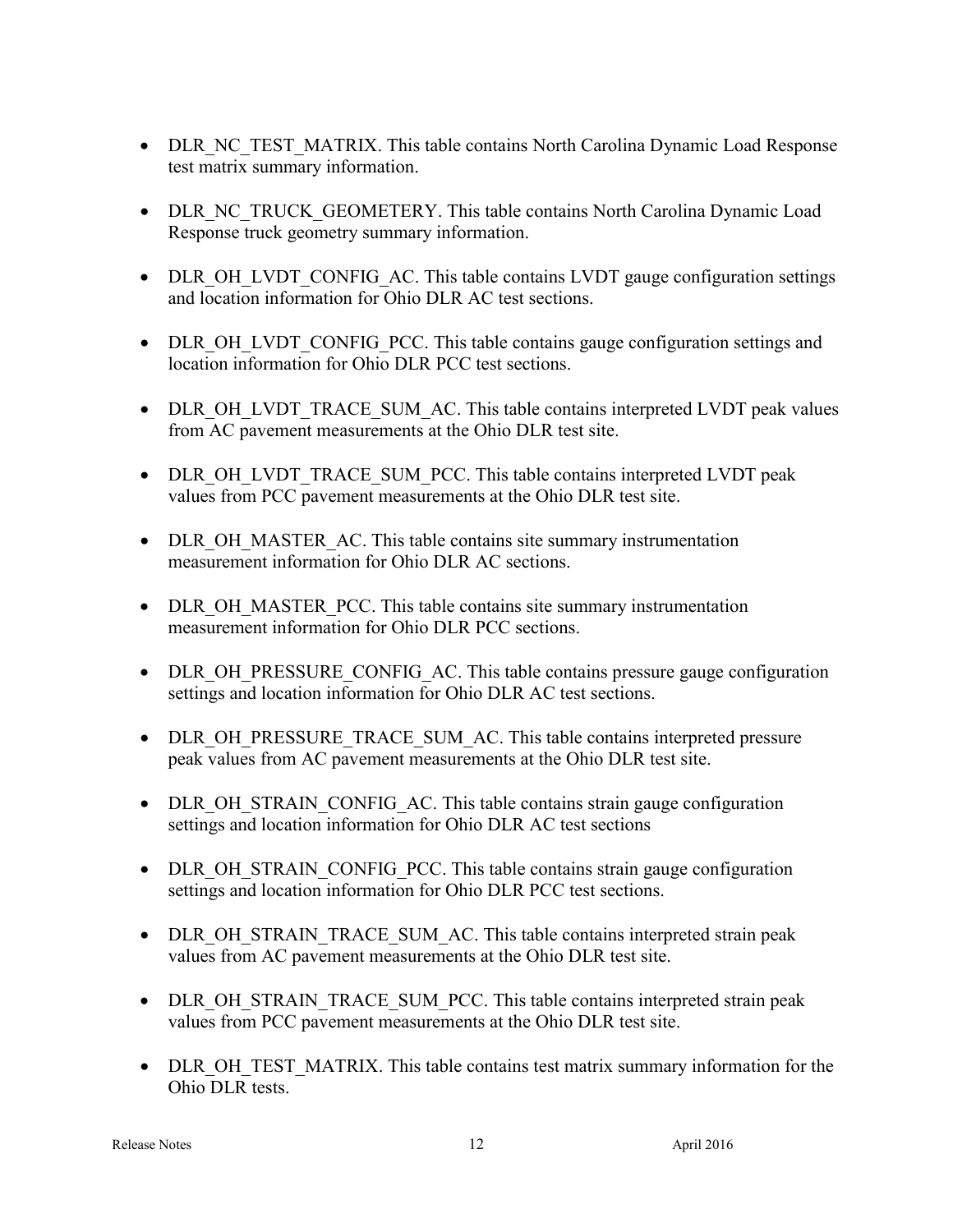• DLR\_OH\_TRUCK\_GEOMETERY. This table contains Ohio load response truck geometry summary information.

### *Data Compilation Views*

The tables in the new Data Compilation View (DCV) module contain data compiled from other existing tables with the primary intent of reducing the number of tables a user needs to look at for similar types of data elements. In addition to combining data, these tables also expand linked and project level data to create individual test section level records. Coded values have been replaced with the code description to alleviate the need to perform the linking necessary to get those values otherwise. While this information is technically implemented as a "view" in database terminology, it is presented as tables in the SDR.

The tables in the DCV module are included in SDR 27 as a beta or trial release in the interest of receiving data user feedback. The module is being released as volume 2 in SDR 27 to indicate a separation from the other PPDB data tables. Unlike most other PPDB modules, the views do not have a module designation in the table names. The new tables in the DCV module are:

- AC\_AGG\_GRADATION. This table contains gradation information for aggregate used in AC mixtures. Contains data from INV\_GRADATION, RHB\_ACO\_AGGR\_PROP, RHB\_CMRAP\_COMBINED\_AGG, and RHB\_HMRAP\_COMBINED\_AGG.
- AC AGG PROP. This table contains physical properties of aggregate used in AC mixtures. Contains data from INV\_PMA, RHB\_ACO\_AGGR\_PROP, RHB\_CMRAP\_COMBINED\_AGG, RHB\_HMRAP\_COMBINED\_AGG, SPS1\_PMA\_AGGREGATE\_PROP, SPS2\_PMA\_AGGREGATE\_PROP, SPS8\_PMA\_AGGREGATE\_PROP, and SPS9\_PMA\_AGGREGATE\_PROP.
- AC ANTISTRIP. This table contains information on anti-stripping agents used in AC mixtures. Contains data from INV\_PMA\_ORIG\_MIX, RHB\_ACO\_MIX\_PROP, SPS1\_PMA\_MIXTURE\_PROP, SPS2\_PMA\_MIXTURE\_PROP, SPS8\_PMA\_MIXTURE\_PROP, and SPS9\_PMA\_MIXTURE\_PROP.
- AC\_BINDER\_PROP. This table contains properties of the binder used in AC mixtures. Contains data from INV\_PMA\_ASPHALT, RHB\_ACO\_PROP, SPS1\_PMA\_AC\_PROPERTIES, SPS8\_PMA\_AC\_PROPERTIES, and SPS9\_PMA\_AC\_PROPERTIES.
- AC MIX PROP. This table contains AC Hyeem and Marshall mixture information. Contains data from INV\_PMA\_ORIG\_MIX, RHB\_ACO\_LAB\_MIX, RHB\_CMRAP\_LAB\_MIX, RHB\_HMRAP\_LAB\_MIX, SPS1\_PMA\_MIXTURE\_PROP, SPS2\_PMA\_MIXTURE\_PROP, SPS8\_PMA\_MIXTURE\_PROP, SPS9\_PMA\_MIXTURE\_PROP, and SPS9\_PMA\_MIX\_DES\_PROP.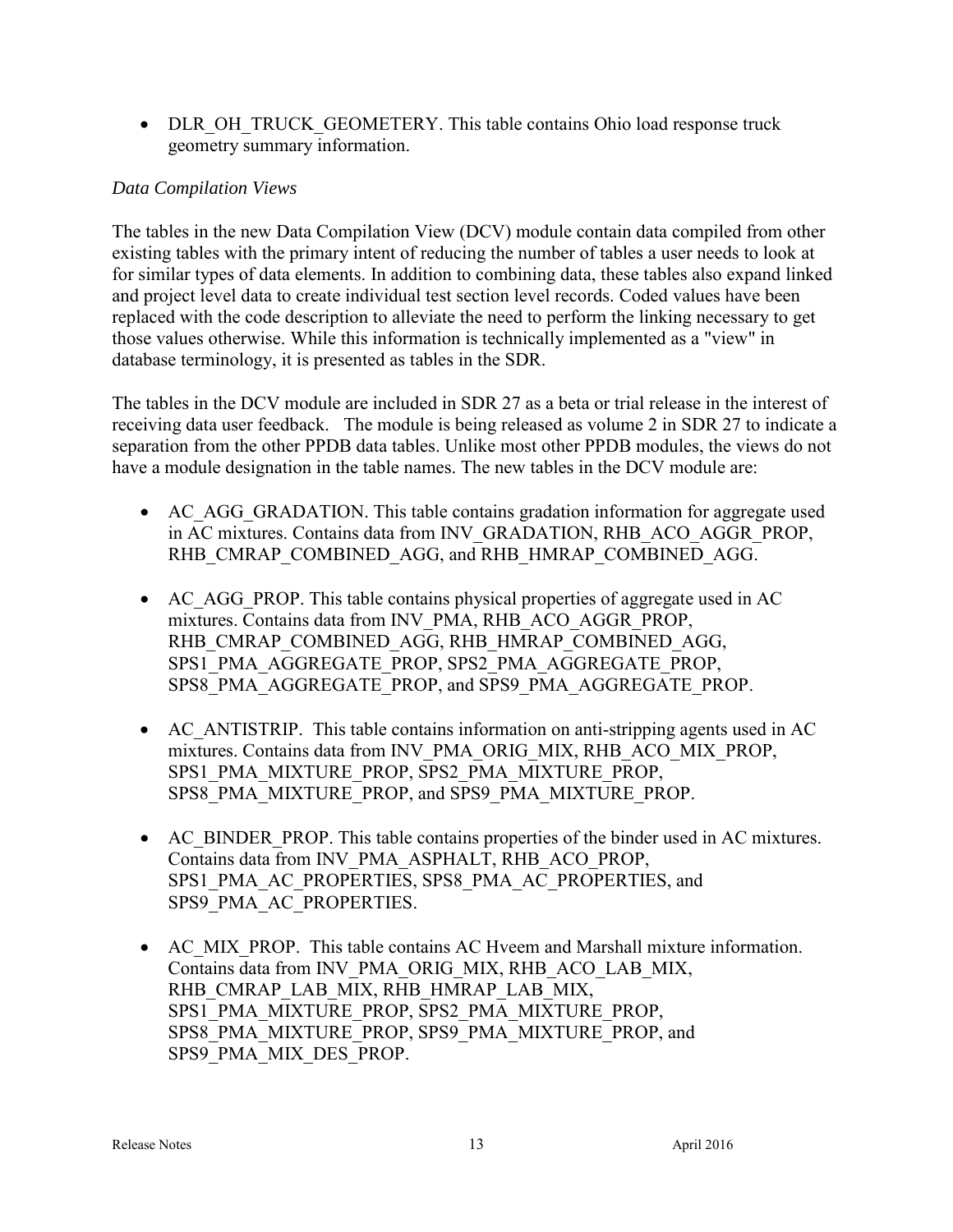- AC MOISTURE SUSCEPTIBILITY. This table contains results from moisture susceptibility tests on AC samples. Contains data from INV\_PMA\_ORIG\_MIX and RHB\_ACO\_MIX\_PROP.
- AC\_VOLUMETRICS. This table contains volumetric properties of AC mixtures as reported by agencies. Contains data from INV\_PMA\_ORIG\_MIX, RHB\_ACO\_LAB\_MIX, RHB\_ACO\_MIX\_PROP, RHB\_CMRAP\_LAB\_MIX, RHB\_CMRAP\_MIX\_PROP, RHB\_HMRAP\_LAB\_MIX, RHB\_HMRAP\_MIX\_PROP, SPS1\_PMA\_MIXTURE\_PROP, SPS2\_PMA\_MIXTURE\_PROP, SPS8\_PMA\_MIXTURE\_PROP, SPS9\_PMA\_MIXTURE\_PROP, SPS9\_PMA\_MIX\_DES\_PROP, and SPS9\_SP\_PMA\_MIXTURE\_PROP.
- PCC\_ADMIXTURE. This table contains properties of admixtures used in PCC mixtures. Contains data from SPS8\_PCC\_MIXTURE\_DATA, SPS2\_PCC\_MIXTURE\_DATA, RHB\_PCCO\_MIXTURE, and INV\_ADMIX.
- PCC AGG GRADATION. This table contains gradation information for aggregate used in PCC mixtures. Contains data from INV\_GRADATION, RHB\_PCCO\_AGGR, SPS2\_PCC\_MIXTURE\_DATA, and SPS8\_PCC\_MIXTURE\_DATA.
- PCC AGG PROP. This table contains physical properties of aggregate used in PCC mixtures. Contains data from RHB\_PCCO\_AGGR, SPS2\_PCC\_MIXTURE\_DATA, SPS8\_PCC\_MIXTURE\_DATA, and INV\_PCC\_MIXTURE.
- PCC JOINT FORMING. This table contains methods used to create the joints on PCC layers. Contains data from RHB\_PCCO\_JOINT\_DATA, SPS8\_PCC\_JOINT\_DATA, SPS2\_PCC\_JOINT\_DATA, and INV\_PCC\_JOINT.
- PCC JOINT SEALANT. This table contains properties of joint sealants used during initial placement of PCC layers. Contains data from RHB\_PCCO\_JOINT\_DATA, SPS8\_PCC\_JOINT\_DATA, SPS2\_PCC\_JOINT\_DATA, and INV\_PCC\_JOINT.
- PCC JOINT SPACING. This table contains joint spacing used on PCC layers. Contains data from RHB\_PCCO\_JOINT\_DATA, SPS8\_PCC\_JOINT\_DATA, SPS7\_PCCO\_JOINT\_DATA, SPS2\_PCC\_JOINT\_DATA, and INV\_PCC\_JOINT.
- PCC LOAD TRANSFER. This table contains properties of load transfer devices used on PCC layers. Contains data from INV\_PCC\_JOINT, RHB\_PCCO\_JOINT\_DATA, SPS8\_PCC\_JOINT\_DATA, and SPS2\_PCC\_JOINT\_DATA.
- PCC MIX DESIGN. This table contains PCC mix design properties. Contains data from INV\_PCC\_MIXTURE, RHB\_PCCO\_MIXTURE, SPS2\_PCC\_MIXTURE\_DATA, and SPS8\_PCC\_MIXTURE\_DATA.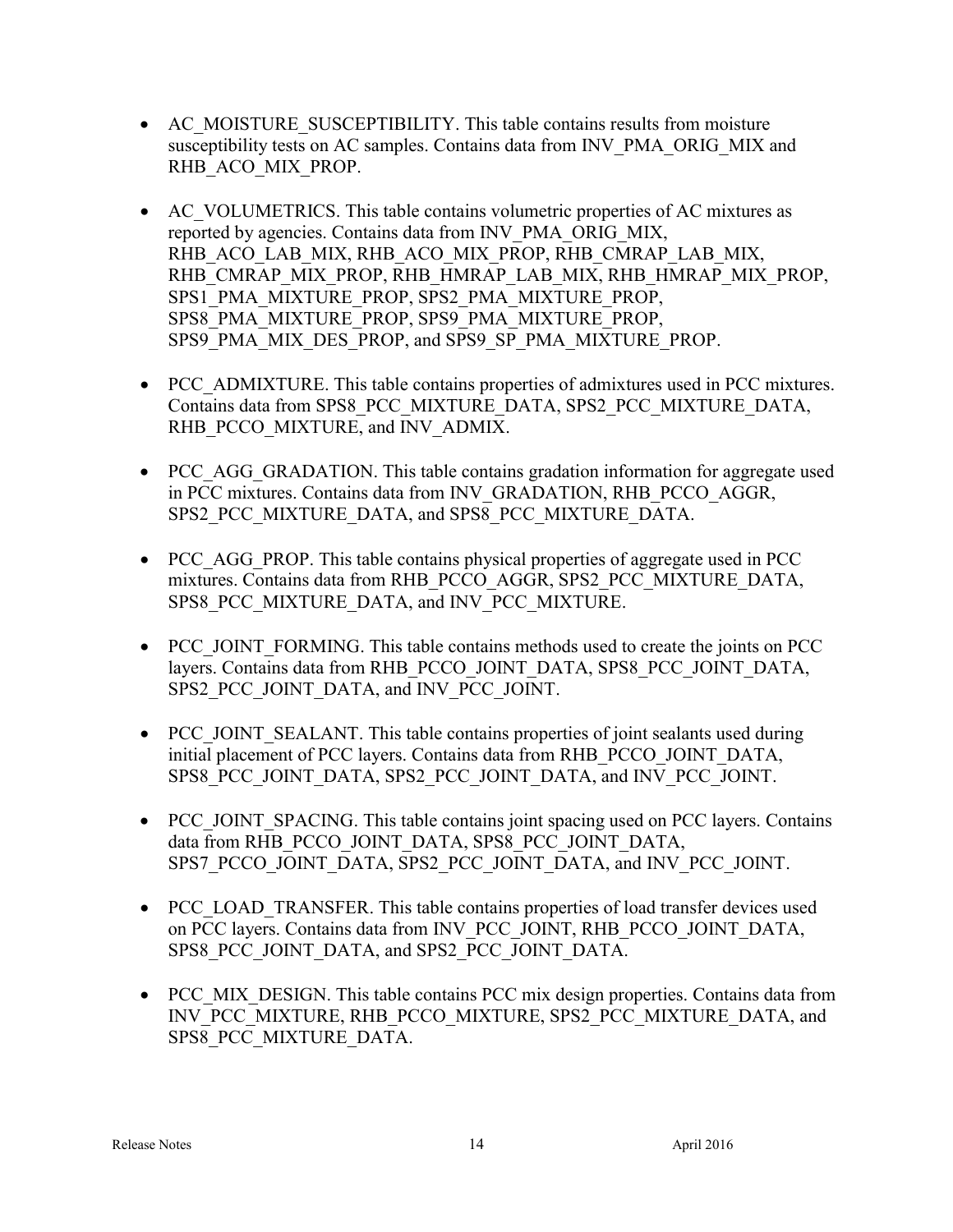- PCC\_REINFORCING. This table contains physical properties of reinforcement used in PCC layers. Contains data from SPS2\_PCC\_STEEL, RHB\_PCCO\_STEEL, and INV\_PCC\_STEEL.
- PCC STRENGTH. This table contains strength properties of PCC layers. Contains data from RHB\_PCCO\_STRENGTH and INV\_PCC\_STRENGTH.
- PCC TIE BARS. This table contains properties of tie bars placed in PCC layers. Contains data from RHB\_PCCO\_JOINT\_DATA, SPS8\_PCC\_JOINT\_DATA, SPS2\_PCC\_JOINT\_DATA, and INV\_PCC\_JOINT.

### *Tables Excluded*

The only tables that were in SDR26 that will not be in SDR27 are the renamed DLR tables which contained data from North Carolina. The following tables will not be in SDR27 as a result of the renaming:

- DLR LVDT CONFIG PCC
- DLR\_LVDT\_TRACE\_SUM\_PCC
- DLR MASTER PCC
- DLR STRAIN CONFIG PCC
- DLR\_STRAIN\_TRACE\_SUM\_PCC
- DLR TEST MATRIX
- DLR TRUCK GEOMETERY

### *Other Notes*

The CLM\_VWS tables have been updated to include new weather stations, and climate information to 2013.

The TST PC03 data has again been updated with new information provided by the lab. The new data is primarily repeat tests on previously tested cores.

Some of the databases in the FWD drop data and profile data volumes had to be reorganized to keep within the 2 GB limit on MS Access databases.

# **Release 26**

This is the 26th public release of data from the LTPP program. Some of the notable updates, additions, deletions, and changes made to the data since the January 2011 data release include the following:

### *Tables Added*

No new tables were added to the database for SDR 26.

Release Notes 15 April 2016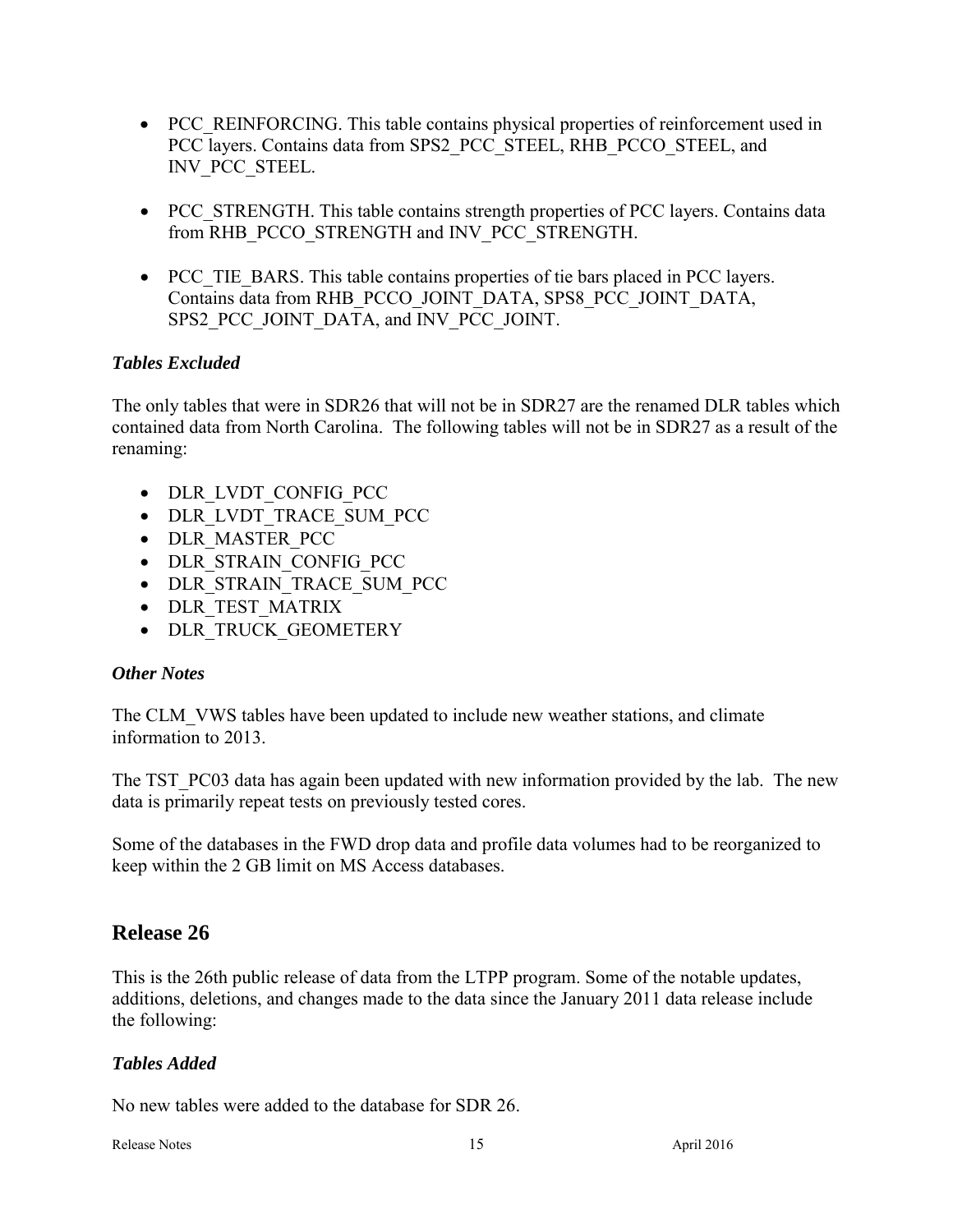### *Tables Excluded*

Problems were found with the Ohio DLR data that warranted excluding the data from this release. All of the DLR data on AC surfaces were from Ohio, and as a result, the AC DLR tables are not populated for SDR 26, and have therefore been excluded. These excluded tables are:

- DLR LVDT CONFIG AC
- DLR\_LVDT\_TRACE\_SUM\_AC
- DLR MASTER AC
- DLR\_PRESSURE\_CONFIG\_AC
- DLR\_PRESSURE\_TRACE\_SUM\_AC
- DLR STRAIN CONFIG AC
- DLR\_STRAIN\_TRACE\_SUM\_AC

There are several LTAS tables that were previously included that have been excluded because they did not contain data of interest to users. These tables are:

- ESAL PER VEH
- STAT\_QC\_A\_AX
- STAT\_QC\_A\_AX\_9\_DD
- STAT QC BC AX
- STAT AC BC SPACE
- STAT\_QC\_GVW\_9\_DD
- COMP CL CT
- COMP WT CT
- COMP AX
- COMP\_GVW
- ESAL\_FACTOR\_SN\_5\_PT\_2\_5

#### *Other Notes*

### RHB\_CMRAP\_COMBINED\_AC, RHB\_CMRAP\_LAB\_AGED\_AC, and

RHB\_CMRAP\_MIX\_PROP are included in the release for the first time. Although these tables have existed for some time now, they had not previously been populated, and were therefore not included in the Standard Data Release. There is now one record in each of these tables.

DD VOL was included in the LTAS database for the first time. This table contains the accepted daily volume records.

The TST PC03 data has again been updated with new information provided by the lab. The new data is primarily retests of previously tested cores.

The SURVEY WIDTH fields in the MON DIS \* tables have been updated, and are now effectively complete. There are only a handful of records left with no recorded survey width.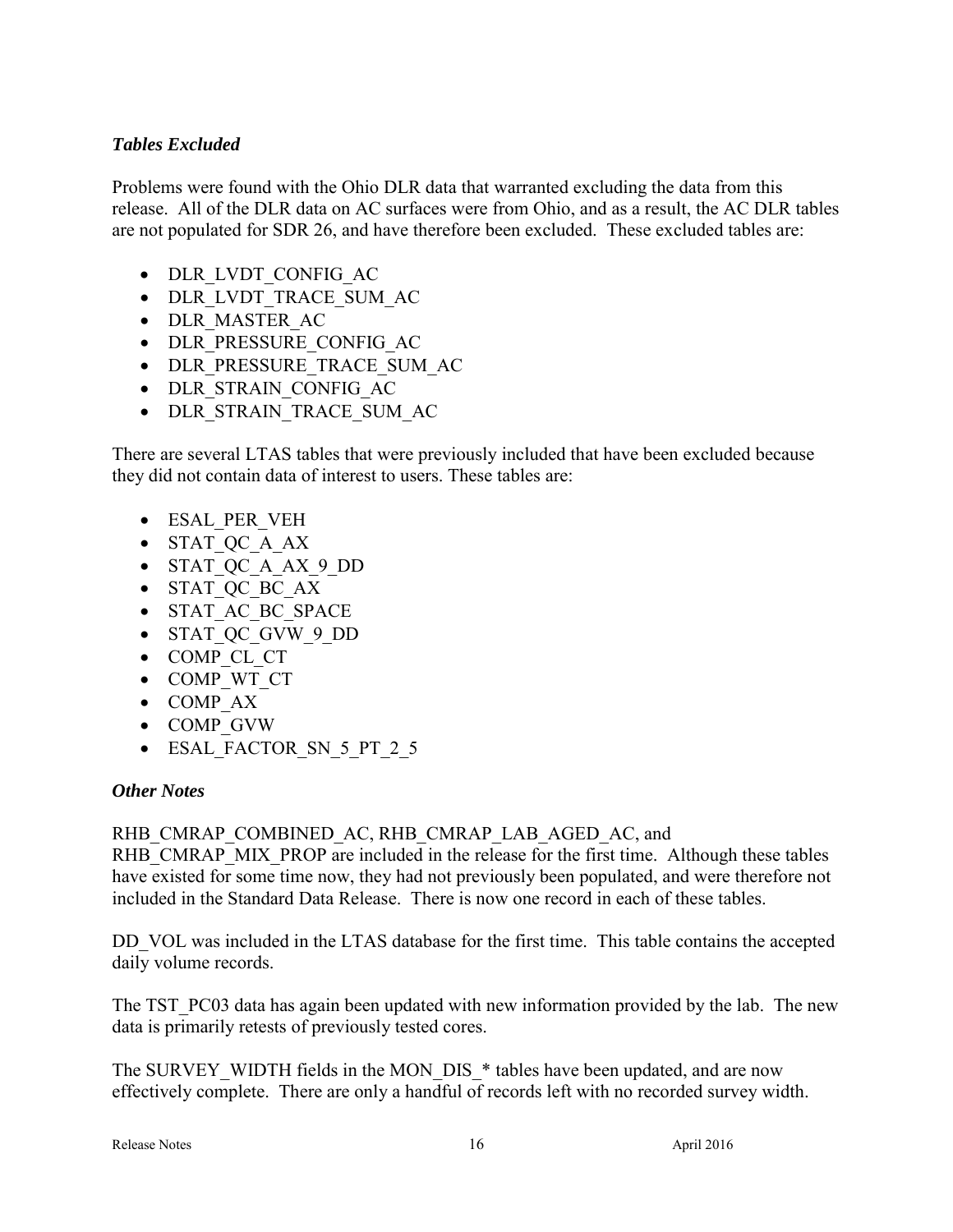The structure of MON\_DIS\_PADIAS\_AC has been significantly altered. The longitudinal cracking has been split into wheelpath and non-wheelpath, and the reflective cracking has been redistributed to either longitudinal or transverse as appropriate. These changes make the structure of this table more compatible with the other distress tables, and allow for easier tracking of changes in distress over time.

LTPPDD, LTPPTD, CODES, and CODETYPES all now contain information for the tables in all five volumes. The LTAS information in the corresponding TRAFFIC tables is still also available separately in LTAS\_Administration on Volume 5 for use as a standalone traffic data set.

# **Release 25**

This is the 25th public release of data from the LTPP program. Some of the notable updates, additions, deletions, and changes made to the data since the January 2010 data release include the following:

### *Tables Added*

Five new TRF\_ESAL tables were added to the PPDB in the TRF module. These tables contain the annual ESAL estimates and computation parameters for the LTPP lane based on traffic monitoring measurements and computed using the 1993 AASHTO Guide for Design of Pavement Structures methodology. Previously, these tables and the associated computation program were contained on the Reference Library disk as part of the ESALCalc utility software that was distributed with the SDR.

- TRF\_ESAL\_AC\_THICK. This table contains the thicknesses and other various properties of the layers in an AC pavement used to calculate ESALs. There may be slight differences between these thicknesses and those in SECTION\_LAYER\_STRUCTURE based on the input needs of the software.
- TRF ESAL COMPUTED. This table contains the yearly ESAL estimates for each section with an acceptable sample of axle load measurements contained in the LTPP database in the indicated year.
- TRF\_ESAL\_DRAINAGE\_COEFF. This table contains the drainage coefficient for unbound base and subbase layers used in the ESAL calculation and the climate zone that the coefficient is based upon.
- TRF\_ESAL\_INPUTS\_SUMMARY. This is the master table that contains a summary of all of the input data used in the annual ESAL estimate. It includes properties such as pavement type, functional classification, climatic characterizations, and general structural properties.
- TRF\_ESAL\_PCC\_COMP\_THICK. This table contains the values used to compute the value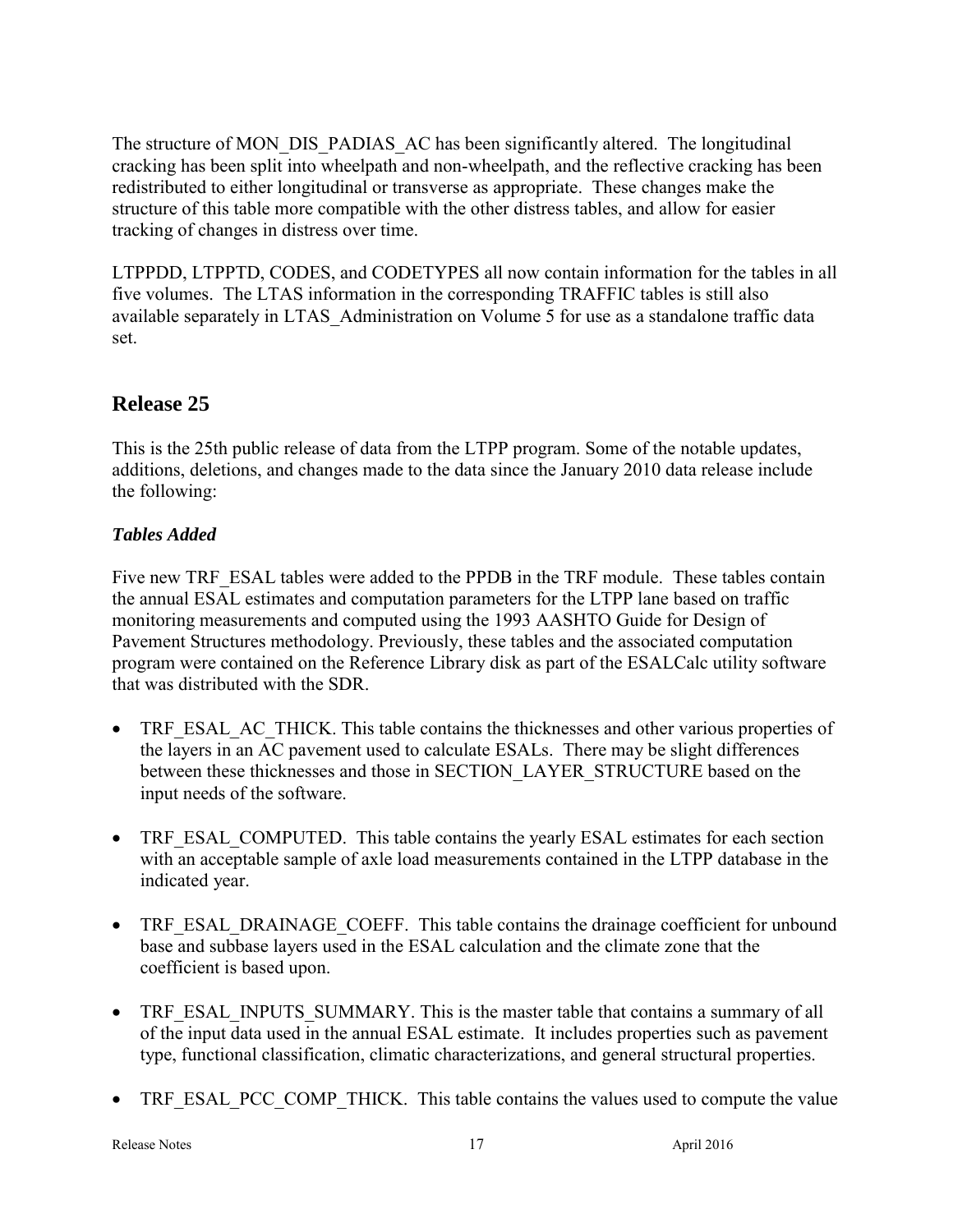of the effective thickness of the PCC layers used in the ESAL calculation. The table includes information on the thickness of multiple PCC layers and whether or not they are bonded.

One new table was added in the LTAS database.

• HH CL CT. This table contains the hourly classification volumes from classification records for sites included in the SPS Traffic pooled fund.

### *Other Notes*

RHB\_ACO\_ SP\_MIX\_PROP is included in the release for the first time. Although this table has existed for some time now, it had not previously been populated, and was therefore not included in the Standard Data Release. There is now one record in this table.

The TST PC03 data has again been updated with new information provided by the lab. This includes some new data not previously available, and some replacement data.

The SURVEY WIDTH fields in the MON DIS \* tables have been updated. However, there are still approximately 700 manual distress surveys from the Southern Region that have not had the SURVEY\_WIDTH field populated. Data users interested in this missing data should contact LTPP Customer Support Service Center, which should have it available by the time of this data release.

Traffic data for all lanes reported to the LTPP program have been added to the LTAS DB. Previously, traffic data for only the LTPP study lane were available.

Data issues significant enough to affect proper interpretation of the DLR data contained in SDR 25 and all previous data releases have been found. LTPP efforts to correct and enhance this data have not been completed. Because of these problems, those wishing to analyze the DLR data should not use the data provided in SDR 25 without first contacting LTPP Customer Support Service Center at [LTPPINFO@dot.gov](mailto:LTPPINFO@dot.gov) to obtain information on identified problems and request corrected data.

# **Release 24**

This is the 24th public release of data from the LTPP program. Some of the notable updates, additions, deletions, and changes made to the data since the January 2009 data release include the following.

### *Tables Added*

Two new MON\_DRAIN\_PERM tables. These tables contain measurements and calculations made as part of the drainage study undertaken as part of NCHRP project 1-34D and included in the final report – NCHRP report 583 'Effects of Subsurface Drainage on Pavement Performance'.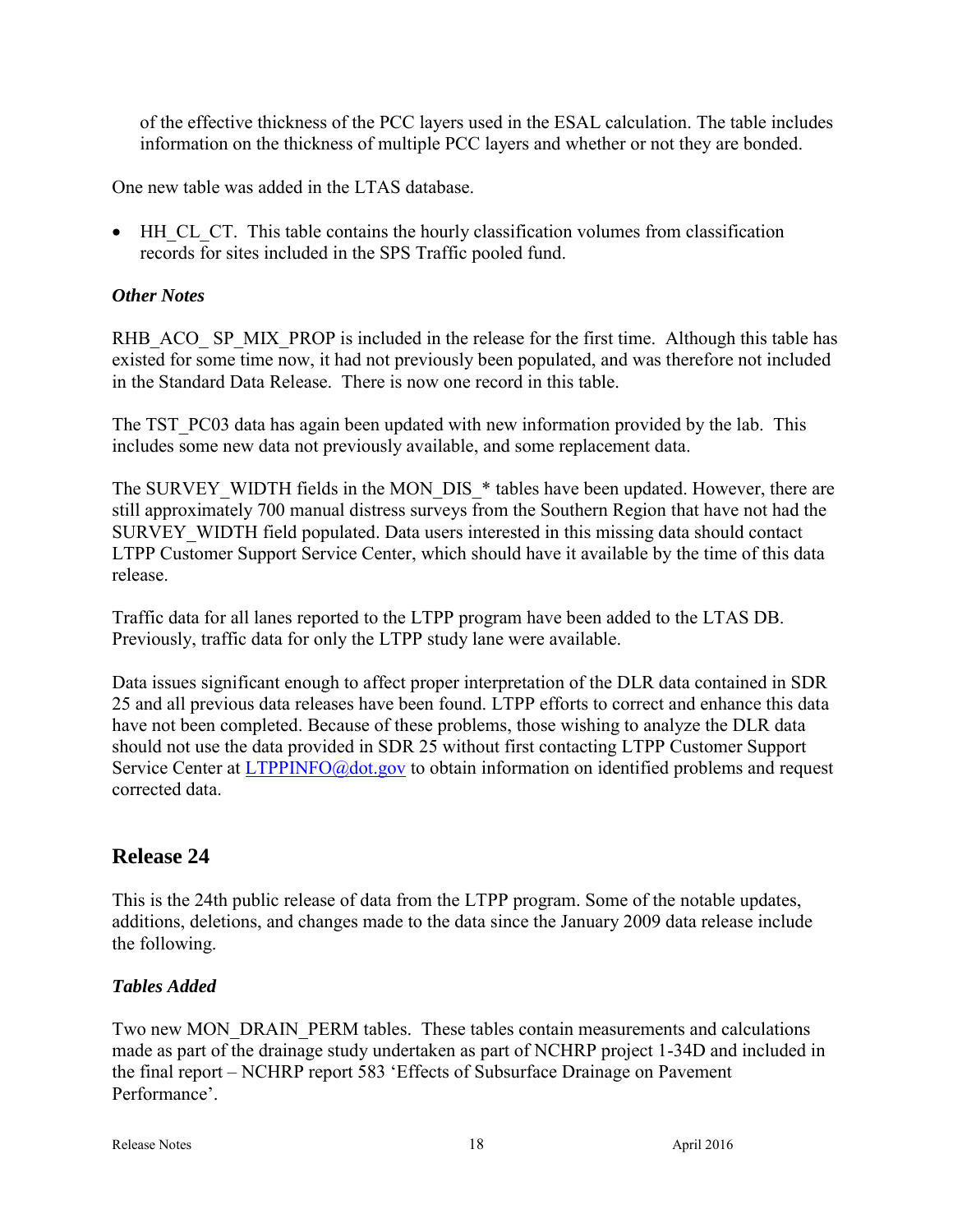- MON DRAIN PERM CALC. This table contains the calculated permeability and other drainage characteristics resulting from NCHRP 1-34D. The values in these new MON DRAIN tables were taken from the appendices in the report.
- MON DRAIN PERM MEAS. This table contains the field measurements made in support of the permeability calculations conducted as part of NCHRP 1-34D. These values are necessary to get the values in the MON\_DRAIN\_PERM\_CALC table.

Nine new TST\_ESTAR tables. These tables house the newly developed dynamic modulus  $|E^*|$ computed parameter data, which contain the inputs used by the developed Artificial Neural Network (ANN) models, as well as the outputs those models created. Dynamic modulus,  $|E^*|$ , is a fundamental property that defines the stiffness characteristic of hot mix asphalt (HMA) mixtures as a function of loading rate and temperature. Details on the models and intermediate calculations can be found in the report *LTPP Computed Parameter: Dynamic Modulus* included on the LTPP Reference Library distributed with the SDR.

- TST\_ESTAR\_MASTER. This is the master linking table for all of the new TST\_ESTAR tables. It contains the information necessary to relate the information in the tables keyed with the ESTAR\_LINK field to the rest of the database.
- TST\_ESTAR\_GSTAR\_CAM\_COEFF. This table contains the coefficients necessary to use the Christensen-Anderson-Marasteanu (CAM) model to predict  $|G^*|$  input values.
- TST\_ESTAR\_GSTAR\_INPUT. This table contains the  $|G^*|$  information used as input to the two G\* based E\* ANN models.
- TST\_ESTAR\_VISC\_MODEL\_COEFF. This table contains the A and VTS values used to generate the input viscosity values.
- TST\_ESTAR\_VISC\_INPUT. This table contains the viscosity values used as input to the two viscosity based |E\*| ANN models.
- TST\_ESTAR\_VOLUM\_INPUT. This table contains the volumetric data (VMA and VFA) used in the  $|G^*|$  and viscosity based  $|E^*|$  ANN models.
- TST\_ESTAR\_MR\_INPUT. This table contains the resilient modulus data used in the resilient modulus based |E\*| ANN model.
- TST\_ESTAR\_MODULUS. This table contains the modulus values predicted by the various  $E^*$  models for a given temperature and frequency. The data in this table is very similar to the data required for input into the MEPDG.
- TST\_ESTAR\_MODULUS\_COEFF. This table contains the Sigmoidal and Shift Factor fitting function coefficients. These values are developed from the modulus values contained in the TST\_ESTAR\_MODULUS tables, and will fail QC if the resulting curve does not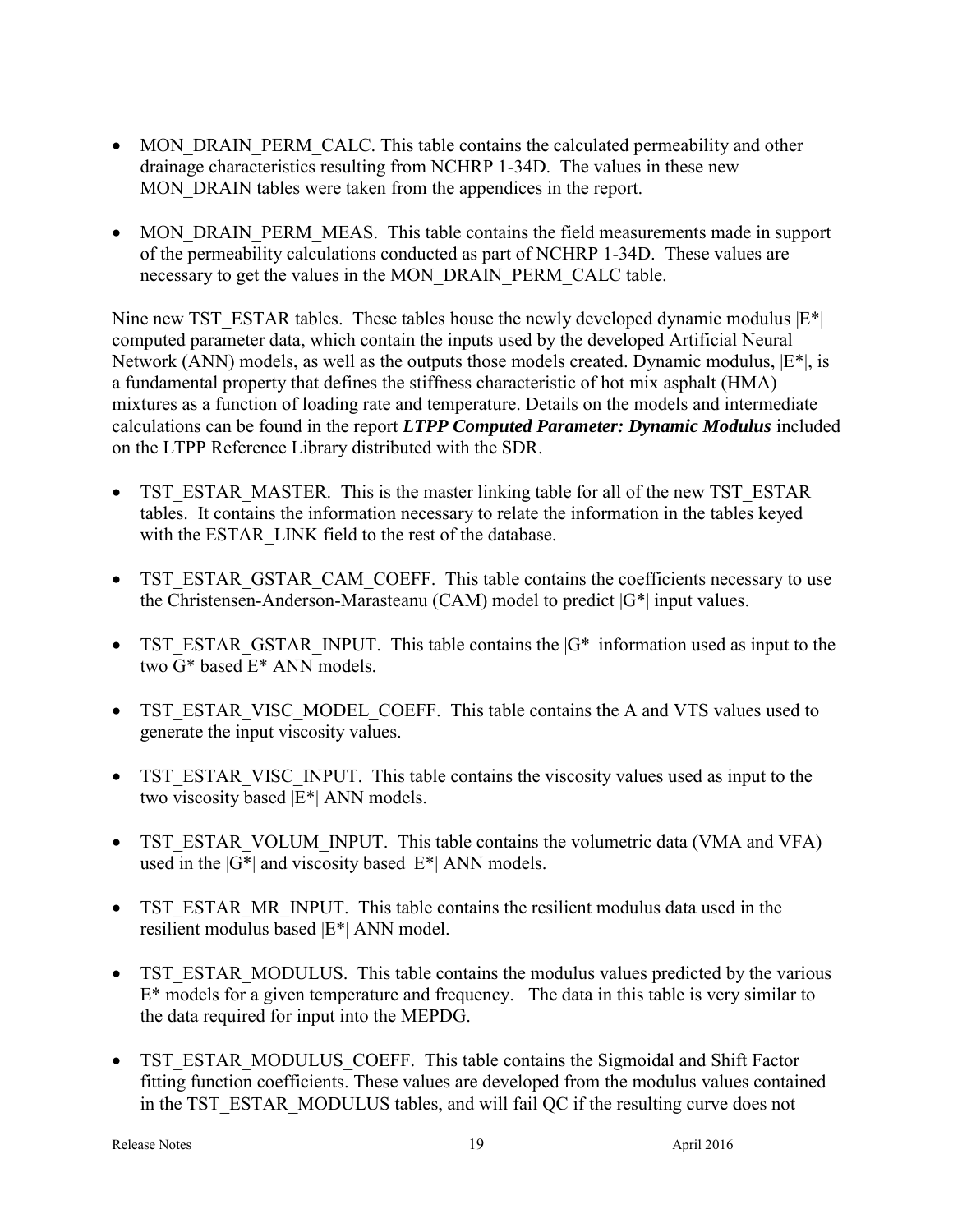match the modulus values well enough.

The LTPP Traffic Analysis database has been added as a separate set of databases. This database contains daily and monthly traffic data used in the annual traffic estimates stored in the pavement performance database, traffic monitoring equipment locations, statistical summaries used in the quality review of traffic data, data errors, and other information used in the traffic data review and analysis procedure. The database is structured as a standalone series of ACCESS databases following the same type of functional structure as the pavement database.

The following tables will be included as part of this new LTAS database:

- COMP AX. This table contains comparison data sets for axle distributions based on 14 days of weight data immediately after a site validation for SPS-1, -2, -5 and -6 sites.
- COMP CL CT. This table contains comparison data sets for vehicle counts based on 14 days of classification data immediately after a site validation for SPS-1, -2, -5 and -6 sites.
- COMP GVW. This table contains comparison data sets for GVW distributions based on 14 days of weight data immediately after a site validation for SPS-1, -2, -5 and -6 sites.
- COMP WT CT. This table contains comparison data sets for vehicle counts based on 14 days of weight data immediately after a site validation for SPS-1, -2, -5 and -6 sites.
- DD AX. This table contains daily axle group counts by vehicle class and axle group using the agency's classification scheme.
- DD CL CT. This table contains count data by site, year, month, day, lane, and direction based on classification data records using the agency's classification scheme.
- DD GVW. This table contains daily GWV data by vehicle class using the agency's classification scheme.
- DD WT CT. This table contains count data by site, year, month, day, lane, and direction based on weight data records using the agency's classification scheme.
- ERR CL. This table contains a record for each lane and direction by date that was rejected in processing classification data.
- ERR WT. This table contains a record for each type of error encountered for each lane and direction by date while processing weight data.
- ESAL FACTOR SN 5 PT 2 5. This table is hard coded with the factors to be used in computing average ESALs per vehicle for the purposes of graphical evaluation of relative changes in loading. The factors are for a flexible pavement with a structural number of 5 and a terminal serviceability of 2.5.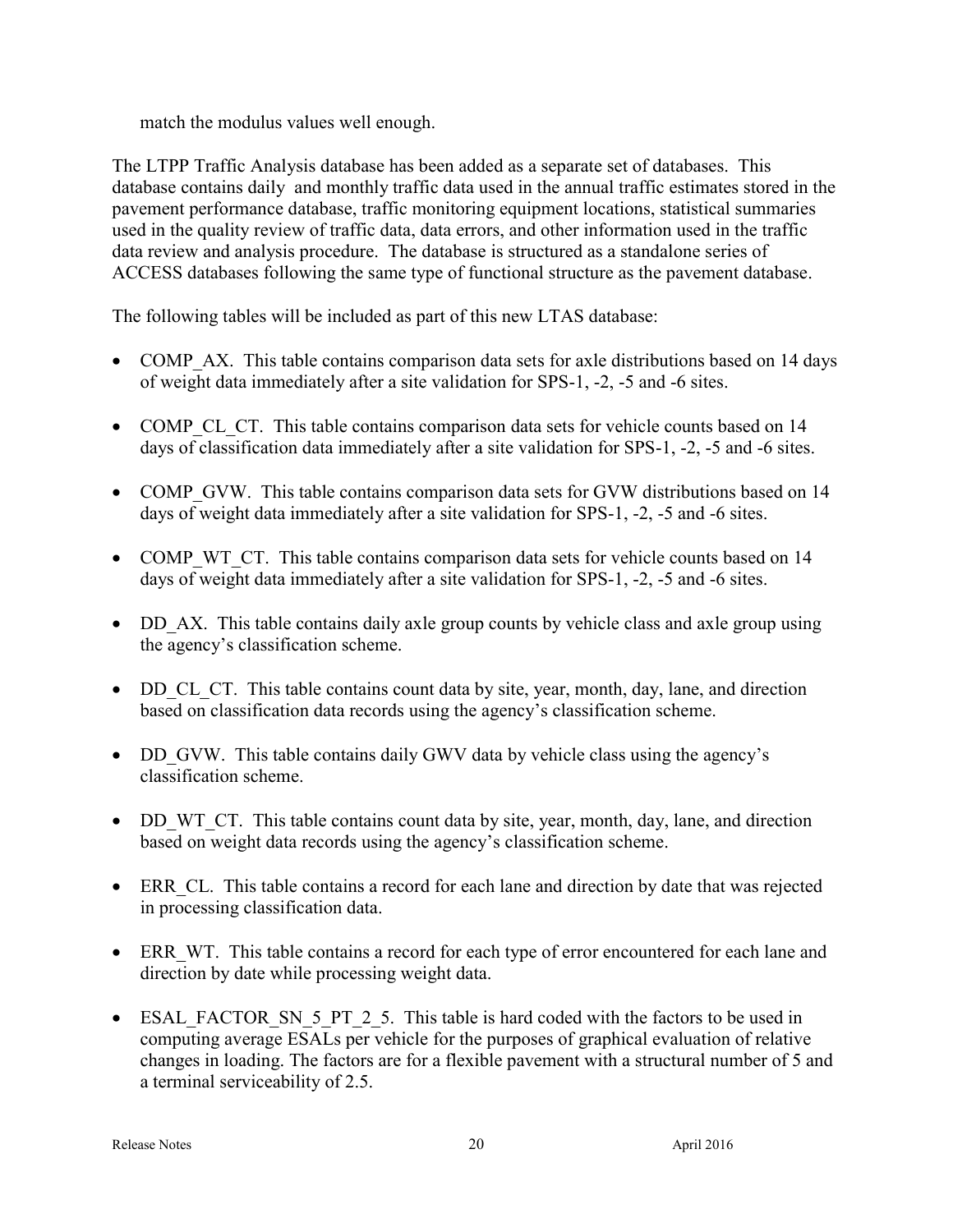- ESAL PER VEH. This table contains for every site, year, month, lane, direction and vehicle class the average ESALs per vehicle based on the ESAL factors found in ESAL\_FACTOR\_SN\_5\_PT\_2\_5. They are used solely for evaluating reasonableness of weight data.
- MM AX. This table contains monthly axle group counts by day of week by vehicle class for buses and trucks using the Traffic Monitoring Guide (TMG) 13-bin scheme.
- MM\_CT. This table contains monthly vehicle class counts summarized separately for weight and class data by day of week using the Traffic Monitoring Guide (TMG) 13-bin scheme.
- MM GVW. This table contains monthly GVW data by day of week by vehicle class for buses and trucks using the Traffic Monitoring Guide (TMG) 13-bin scheme.
- SHRP INFO. This table describes the relationship between an LTPP section or project and the traffic data collected used as inputs to estimation of pavement loading.
- SITE\_EQUIPMENT\_INFO. This table is used to identify the type of equipment installed and the classification schemes being used with that equipment.
- SPSWIM VALIDATION INIT. This table contains a listing of all sites being validated by the SPS WIM Pooled Fund Study including date of initial validation
- $\bullet$  STAT QC A AX. This table contains first axle weights by site, year, month, day, lane, direction, vehicle class, and axle group using the agency's vehicle classification scheme.
- STAT QC A AX 9 DD. This table contains average steering axle weights and their standard deviations for all class 9 vehicles as population and for class 9 vehicles weighing 60,000 pounds or more where a class 9 is not necessarily a 5-axle tractor trailer combination.
- STAT QC BC AX. This table contains B-C axle weights by site, year, month, day, lane, direction, and vehicle class using the agency's vehicle classification scheme. The B-C axle is axles 2 and 3 from the front of the vehicle separated by 8 feet or less.
- STAT QC BC SPACE. This table contains B-C axle spacing by site, year, month, day, lane, direction and vehicle class using the agency's vehicle classification scheme.
- STAT QC GVW 9 DD. This table is used to accumulate gross vehicle weights of class 9 vehicles in kips where a class 9 is not necessarily a 5-axle tractor trailer combination. The data is stored by site, year, month, day, lane and direction.
- TRAFFIC ANALYSIS TRACKER. This table tracks when daily, monthly, and annual summaries and annual estimates were last updated.
- TRAFFIC CLASS CONVERT DATA. This table describes how the agency classes are divided among the TMG 13-bin classification scheme being used for LTPP reporting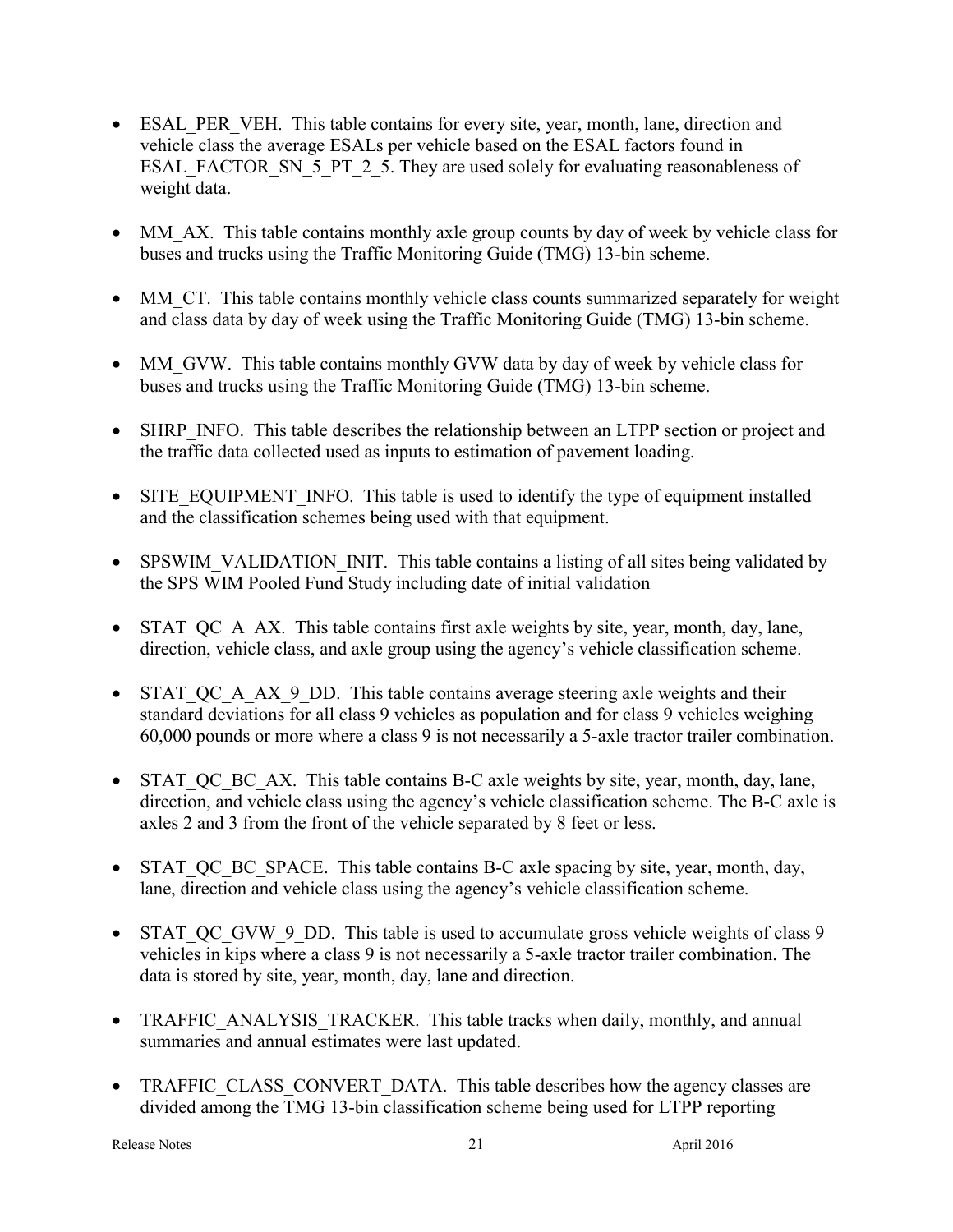purposes.

- TRAFFIC CLASS CONVERT MASTER. This table has a minimum of two records for every state or province in SHRP\_INFO covering the entire LTPP study period  $1/1/1990$  to 12/31/2050. One refers to the relationships for classification data, the other to those for weight data.
- TRAFFIC CODES. This table contains a listing of all of the codes used by the traffic tables.
- TRAFFIC CODE TYPES. This table contains the codes and the sources used in creating the Codes List report for the traffic data base.
- TRAFFIC PURGES. This table contains purges pending or applied to traffic data.
- TRAFFIC REGIONS. This table contains the correspondence between the state code and the region that the state belongs.
- TRAFFIC RS CHANGES. This table stores information on changes made to record status including the reason(s) why the modification was made.
- TRAFFICDD. This table is the data dictionary for the LTAS database, and provides a listing of all data tables and their associated fields for the LTPP traffic analysis software.
- TRAFFICTD. This table provides a description of all data tables used for the LTPP traffic analysis software.
- TRF MONITOR AXLE DISTRIB. This table has annual estimated axle distributions by vehicle class and axle group for the LTPP lane only. It is identical to the table of the same name in the pavement database.
- TRF\_MONITOR\_LTPP\_LN. This table has annual estimated counts by vehicle class and axle group for the LTPP lane only. It is identical to the table of the same name in the pavement database.
- YY AX. This table contains yearly axle group counts by day of week by vehicle class for buses and trucks using the Traffic Monitoring Guide (TMG) 13-bin scheme.
- YY\_CT. This table contains yearly vehicle class counts summarized separately for weight and class data by day of week using the TMG 13-bin scheme.
- YY GVW. This table contains yearly GVW data by day of week by vehicle class for buses and trucks using the Traffic Monitoring Guide (TMG) 13-bin scheme..

Additionally, two mostly empty databases are included – one with all the PPDB tables and one with all the LTAS tables. The PPDB database is included in Volume 1 and is named SKELETON. The tables normally contained in the Administration module are populated in this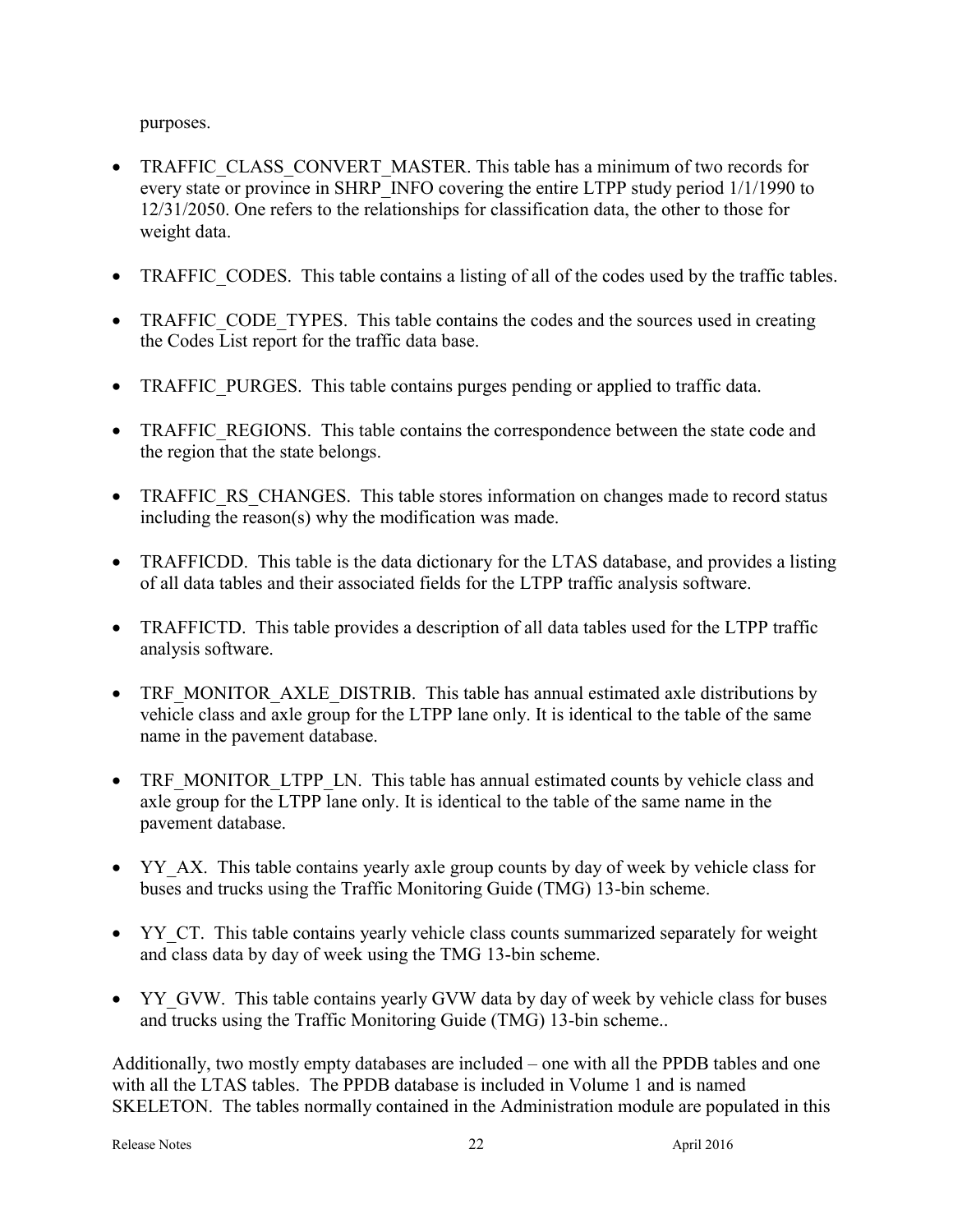database, but the rest are unpopulated. The LTAS database is included in Volume 5 and is named TRAFFIC\_SKELETON. Again, the tables that contain more general administrative information are populated. These databases may serve as a useful tool for those wishing to create project level databases or create a version of the tables in an alternate format.

### *Other Notes*

The TST\_PC03 (PCC Coefficient of Thermal Expansion) table has been altered somewhat with the addition of several new fields. TEST\_SEQUENCE is included to indicate several tests on the same sample; EQUIP\_MANUFACTURER contains codified manufacturer information; PRIMARY\_AGG\_CLASS and SECONDARY\_AGG\_CLASS replace the old AGGR\_TYPE\_PCC\_field and use codified values instead of the open text previously used.

Additionally, the data in TST PC03 has been updated with new information provided by the lab. The new data set includes a significant increase in the number of available records, and replaces the previous data set entirely, which was incorrect due to faulty calibration values.

The profile elevation data in MON\_PROFILE\_DATE for manual Dipstick measurements has been updated since the last release using a corrected algorithm. The previous values were generally not filtered correctly and had large values reflecting actual elevation changes in the pavement surface. The new process removed these elevations changes and presents the Dipstick data consistently with the data collected by the inertial profilers.

Nearly 1000 new values have been added to the SURVEY\_WIDTH field in the MON\_DIS\_PADIAS42\_AC, MON\_DIS\_PADIAS42\_CRCP, and MON\_DIS\_PADIAS42\_JPCP tables. These values were taken from the distress maps by the MRL contractor.

# **Release 23**

This is the 23<sup>nd</sup> public release of data from the LTPP program. Some of the notable updates, additions, deletions, and changes made to the data since the January 2008 data release include the following:

### *Tables Added*

SECTION\_LAYER\_STRUCTURE . This table is a master pavement layer structure table. It is a copy of the contents of the TST\_L05B table. It was added to the administration module and is included in all MS Access pavement databases in the SDR for user convenience.

TRF\_MEPDG\_HOURLY\_DIST. This table contains annual average hourly distribution of trucks by hour in the LTPP lane. The computations were performed following the algorithm contained in the Mechanistic-Empirical Guide for the Design of New and Rehabilitated Pavement Structures developed under NCHRP project 1-37A.

SMP\_FROST\_PRESENCE. This table contains the number of frozen layers on a test day from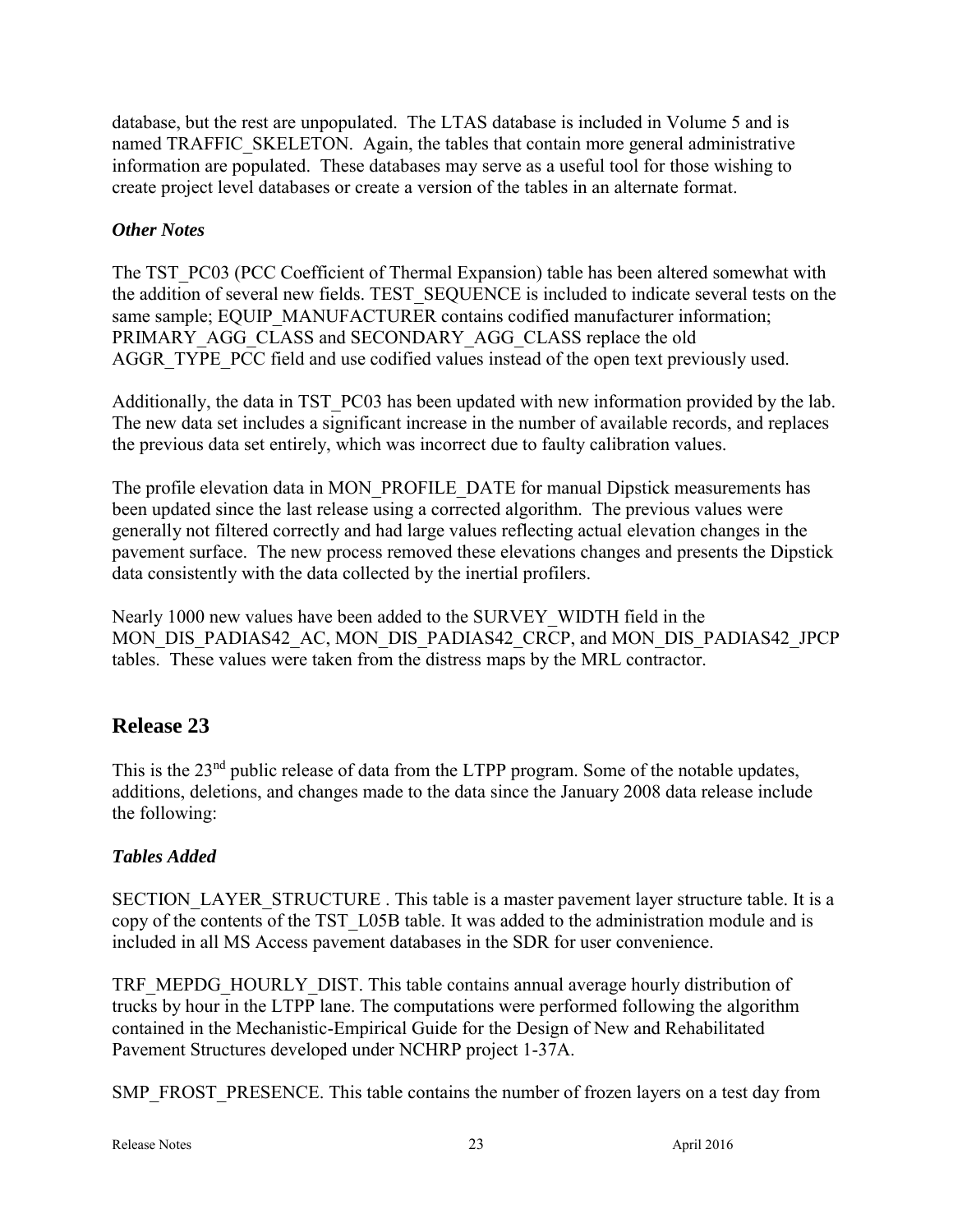interpretation of the measurement on SMP test sections.

### *Tables Removed*

MON\_DIS\_PADIAS\_CRCP. This table was removed since it is now empty. Records from the MON DIS PADIAS tables are removed when matching records are contained in the MON DIS PADIAS42 tables. This means all of the data previously in the table was reinterpreted using the newer method.

RHB\_CMRAP\_MIX\_PROP. The three records that used to be in this table were removed in reaction to a Data Analysis Operations Feedback Report. Since the table is now empty it was removed from the data release.

MEPDG AX BINS. Although the MEPDG tables in release 22 were renamed in release 23, this table was removed since the information that was previously contained in the table was added to the renamed TRF\_MEPDG\_AX\_DIST table.

### *Other Notes*

RHB\_ACO\_SP \_PROP is included in the release for the first time. Although this table has existed for some time now, it had not previously been populated, and was therefore not included in the Standard Data Release.

The tables named MEPDG  $*$  in release 22 were renamed TRF\_MEPDG as follows:

- MEPDG\_ADTT\_LTPP\_LN was renamed TRF\_MEPDG\_AADTT\_LTPP\_LN
- MEPDG\_AXLE\_DIST was renamed TRF\_MEPDG\_AX\_DIST
- MEPDG\_AXLE\_DIST\_ANL was renamed TRF\_MEPDG\_AX\_DIST\_ANL
- MEPDG\_AXLE\_DIST\_ANL\_VAR was renamed TRF\_MEPDG\_AX\_DIST\_ANL\_VAR
- MEPDG\_AXLE\_PER\_TRUCK was renamed TRF\_MEPDG\_AX\_PER\_TRUCK
- MEPDG\_MONTHLY\_ADJ\_FACTORS was renamed TRF\_MEPDG\_MONTH\_ADJ\_FACTOR
- MEPDG\_VEHICLE\_CLASS\_DIST was renamed TRF\_MEPDG\_VEH\_CLASS\_DIST

The new tables were added to the TRF module in the SDR.

In the TRF\_MEPDG\_AX\_DIST table, records where the percentage distribution value for the axle bin weight range was zero were added to the table. Previously the zero values were left out of the MEPDG\_AXLE\_DIST table. The resulting increase in size of the table requires that it be split into five databases due to the limitation of the size of MS Access tables.

This data release contains an update of the climate tables in the CLM module with new data through 2006. For this update, the virtual weather stations statistics were recomputed using the new test section coordinates contained in the SECTION\_COORDINATES table.

The data contained in the SMP\_FREEZE\_STATE and SMP\_FROST\_PENETRATION table were replaced with the results of a LTPP analysis project which reinterpreted all of the frost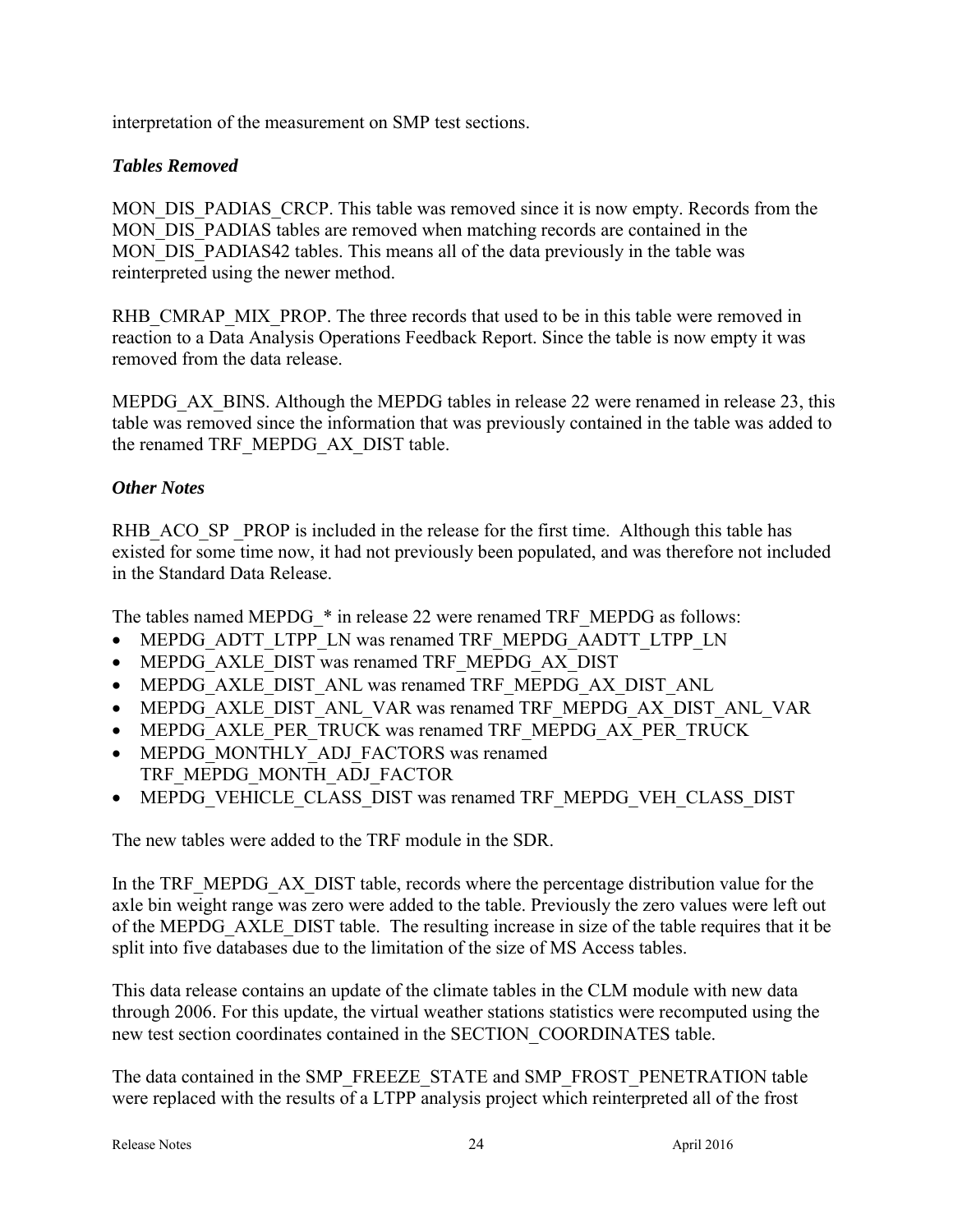measurements on SMP test sections. The new table SMP\_FROST\_PRESENCE was added as part of this effort.

During the final processing of the upload data it was discovered that the majority of profile elevation data contained in the MON\_PROFILE\_DATA tables from manual Dipstick measurements had not been filtered in accordance with LTPP guidelines. The problem was traced back to an incorrect setting in the ProQual program used to process LTPP longitudinal profile data prior to upload into the database. While filtered profile data was used in the computation of the ride statistics, the wrong set of profile elevation measurements was loaded into the database. The problem was not able to be corrected prior to the data release. This problem is also present in other data releases.

In the SECTION COORDINATES table, project level entries were added for all SPS sites. When individual test section coordinate measurements were available using the new global positioning equipment, the SPS project level ID was set to the coordinates of the first test section at the site in the direction of traffic. When new measurements were not available, older measurements were used to populate these records. All SPS sites now contain an entry in the SECTION COORDINATES table. Use of the SPS GPS LINK table is no longer necessary to find the location of SPS site linked to a GPS section.

The SURVEY WIDTH fields in the MON DIS PADIAS42 AC,

MON\_DIS\_PADIAS42\_CRCP, and MON\_DIS\_PADIAS42\_JPCP tables were populated with information extracted from the raw survey reports contained in the AIMS data files. The SURVEY WIDTH field was added to the pavement distress tables since the magnitude of transverse and areal distresses can vary significantly depending on the width of the pavement included in the distress survey. Not all records were able to be updated due to differences in reporting requirements over time.

A significant update was made to the AGGR\_TYPE\_PCC field in the TST\_PC03 table for data included in previous data releases. The TST\_PC03 table contains the results of thermal coefficient of expansion tests on PCC layers. The AGGR\_TYPE\_PCC filed contains information on the classification of the coarse aggregate used in the PCC mix. The type of coarse aggregate used in a PCC mixture has been a primary variable associated with differences in the thermal coefficient of PCC mixes.

# **Release 22**

This is the 22<sup>nd</sup> public release of data from the LTPP program. Some of the notable updates, additions, deletions, and changes made to the data since the November 2006 data release include the following:

There are no deleted tables in this release because of structural changes to the database or tables that contain no records.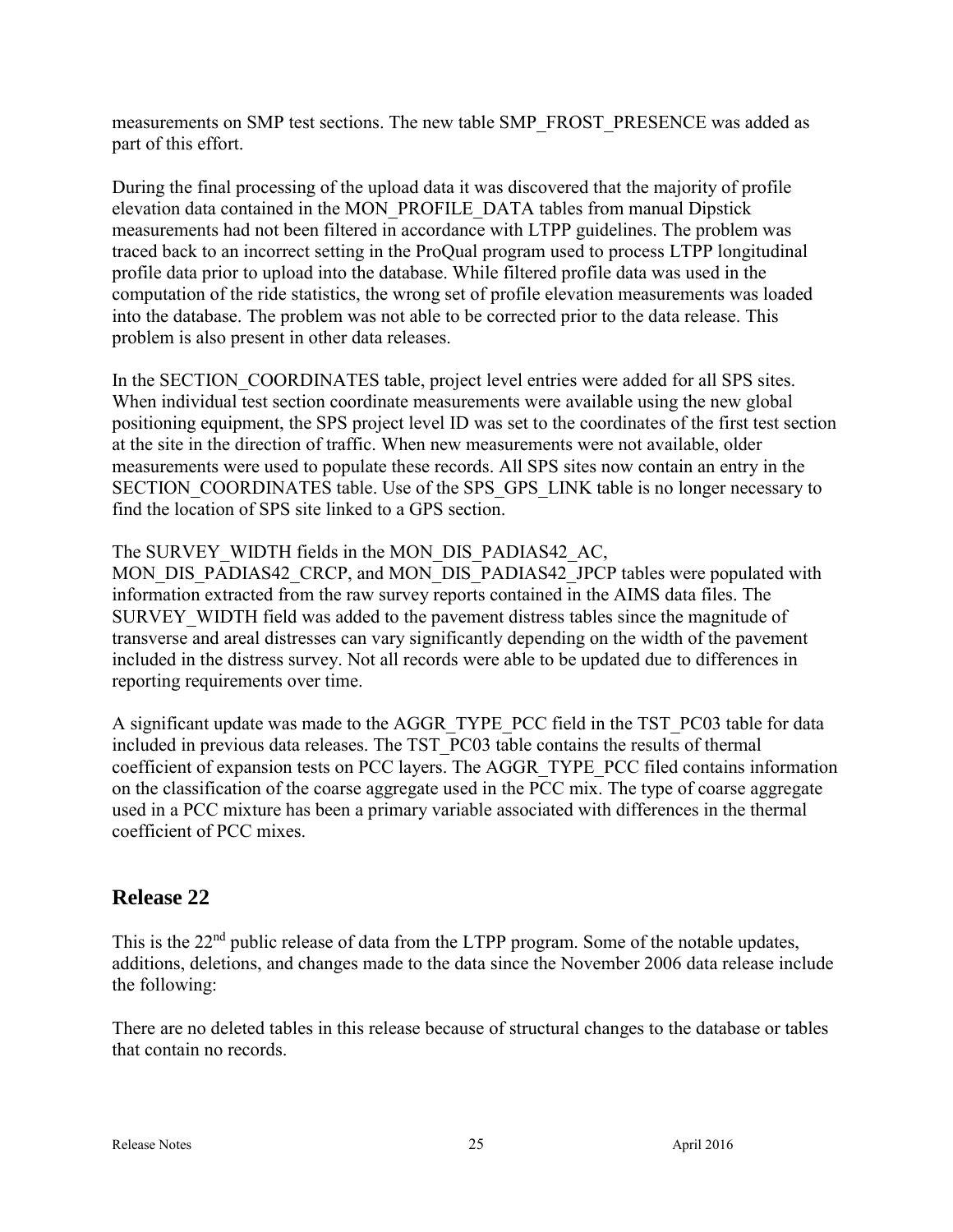### *Tables Added*

The most significant addition to data release 22 is the addition of tables containing data extracted from the LTPP traffic database formatted for use as inputs to the Mechanistic-Empirical Guide for the Design of New and Rehabilitated Pavement Structures developed under NCHRP project 1-37A, the MON\_DIS\_LINK table, and the SECTION\_COORDINATES table.

MON DIS LINK. This table links distress records in various distress tables that are considered to be part of the same survey.

SECTION\_COORDINATES. This table contains updated coordinates for most GPS and SPS test sections measured using high precision global positioning receivers. Where new coordinate measurements have not been made, the previous coordinates contained in the INV\_ID and SPS ID tables were transformed to the new fractional degree and negative longitude format used in this table. The coordinate location fields in the \*ID tables have been removed.

SMP\_TDR\_AUTO\_MOISTURE\_TLE. This table contains volumetric and gravimetric contents calculated using the transmission line equations (TLE) and micromechanics model to interpret TDR traces store in the SMP\_TDR\_AUTO table.

SMP\_TDR\_AUTO\_CALIBRATION\_TLE. This table contains the values used to calibrate the micromechanics model to each specific TDR sensor used as the basis of volumetric moisture and density computations contained in the SMP\_TDR\_AUTO\_MOISTURE\_TLE table.

MEPDG\_ADTT\_LTPP\_LN. This table contains estimates of the annual average daily truck traffic in the LTPP test section lane computed using three different estimates of the inputs.

MEPDG\_AXLE\_DIST. This table contains normalized axle distributions by month, truck class and axle group. Records in this table are generated from the MM\_AX table in the LTPP traffic database that contain at least 210 days of WIM data for a calendar year.

MEPDG AX BINS. This table contains the weight range of axle weight bins for data contained in the MEPDG\_AXLE\_DIST, MEPDG\_AXLE\_DIST\_ANL, and MEPDG\_AXLE\_DIST\_ANL\_VAR tables.

MEPDG\_AXLE\_DIST\_ANL. This table contains the annual average normalized axle distribution by class and axle group.

MEPDG\_AXLE\_DIST\_ANL\_VAR. This table contains the mean and variance of the elements of the normalized axle distributions by vehicle class and axle type for all years of available site specific monitoring data where at least two years with 210 days of weight data exist.

MEPDG\_AXLES\_PER\_TRUCK. This table contains the annual average number of axles by vehicle class and axle type by year.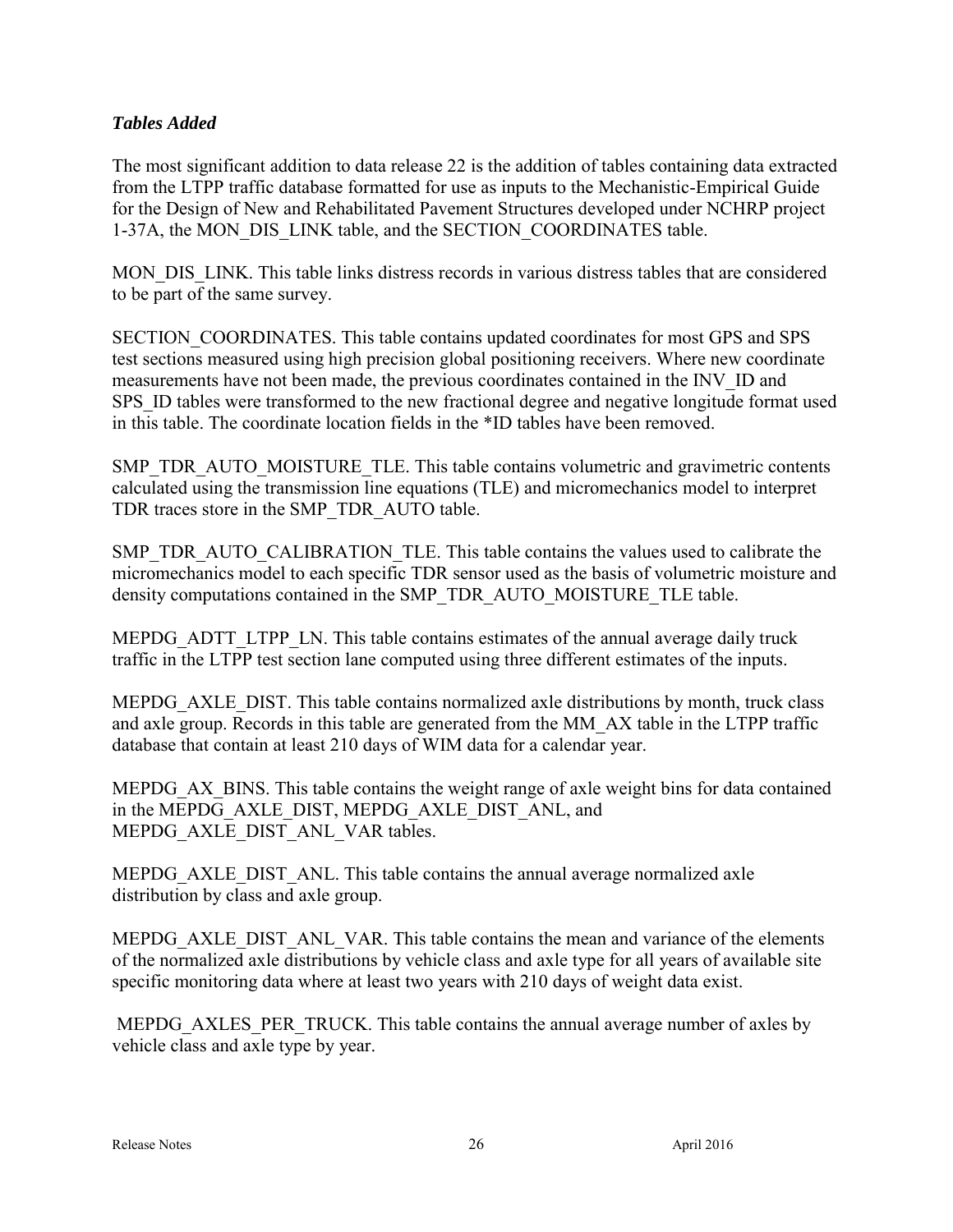MEPDG\_MONTHLY\_ADJ\_FACTORS. This table contains the adjustment factor for of ADTT for each truck class by month.

MEPDG\_VEHICLE\_CLASS\_DIST. This table contains the percentage of trucks by vehicle class within the truck population (FHWA Classes 4-13) on an annual basis.

### *Other Notes*

In the MON\_DIS\_AC\_REV and MON\_DIS\_PADIAS42\_AC tables, the fields for raveling, bleeding, and polished aggregate fields where changed from zero to null for pavement surfaces with a preventative maintenance surface treatment as defined in the LTPP directive D-29. This action was taken since by directive these type of defects are not supposed to be rated on these types of pavement surfaces. These rules where based on implementation of the SHRP SPS-3 study, but should not be interpreted as meaning that maintenance applications such as chip seals and slurry seals do not bleed or lose aggregate. The original intent of the SPS-3 data collection guidelines was to evaluate how the selected maintenance treatments affected the existing pavement prior to application of the treatment. These distress data collection rules were applied to all LTPP test sections.

The MAY\_OUTPUT field was removed from the MON\_PROFILE\_MASTER table because the index is no longer relevant to current practice and it had quality issues associated with its computation from some data sets.

In the various MON\_DIS\_\* tables a new field named SURVEY\_WIDTH was added that is not currently populated. This field is being added to indicate differences of the width of pavement distress surveys. Differences in the width of measured distress features cause apparent discrepancies in time series analysis of extent of distress features such as transverse cracking. LTPP plans to start to populate this field for the next data release. Advanced database users can add data to these fields for current research objectives based on information contained in the various distress data forms currently contained in the Ancillary Information System available upon request from LTPP customer service.

In this release, the status of data in the inventory module was set to frozen. Frozen status means that LTPP made one last significant effort to review and correct data contained in this module. Required future changes to this data will be made centrally in order to reduce program costs on a priority basis.

# **Release 21**

This is the 21<sup>st</sup> national release of data from the LTPP program. Some of the notable updates, additions, deletions, and changes made to the data since the November 2005 data release include the following:

### *Tables Added*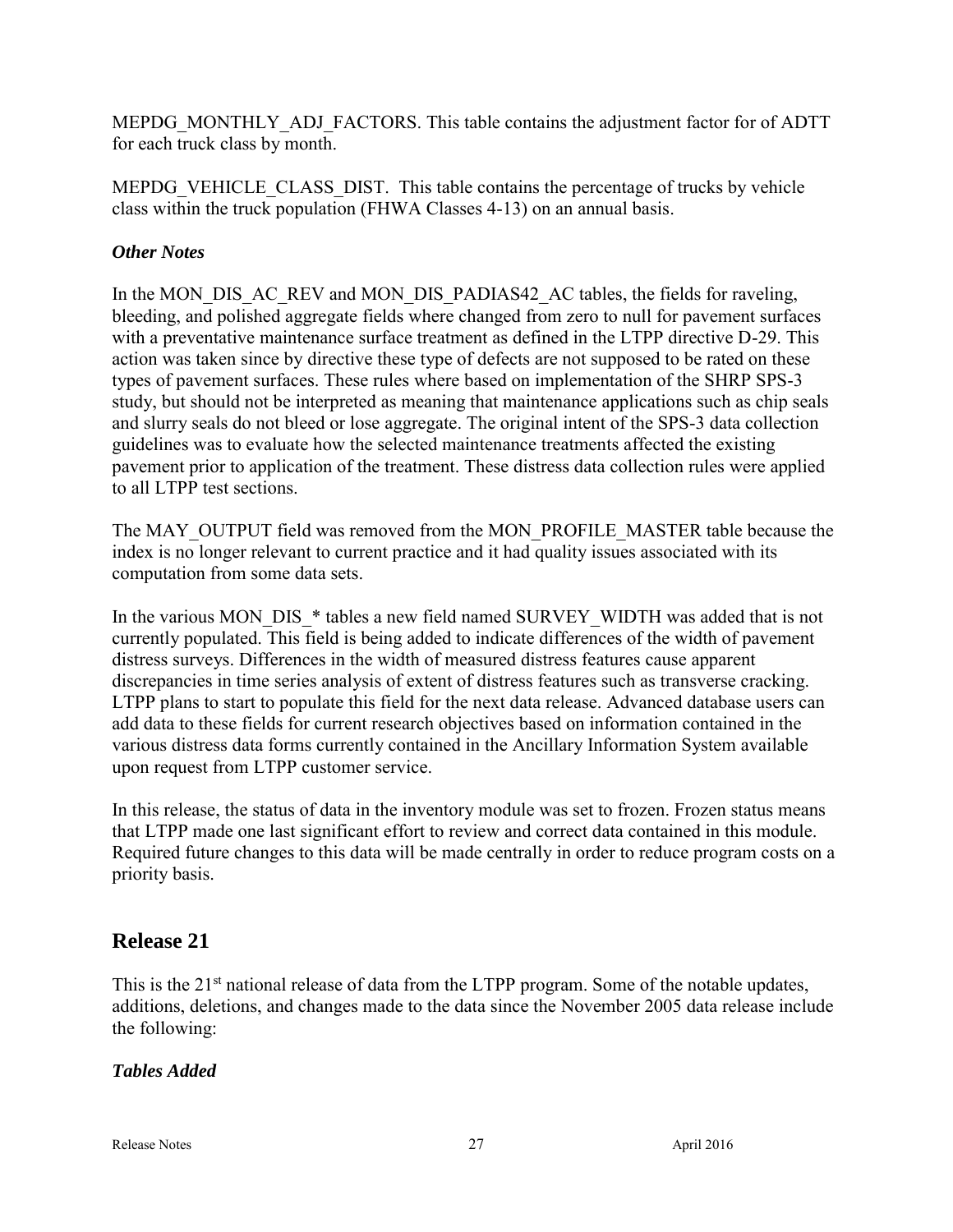TST\_SS14\_UG14\_MASTER, TST\_SS14\_UG14\_DATA, and TST\_SS14\_UG14\_COMMENTS. These three tables contain the results from Dynamic Cone Penetrometer tests performed on SPS test sections as part of the SPS Materials Action Plan. This data release contains measurements from several sections. More data is expected to become available in the next data release.

TST\_SAMPLE\_COMBINE. The purpose of this table is to document the multiple locations used when a sample is combined in order to have enough material to perform a laboratory test. For example, it is often necessary to combine samples of unbound material from different core/borehole locations since the layer is not thick enough to provide enough material to be obtained from one hole. A new sample numbering convention code is being used, which uses an X in the SAMPLE\_NO field to indicate the sample is a combined sample. This new convention will be used for materials from the SPS Materials Action Plan. If resources permit, attempts will be made in the future to add entries to this table for previously combined samples which currently use the  $*$  or  $**$  convention in the SAMPLE\_NO field.

TST\_SAMPLE\_BASIC\_INFO. This table is a view that combines basic sampling information from all the other sampling tables to make certain internal automated quality control checks operations easier, and to provide the user with a single source for sampling information. Information contained in this table comes from TST\_ASPHALT\_CEMENT, TST\_FRESH\_PCC, TST\_SAMPLE\_BULK\_AC\_AGG, TST\_SAMPLE\_COMBINE, TST\_SAMPLE\_LAB\_AC\_MIX, TST\_SAMPLE\_LOG, TST\_SAMPLE\_LOG\_LAB, TST\_SAMPLE\_LOG\_SPS\_3\_4, and TST\_UNCOMP\_BITUMINOUS.

### *Tables Removed*

The results of the backcalculation analysis performed on Falling Weight Deflectometer (FWD) data extracted from the database in 1997 have been removed from the SDR because the results of the analysis were valid for a fixed point in time and the rest of the database is dynamic. If users are interested in obtaining this data they should request a copy of SDR 20 from LTPP Customer Service (LTPPINFO@dot.gov). The tables containing the results of the backcalculation analysis removed are:

MON\_DEFL\_FLX\_BAKCAL\_BASIN MON\_DEFL\_FLX\_BAKCAL\_LAYER MON\_DEFL\_FLX\_BAKCAL\_POINT MON\_DEFL\_FLX\_BAKCAL\_SECT MON\_DEFL\_FLX\_NMODEL\_POINT MON DEFL FLX NMODEL SECT MON\_DEFL\_RGD\_BAKCAL\_BASIN MON\_DEFL\_RGD\_BAKCAL\_LAYER MON\_DEFL\_RGD\_BAKCAL\_POINT MON\_DEFL\_RGD\_BAKCAL\_SECT

MON\_CATEGORY. This table is being discontinued due to changes to monitoring frequencies in response to the LTPP budget under the SAFETEA-LU legislation. The new monitoring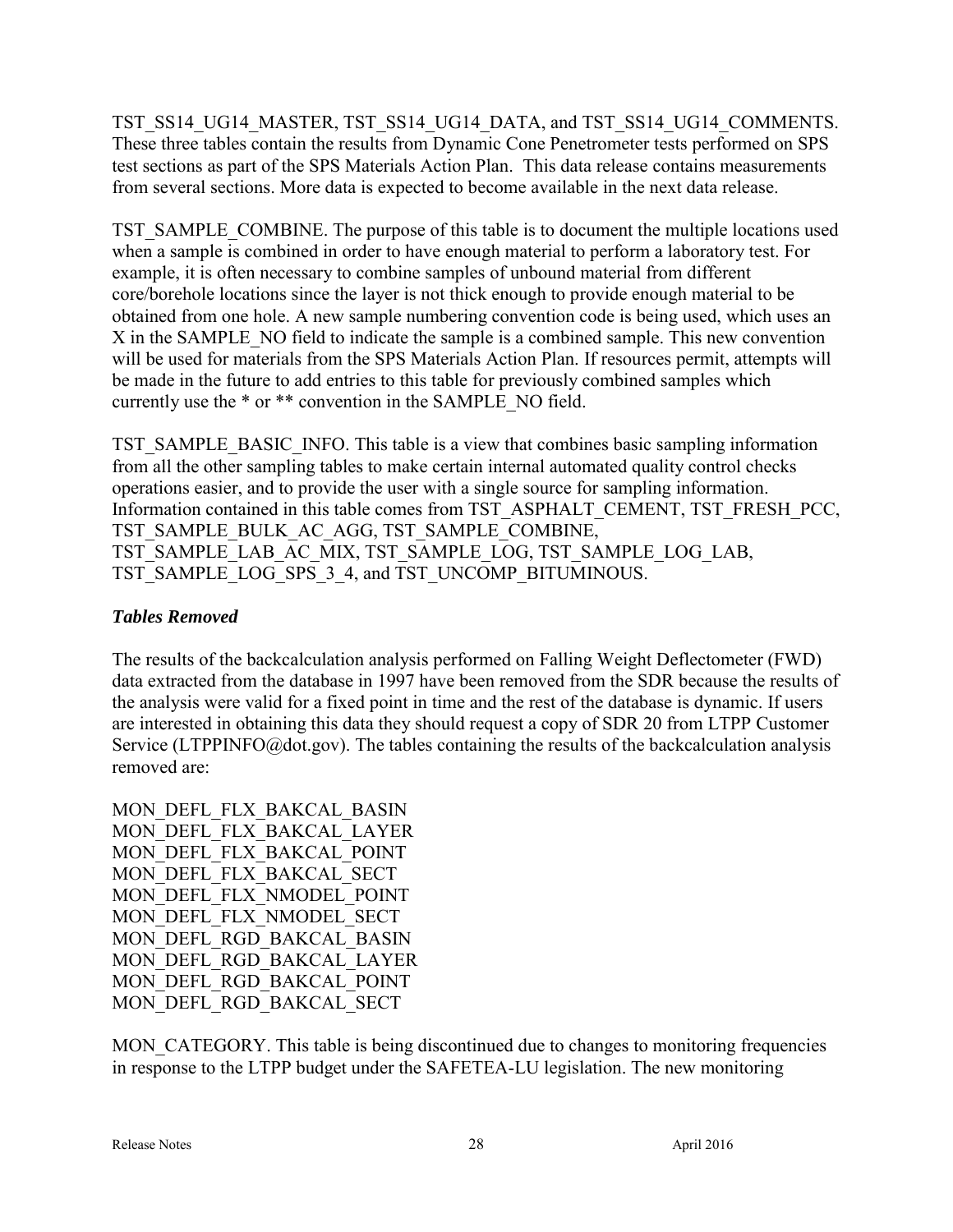frequencies are contained in LTPP Directive GO-38 available from the WWW.LTPP.ORG web site.

### *Other Notes*

### *Data from the SPS Materials Action Plan*

The SPS Materials Action Plan (MAP) was initiated to address the issue of missing materials test data from test sections in the Specific Pavement Study (SPS) experiments. This data release contains the first material test results from this activity. A partial set of data updates are contained in this data release since material sampling and testing are still being performed. This data release contains more material sampling data than material property test results since testing always lags behind field sampling.

#### *Data from the SPS Traffic Pooled Fund Study*

The traffic pooled fund study is designed to address deficiencies and improve the quality and quantity of monitored traffic data from the SPS -1, -2, -5, -6, and -8 projects. This five-year study consists of two phases. Phase I consists of assessing, evaluating, and calibrating the current Weigh-In-Motion (WIM) and Vehicle Classification (VC) systems used to collect traffic data at the SPS sites across the country. Phase II consists of installing and maintaining new WIM equipment as necessary to ensure high-quality data collection. This is the first release of data from Phase II of the study for the Colorado SPS-2, Maryland SPS-5, and Illinois SPS-6 project sites. The data release also contains traffic data from sites validated as part of Phase I from Florida SPS-1 and 5, Ohio SPS-1 and 2, Texas SPS-1, and Michigan SPS-1.

#### *Photographic Distress and Transverse Profile Data Reconciliation*

After SDR 20, a major effort was made to reconcile pavement distress and transverse profile measurements performed using photographic based technology. The objective of this reconciliation was to resolve discrepancies between field measurements and data contained in the database. This effort has resulted in the addition of approximately 600 distress surveys stored in the MON\_PADIAS42\_\* tables and 1,400 transverse profile measurements stored in the MON T\_PROF\_\* tables. Some of these data date back to the start of pavement test section monitoring in1990.

### **Release 20.0**

This was the 20<sup>th</sup> national release of data from the LTPP program. This release contains some revisions to data included in the January 2005 Data Release. In addition, several tables have been added to this release as noted below: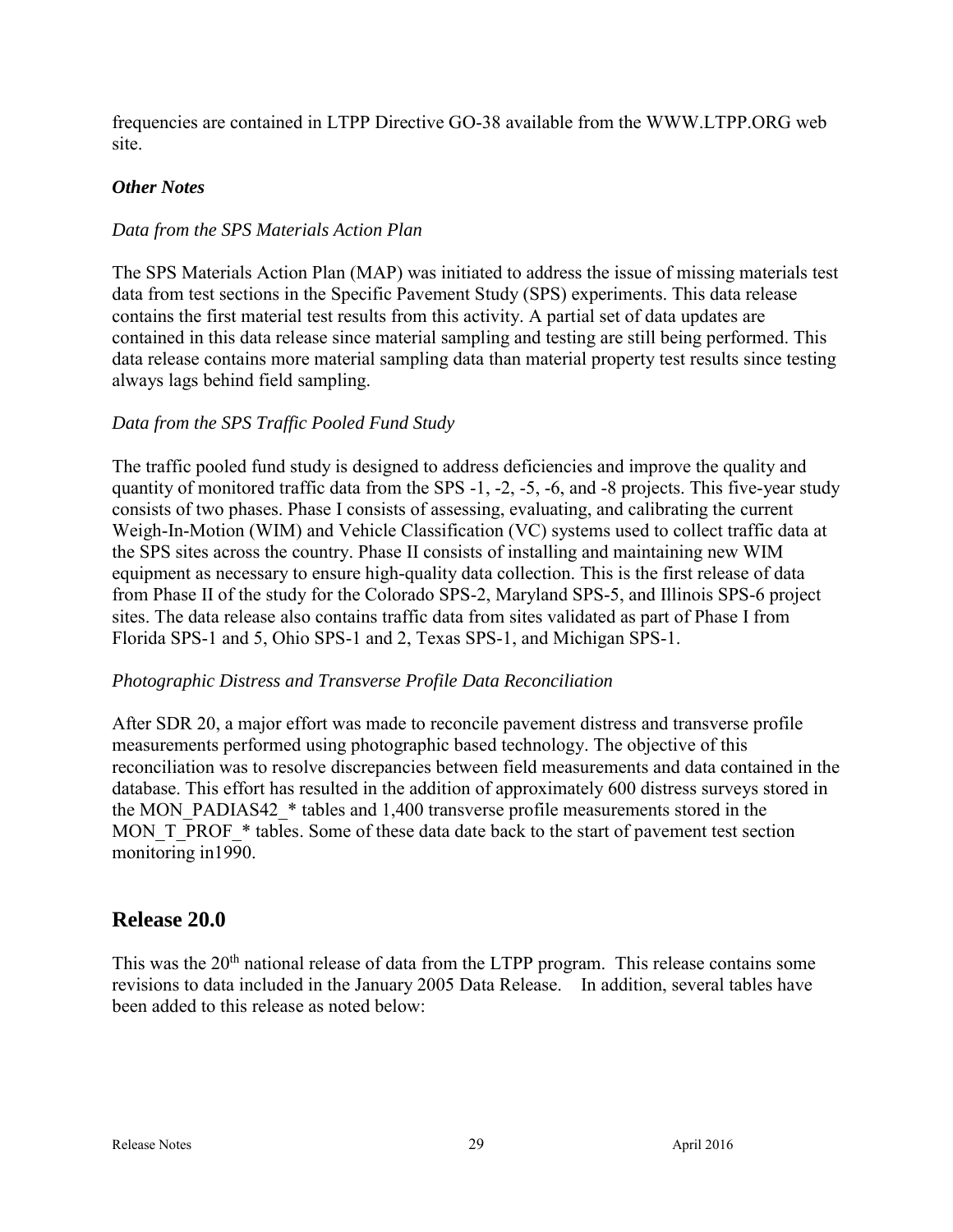### *Tables Added*

TST\_SAMPLE\_BULK\_AC\_AGG. This new table in the Material Testing module contains information on bulk aggregate sampled at asphalt concrete plants for test sections included in the SPS-9 SuperPave experiment.

TST\_SAMPLE\_LAB\_AC\_MIX. This new table in the Material Testing module contains information on laboratory mixed AC samples for test sections included in the SPS-9 SuperPave experiment.

#### *Tables Removed*

RHB\_ACO\_SP\_PROP. This table was added in SDR 19 and has no data in it yet. It will be included in future releases if data becomes available.

#### *Other Additions to Release 20.0*

#### *CONSTRUCTION\_NO added to tables:*

The field CONSTRUCTION\_NO field was added to the following Material Testing tables: TST\_ASPHALT\_CEMENT, TST\_FRESH\_PCC, TST\_SAMPLE\_BULK\_AC\_AGG, TST\_SAMPLE\_LOG\_SPS\_3\_4, TST\_UNCOMP\_BITIMINOUS.

#### *Other Notes*

#### *Backcalculation Tables:*

This is the last release of the FWD backcalculation tables in the SDR. This data was calculated from FWD data that was available in 1997. It has become cost prohibitive to continue updates and support these data elements in response to changes and corrections are made to the baseline FWD data. An update was made to these tables to remove records which could no longer be traced to the source FWD data, and to correct these tables with changes made to the source data tables.

### *MON\_T\_PROF\_CROSS\_SLOPE table*

Population of this table for manual transverse profile measurements for all previous measurements was completed for this data release. From this data, a data user now has the capability of determining if ruts can hold water from a transverse cross slope perspective.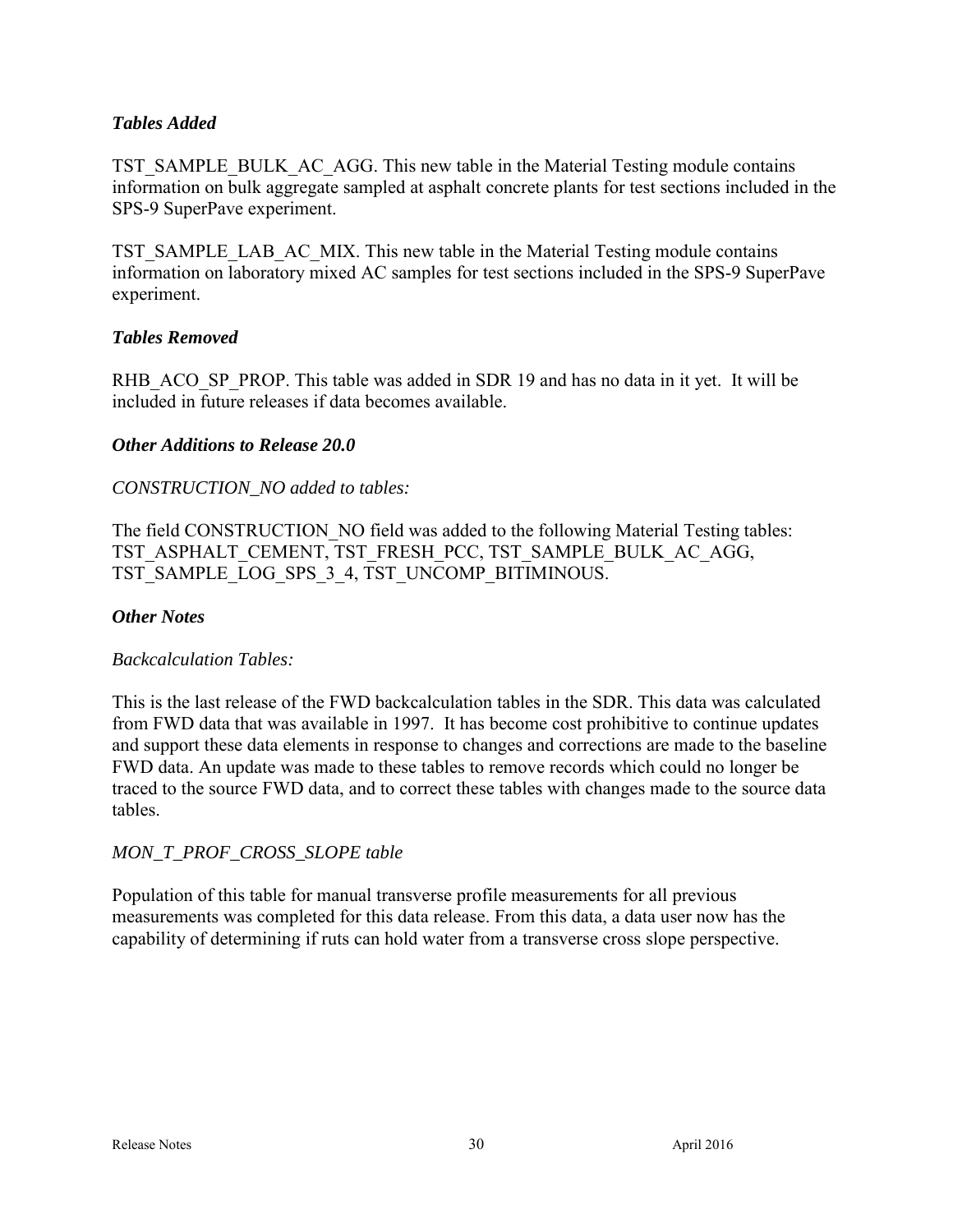### *Known Data Issues Not Yet Reported*

The mechanism for reporting LTPP data problems is currently called the Data Analysis/Operations Feedback Report (DAOFR). LTPP data users can view resolved and unresolved DAOFRs at the LTPP web site: [http://www.fhwa.dot.gov/pavement/ltpp.](http://www.fhwa.dot.gov/pavement/ltpp)

The following unresolved data issues reported in the release notes for data release 19 have not yet been fully addressed. DAOFRs will be prepared in the near future to better document these previously identified problems. Unresolved data problems previously identified in this data upload have already been submitted as DAOFRs to FHWA.

| Table                      | Problem                                                         |
|----------------------------|-----------------------------------------------------------------|
| AWS_HOURLY_DATA            | For site 350101, the pyranometer readings are suspect.          |
|                            | For certain sections, the faulting values are very inconsistent |
| MON_DIS_JPCC_FAULT         | over time.                                                      |
|                            | The POINT_LOC value assigned to a given crack or joint          |
| MON_DIS_JPCC_FAULT         | varies slightly over time on some sections                      |
|                            | For certain POINT_LOC's on given section, there are large       |
| MON_DIS_JPCC_FAULT         | spikes in the measured faulting value.                          |
|                            | For a given POINT_LOC, the CRACK_OR_JOINT                       |
| MON_DIS_JPCC_FAULT         | designation changes over time for some sections.                |
| MON_DIS_*_REV              | Many null values should in fact be recorded as zero.            |
| MON_DIS_AC_REV             | The fatigue cracking values on 010102 are suspect.              |
|                            | For 185518, OTHER indicates multiple patches, while the         |
| MON_DIS_CRCP_REV           | patching fields indicate only one.                              |
|                            | For a number of sites, BEFORE TEMP and AFTER TEMP               |
|                            | are zero during summer months, indicating that the values       |
| MON_DIS_AC_REV             | should probably be null instead.                                |
|                            | Inconsistent rating of transverse cracking on sections          |
| MON_DIS_JPCC_REV           | 290704, 290705                                                  |
| MON_DIS_JPCC_REV           | inconsistent rating of map cracking on section 100210           |
|                            | On section 124000, 7/21/99, OTHER indicates presence of         |
| MON_DIS_JPCC_REV           | map cracking, though map cracking field contain zeroes.         |
|                            | For the 8/7/91 survey on the 2906** sections, OTHER             |
| MON_DIS_JPCC_REV           | indicates pumping, while the pumping fields indicate none.      |
|                            | For 18A430, 5/1/91and 370201, 9/19/02, OTHER indicates          |
| MON_DIS_JPCC_REV           | polished aggregate, but POLISH_AGG_A = 0.                       |
| MON_DIS_JPCC_FAULT         | EDGE and WHEELPATH measurements differ by > 12mm                |
|                            | Temperatures very low for certain dates on sections 131031(-    |
| SMP_ATEMP_RAIN_HOUR        | 42) and 351112 (-49)                                            |
| SMP_ATEMP_RAIN_DAY         | hourly average in HOUR outside min and max values in DAY        |
|                            | Sections 274040(9/22/93), 484143(9/25/97), and                  |
| SMP_ELEV_PCC_DATA          | 833802(various dates) have questionable elevation data.         |
|                            | Questionable elevation data on 310114, 390901, 460804,          |
| SMP_ELEV_AC_DATA           | 469187, 501002, 831801, and 906405.                             |
|                            | 483739, THERM_NO =18(after 5/6/00) and 11(after6/6/00)          |
| SMP_MRCTEMP_AUTO_DAY_STATS | have very high values - looks like bad sensor.                  |
|                            | 180901, 0902, 0904, and 0905 have zero PROFILE_INDEX,           |
| SPS9_PMA_PROFILE           | which is not a reasonable value.                                |
| TRF EQUIPMENT MASTER       | Where sensor type is null, it should be N.                      |
|                            | Sections/layers: 04_1021 layers 6,7; 18_5518 layers 9,10;       |
| TST_AC01_LAYER             | 18_6012, layer 11; 19_3006 layers 5,6; 19_3055 layers 5,6;      |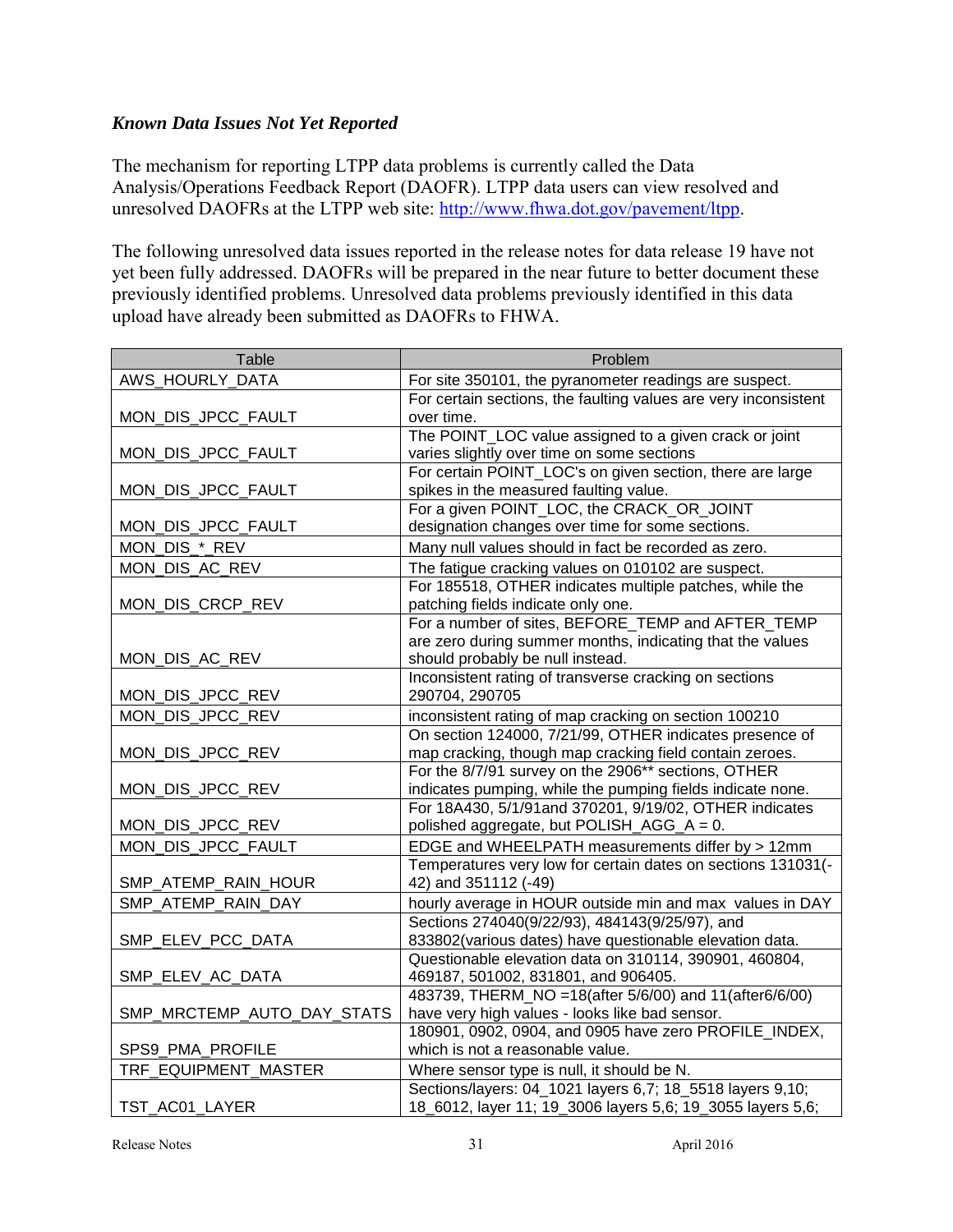| Table        | Problem                                                     |
|--------------|-------------------------------------------------------------|
|              | and section 27_1085 layer 5, do not have matching layers in |
|              | TST L05B                                                    |
|              | In many TST tables, there are SAMPLE_NO entries that do     |
| Various      | not have a match in one of the sampling tables.             |
|              | In many TST tables, there are LOC_NO entries that do not    |
| Various      | have a match in one of the sampling tables.                 |
|              | For many sections, the LAYER_NO reported does not have a    |
| TST_AC02     | match in TST L05B.                                          |
|              | comments indicate multiple samples, but LOC_NO or           |
| TST_AC04     | SAMPLE_NO are for a single sample.                          |
|              | There are many ASH_CONTENT values over 2, which may         |
| TST_AE01     | indicate the test was not performed properly.               |
|              | Many section have holes with locations far outside section  |
| TST HOLE LOG | boundaries $(+/1 200')$ .                                   |
|              | There are many records with negative TRANS_POS, but a       |
| TST HOLE LOG | LOC_NO not indicative of shoulder testing.                  |
|              | Many of the values in REPL_LOC_NO are not in LOC_NO         |
| TST_HOLE_LOG | for that section.                                           |
|              | For many SPS testing locations, POINT_LOC is within         |
| TST_HOLE_LOG | another section according to SPS_PROJECT_STATIONS.          |

### **Release 19.0**

This was the 19<sup>th</sup> national release of data from the LTPP program. This release contains some revisions to data included in the July 2004 Data Release. This Data Release also includes a new software program, ESALCalc. In addition, several tables have been added to this release and some deleted, as noted, below:

### *Tables Added*

*MON\_T\_PROF\_CROSS\_SLOPE:* This new table contains the elevation of the last data point, relative to the begin point, of manual transverse profile measurements made using the Dipstick device. This allows the transverse profile data to be de-normalized so that the true elevation profile, relative to the outside edge of the pavement lane, may be computed. This table is expected to be fully populated in 2006.

*SMP\_TDR\_MANUAL\_MOISTURE:* This table contains volumetric and gravimetric moisture content computed from dielectric constants interpreted and calculated from manually recorded TDR traces.

*CLM\_VWS\_HUMIDITY\_DAILY, CLM\_VWS\_PRECIP\_DAILY, CLM\_VWS\_TEMP\_DAILY, CLM\_VWS\_WIND\_DAILY:* These four tables were created to mirror similar monthly and annual climatic tables and to allow more selective analysis of the various daily data elements. These tables replace the table CLM\_VWS\_DATA\_DAILY. In addition, all Climatic tables contain data that were recomputed from Level E data provided by a national weather agency.

*RHB\_ACO\_SP\_\* Tables*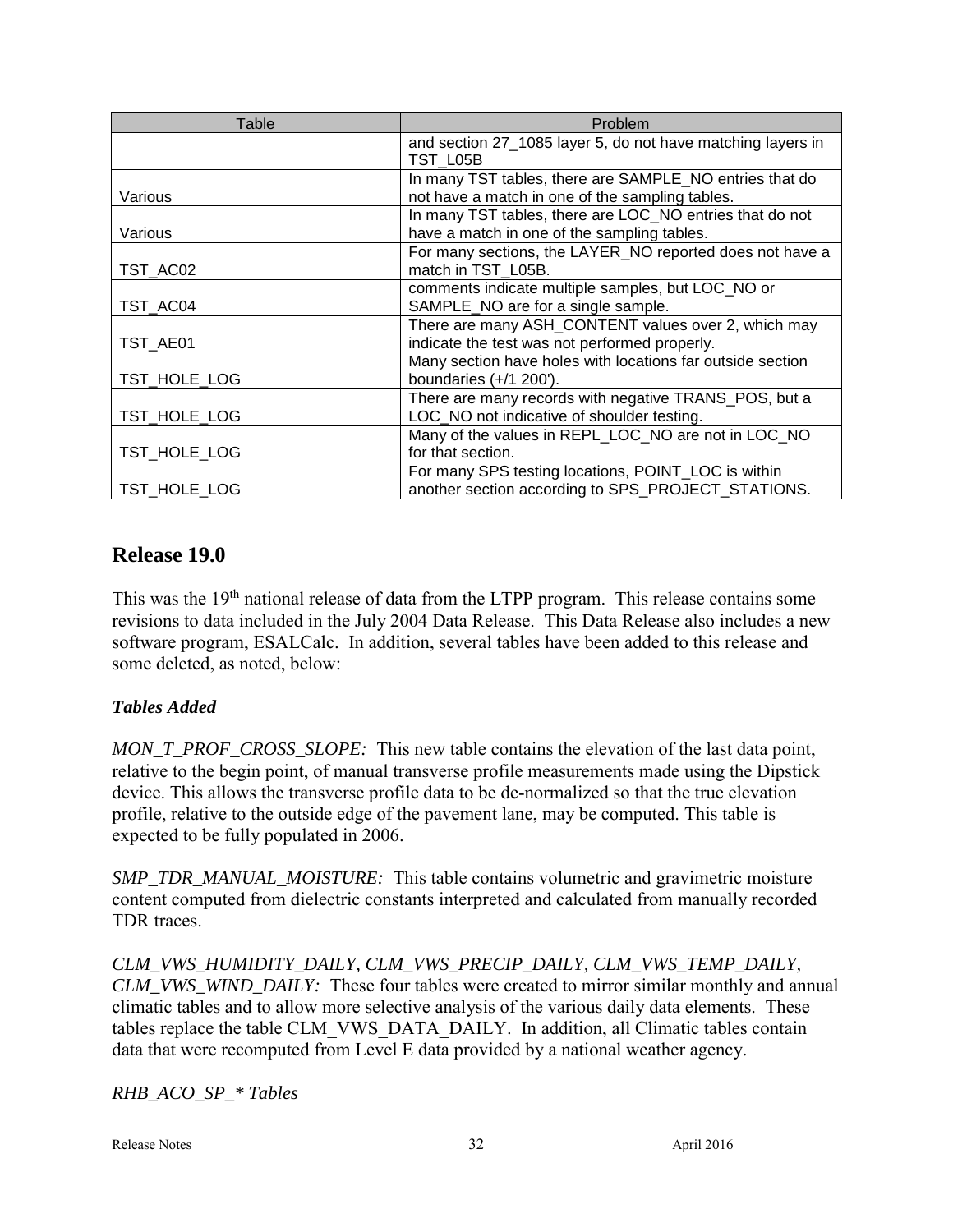Three new Rehabilitation tables were added to this SDR. These tables are used for non-recycled asphalt pavement overlays using SuperPave properties. The tables and their description are listed in the table below:

| <b>SDR Table Name</b> | <b>Contents</b>                                         |
|-----------------------|---------------------------------------------------------|
| RHB ACO SP AGGR PROP  | This table contains SuperPave AC overlay aggregate      |
|                       | properties.                                             |
| RHB ACO SP MIX PROP   | This table contains SuperPave AC overlay mixture        |
|                       | properties as placed.                                   |
| RHB ACO SP PROP       | This table contains SuperPave AC overlay asphalt cement |
|                       | properties.                                             |

#### *Tables Removed*

*MON\_T\_PROF\_DEV\_CONFIG:* This table contains information on equipment configuration settings used to capture, digitize, and interpret transverse profile measurements using the photographic and manual dipstick measurement methods. Note that transverse profile measurements based on the photographic method are obtained at the same time as the photographs for the film-based distress interpretations. Since this table provides little information to the data user, it is no longer included in the SDR.

#### *Rehabilitation Tables*

Several Rehabilitation tables were removed from this Data Release since there are no data stored in the tables. Listed below are the tables that have been removed:

RHB\_CMRAP\_COMBINED\_AGG RHB\_CMRAP\_LAB\_AGED\_AC RHB\_CRACK\_SEAT\_PCC RHB\_PCCO\_STEEL RHB\_PRESSURE\_RELIEF RHB\_RCYPCC\_COMBINED\_AGGR RHB\_RCYPCC\_CONSTRUCTION RHB\_RCYPCC\_JOINT RHB\_RCYPCC\_MIXTURE RHB\_RCYPCC\_NEW\_AGGR RHB\_RCYPCC\_STEEL RHB\_RCYPCC\_STRENGTH

#### *SPS Tables*

Several SPS tables were removed from this Data Release since there are no data stored in the tables. Listed below are the tables that have been removed:

SPS4\_TRANSIENT\_GENERAL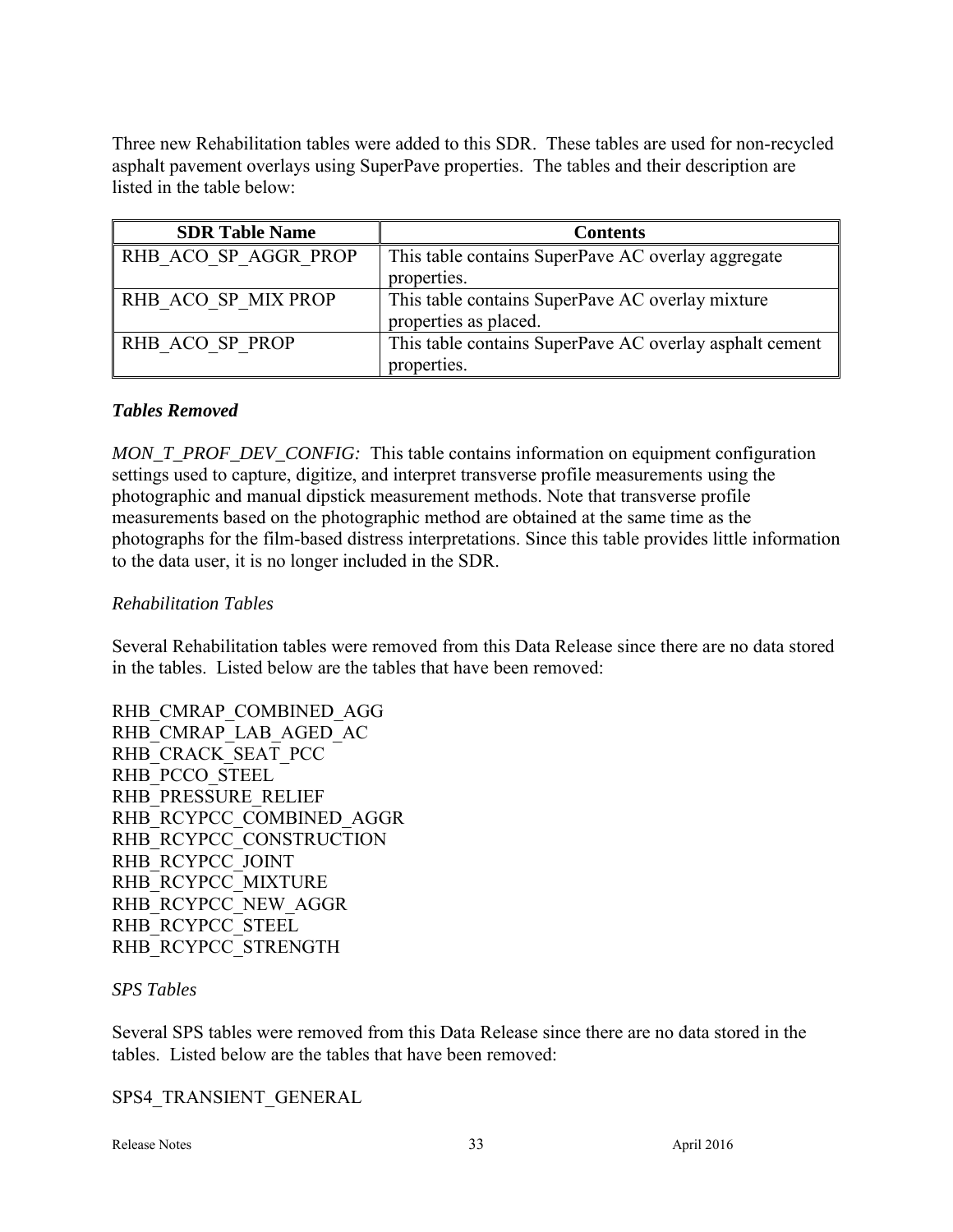SPS4\_TRANSIENT\_MEASURE SPS6\_TRANSFER\_EFFICIENCY SPS7\_LOAD\_TRANSFER SPS7\_PCC\_CRACK\_SEAL SPS7\_ TRANSFER\_EFFICIENCY SPS7\_UNDERSEALING SPS8\_PCC\_FULL\_DEPTH SPS9\_AC\_PATCHES SPS9\_DIAMOND\_GRIND SPS9\_PCC\_JOINT\_RESEAL SPS9\_RUT\_LEVEL\_UP SPS9\_UNDERSEALING

*TST\_SC06:* This table was intended to contain measurements of excess asphalt in bituminous mixtures obtained by using a loaded wheel and sand cohesion. Although the table structure exists, no data for this test were ever loaded into the database. Since this table is empty, it is not included in the SDR.

*TST\_SC13:* This table was intended to contain measurements of the polish value of aggregates used in chip seals applied to SPS-3 sections only. Although the table structure exists, no data for this test were ever loaded into the database. Since this table is empty, it is not included in the SDR.

*TRF\_MONITOR\_BASIC\_INFO:* This table has been replaced by outputs from the ESALCalc software.

#### *Other Additions to Release 19.0*

#### *ESALCalc Software*

A computer program called ESALCalc is included in the January 2005 SDR. This software will compute annual ESAL estimates from traffic monitoring data and pavement structure data. A manual is included with the software.

#### *Restructuring of Data Modules and CD Contents*

Two data modules had to be restructured due to database size limitations in Microsoft<sup>®</sup> Access 2000. The Climate module was split into three databases: Climate\_Daily\_Humid\_Precip, Climate Daily Temp\_Wind, and Climate Summary Data. The two Climate Daily \* databases contain daily tables, while the Climate\_Summary\_Data database contains monthly, annual, and all other Climate tables.

The Seasonal Monitoring Program (SMP) module was divided into two new databases: Seasonal\_Monitoring and Seasonal\_Monitoring\_TDR\_Meas. The time-domain reflectometry (TDR) measurement tables are in the Seasonal\_Monitoring\_TDR\_Meas database, while all other SMP tables are in the Seasonal\_Monitoring database.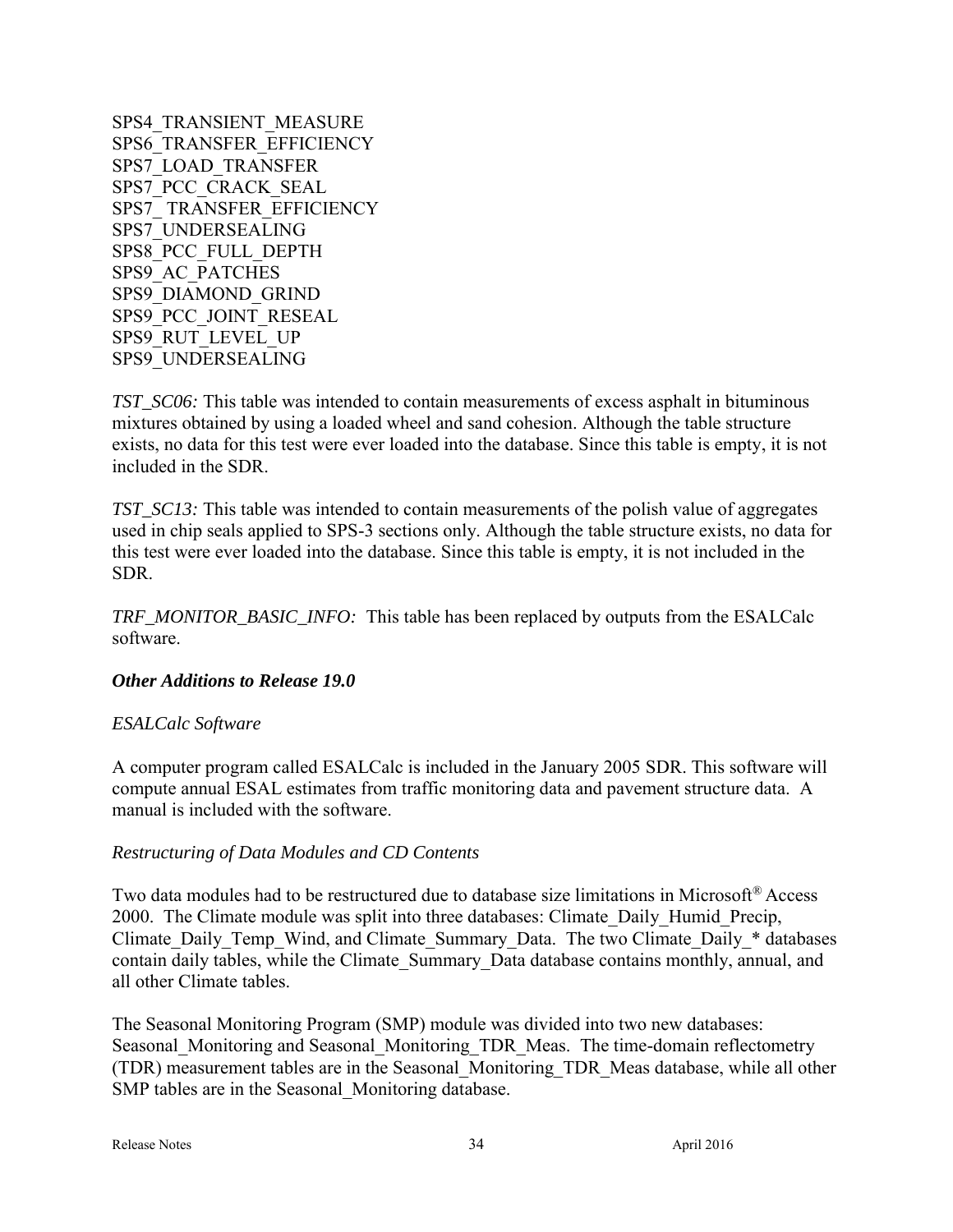In addition, the data modules had to be rearranged on CDs 1 and 2. The SMP and Backcalculation modules were added to CD 2, which also contains FWD Measurements. This CD has been renamed "Seasonal Monitoring and Deflection". CD 1 remains the same, minus the SMP and Backcalculation modules. CD 1 is referred to as the "Primary Data Set".

### *Issues Identified Since Release 18.0*

Below is a table that describes data issues found during a review of the July 2004 Data Release. Data analysts should review this list when performing research.

| <b>Table</b>              | <b>Issue</b>                                               |
|---------------------------|------------------------------------------------------------|
| <b>AWS HOURLY DATA</b>    | For site 350101, the pyranometer readings are suspect.     |
|                           | The TRAFFIC RS field is not populated correctly for some   |
| <b>EXPERIMENT SECTION</b> | records.                                                   |
|                           | For certain sections, the faulting values are very         |
| MON DIS JPCC FAULT        | inconsistent over time.                                    |
|                           | The POINT_LOC value assigned to a given crack or joint     |
| MON DIS JPCC FAULT        | varies slightly over time on some sections.                |
|                           | For certain POINT_LOC's on given section, there are large  |
| MON DIS JPCC FAULT        | spikes in the measured faulting value.                     |
|                           | For a given POINT_LOC, the CRACK_OR_JOINT                  |
| MON DIS JPCC FAULT        | designation changes over time for some sections.           |
| MON_DIS_*_REV             | Many null values should, in fact, be recorded as zero.     |
| MON DIS AC REV            | The fatigue cracking values on 010102 are suspect.         |
|                           | For 185518, OTHER indicates multiple patches, while the    |
| MON DIS CRCP REV          | patching fields indicate only one.                         |
|                           | For a number of sites, BEFORE TEMP and                     |
|                           | AFTER TEMP are zero during summer months, indicating       |
| MON DIS AC REV            | that the values should probably be null instead.           |
|                           | On section 485328, $1/22/01$ , PHOTO_VIDEO = P, but        |
| MON DIS CRCP REV          | comments indicate no pictures obtained.                    |
|                           | 485274, 2/11/97 has LONG_JOINT_SEAL_NO = 0,                |
| MON DIS CRCP REV          | LONG JOIN SEAL DAM $L > 0$ .                               |
|                           | Inconsistent rating of transverse cracking on sections     |
| MON DIS JPCC REV          | 290704, 290705.                                            |
|                           | For a number of surveys on various sites, the number of    |
| MON DIS JPCC REV          | map cracking areas is zero, but the area is non-zero.      |
| <b>MON DIS JPCC REV</b>   | Inconsistent rating of map cracking on section 100210.     |
|                           | On section 124000, 7/21/99, OTHER indicates presence of    |
| MON DIS JPCC REV          | map cracking, though map cracking field contains zeroes.   |
|                           | For 313033, 11/16/99 and 290605, 7/20/95,                  |
| MON DIS JPCC REV          | PUMPING NO = 0 while PUMPING $L > 0$ .                     |
|                           | For the 8/7/91 survey on the 2906** sections, OTHER        |
| MON DIS JPCC REV          | indicates pumping, while the pumping fields indicate none. |
| MON DIS JPCC REV          | For 18A430, 5/1/91and 370201, 9/19/02, OTHER indicates     |

Release Notes 35 April 2016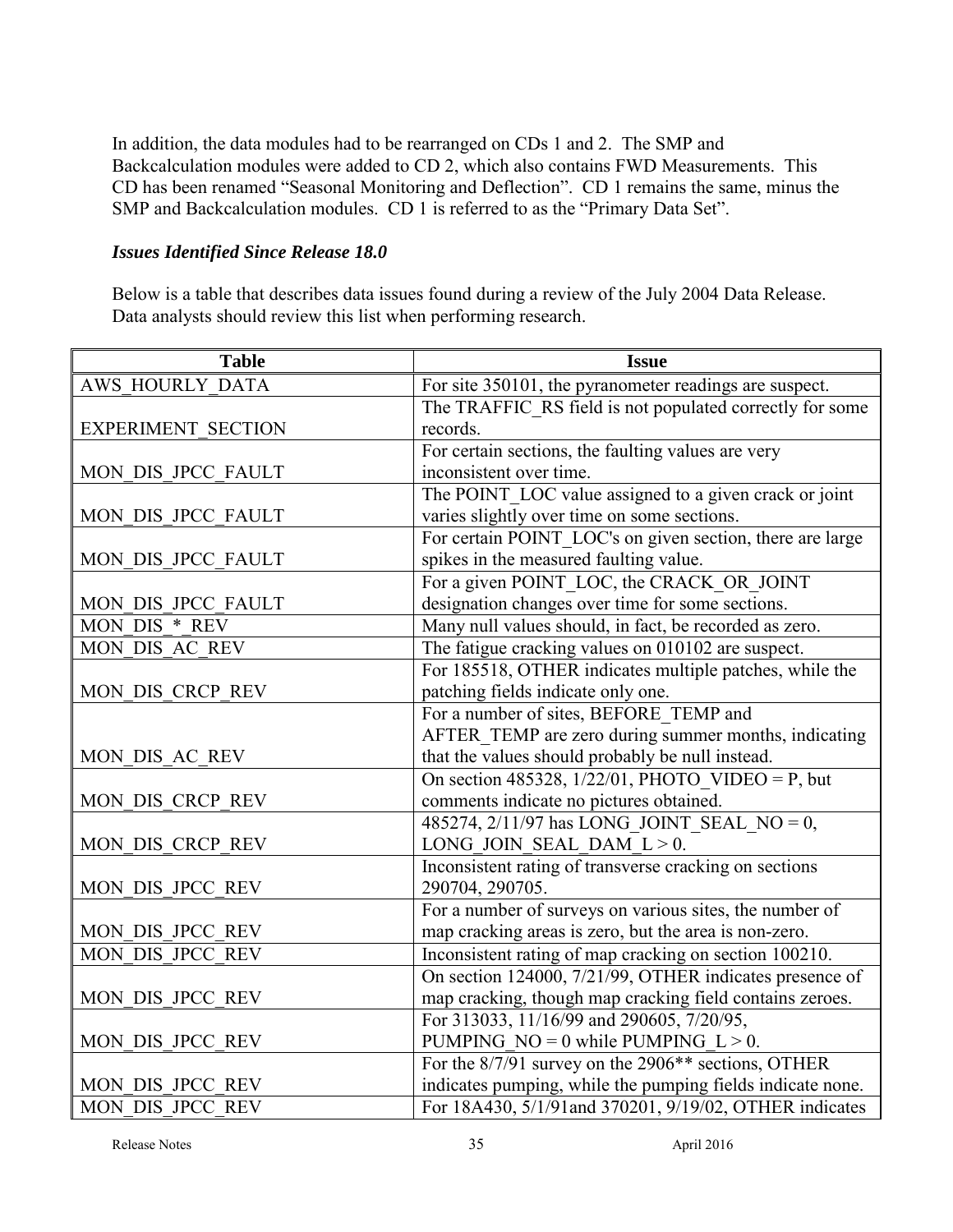| <b>Table</b>               | <b>Issue</b>                                                                                 |
|----------------------------|----------------------------------------------------------------------------------------------|
|                            | polished aggregate, but POLISH_AGG_A = $0$ .                                                 |
|                            | EDGE and WHEELPATH measurements differ by >                                                  |
| MON DIS JPCC FAULT         | $12mm$ .                                                                                     |
|                            | Various fault values are entered to 0.1mm, but the device is                                 |
| <b>SMP JOINT FAULT</b>     | supposed to read to 1mm only.                                                                |
|                            | Temperatures very low for certain dates on sections                                          |
| <b>SMP ATEMP RAIN HOUR</b> | 131031(-42) and 351112 (-49).                                                                |
|                            | Hourly average in HOUR outside min and max values in                                         |
| SMP ATEMP RAIN DAY         | DAY.                                                                                         |
|                            | Sections 274040 (9/22/93), 484143 (9/25/97), and 833802                                      |
| SMP ELEV PCC DATA          | (various dates) have questionable elevation data.                                            |
|                            | Questionable elevation data on 310114, 390901, 460804,                                       |
| SMP ELEV AC DATA           | 469187, 501002, 831801, and 906405.                                                          |
|                            | 483739 (2/15/97) has null daily values where there is                                        |
| SMP ATEMP RAIN DAY         | sufficient info in the hourly table $(>20$ hours) to calculate it.                           |
|                            | 483739, THERM NO = 18(after 5/6/00) and 11(after 6/6/00)                                     |
| SMP MRCTEMP AUTO DAY STATS | have very high values - looks like bad sensor.                                               |
|                            | 180901, 0902, 0904, and 0905 have zero                                                       |
| <b>SPS9 PMA PROFILE</b>    | PROFILE INDEX, which is not a reasonable value.                                              |
| TRF EQUIPMENT MASTER       | Where sensor type is null, it should be N.                                                   |
|                            | 460901, FIELD SET = 1 has multiple construction                                              |
|                            | numbers associated with it - which can cause incorrect CN                                    |
| TST HOLE LOG               | assignment.                                                                                  |
|                            | 089020, FIELD LAYER $NO = 4$ has an average thickness                                        |
| TST AC01                   | of zero.                                                                                     |
|                            | 2606** layers 4, 5, 6, 260902 layers 5, 6, 7, 469197 layer 5,                                |
|                            | and 511423 layer 6 do not have matching layers in                                            |
| TST AC01 LAYER             | TST L05B.                                                                                    |
|                            | For 18A959, there are records with FIELD_LAYER_NO =                                          |
| TST AC01 LAYER             | 1 (which would be subgrade).                                                                 |
|                            | In many TST tables, there are SAMPLE NO entries that do                                      |
| Various                    | not have a match in one of the sampling tables.                                              |
|                            | In many TST tables, there are LOC NO entries that do not                                     |
| Various                    | have a match in one of the sampling tables.                                                  |
|                            | In many TST tables, there are LAYER_NO entries that do                                       |
| Various                    | not have a match in TST L05B.                                                                |
|                            | Some records in TST_AE03, PC03, PC06,                                                        |
|                            | SS01 UG01 UG02, SS04 UG08, UG04 SS03, and<br>UG05 SS05 have test results reported for layers |
|                            | inappropriate for the test type (bound layers for unbound                                    |
| Various                    | tests, $etc$ ).                                                                              |
|                            | Comments indicate multiple samples, but LOC NO or                                            |
| TST AC04                   | SAMPLE_NO are for a single sample.                                                           |
|                            | There are many ASH_CONTENT values over 2, which                                              |
| TST AE01                   | may indicate the test was not done properly.                                                 |
|                            |                                                                                              |

Release Notes 36 April 2016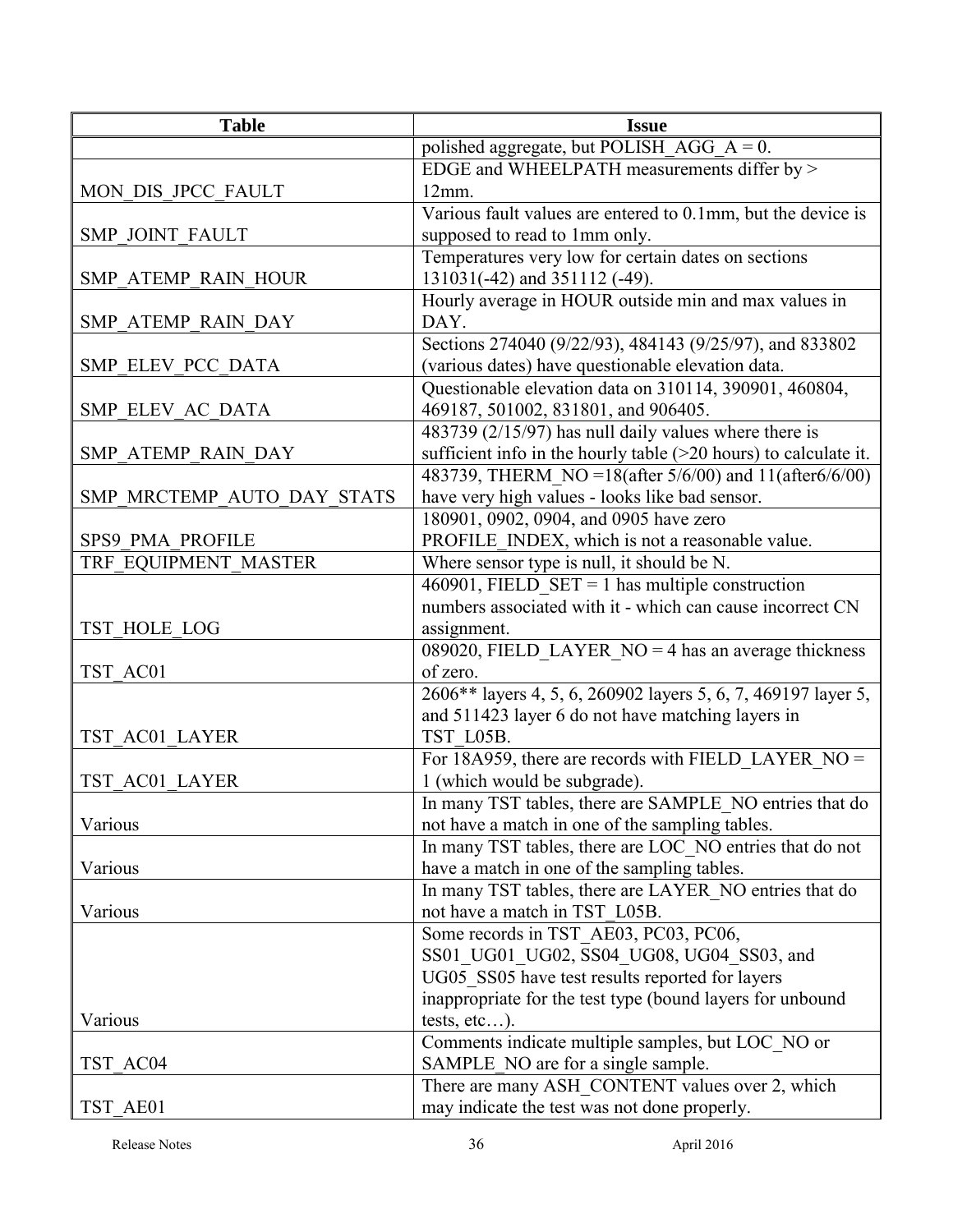| <b>Table</b> | <b>Issue</b>                                                |
|--------------|-------------------------------------------------------------|
|              | Many sections have holes with locations far outside section |
| TST HOLE LOG | boundaries $(+/- 200')$ .                                   |
|              | There are many records with negative TRANS POS, but a       |
| TST HOLE LOG | LOC NO not indicative of shoulder testing.                  |
|              | Many of the values in REPL LOC NO are not in LOC NO         |
| TST HOLE LOG | for that section.                                           |
|              | For many SPS testing locations, POINT LOC is within         |
| TST HOLE LOG | another section according to SPS PROJECT STATIONS.          |
|              | Several records have inconsistent LAYER TYPE and            |
| TST L05B     | DESCRIPTION.                                                |

### **Release 18.0**

This was the 18th national release of data from the LTPP program. This release contains some revisions to data included in the January 2004 Data Release. New tables included for the first time in this release and updates are noted in the following:

### *Ground Penetrating Radar Module*

In 2003, Ground Penetrating Radar (GPR) measurements were performed on a subset of LTPP sections to provide an estimate of layer thickness variations within the monitoring portion of the test section. The measurements were performed on all SPS-1 project sites still in-service at the time. Measurements were also performed on one selected SPS-2, and SPS-5, and SPS-6 project site. The results of the measurements are stored in the GPR data module. Listed below are the tables and a brief description of each:

| <b>SDR Table Name</b>  | <b>Contents</b>                                                |
|------------------------|----------------------------------------------------------------|
| <b>GPR MASTER</b>      | One record is included in GPR MASTER for each                  |
|                        | measurement pass on a test section. Typically there are two    |
|                        | measurement passes on a test section.                          |
| <b>GPR THICK POINT</b> | This table contains the results of the thickness               |
|                        | interpretations from the GPR measurements.                     |
| <b>GPR THICK SECT</b>  | This table contains statistics on the thickness and dielectric |
|                        | constant from data contained in the GPR THICK POINT            |
|                        | table whose stations fall inside the monitoring portion of the |
|                        | test section.                                                  |
| <b>GPR LINK LAYER</b>  | This table provides a link between pavement layers             |
|                        | identified in the GPR measurements and pavement layers         |
|                        | identified by other means. It is not possible to identify      |
|                        | layers with similar material properties with GPR               |
|                        | measurements. To analyze GPR data, multiple layers in the      |
|                        | physical pavement structure can be combined into a single      |
|                        | layer.                                                         |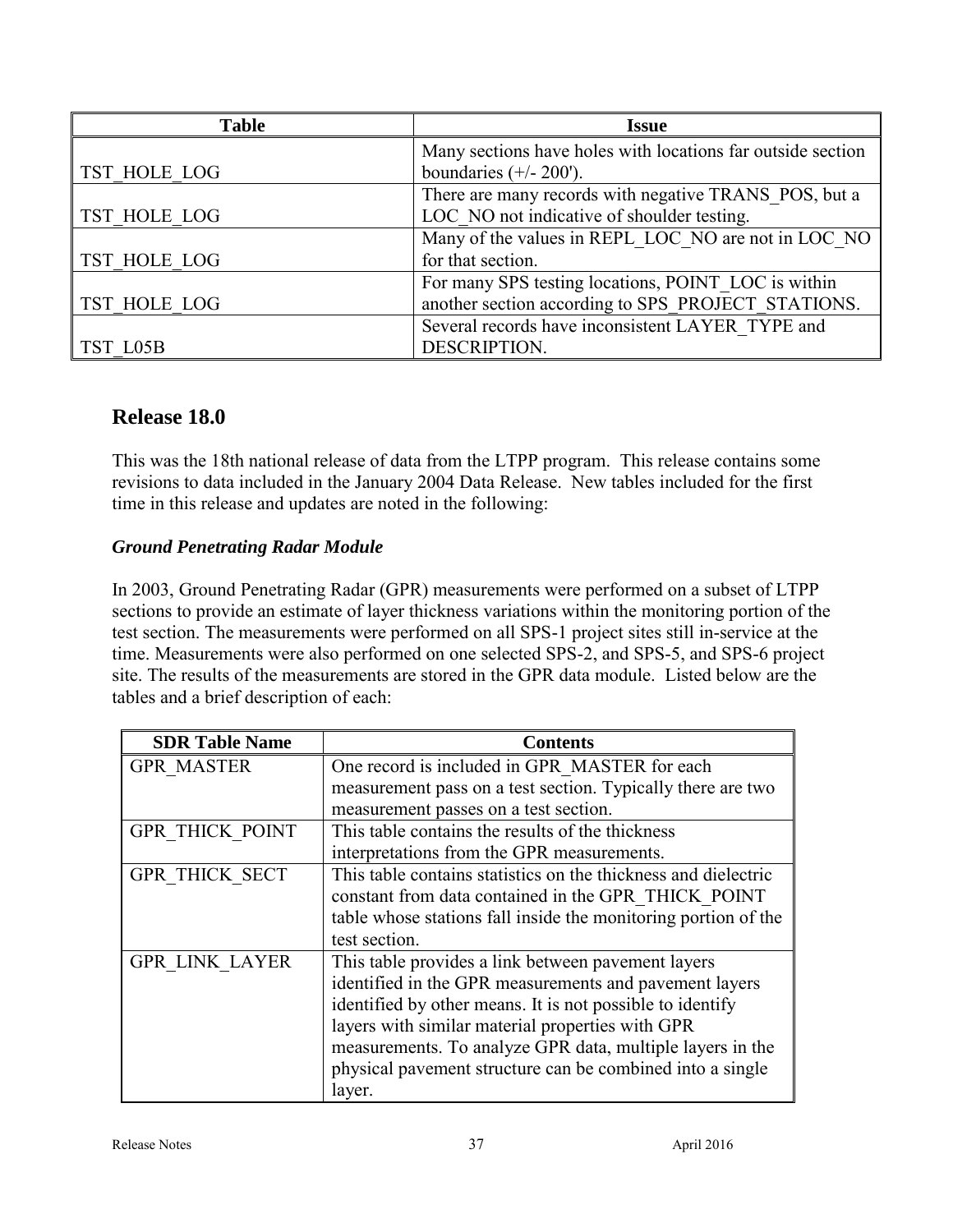### *Drainage Inspection Tables*

Three new tables were added to the Monitoring module containing data information on the condition of the edge drain systems installed at the SPS-1, and -6 projects. In the future, tables may be added for other drainage feature evaluations. Listed below are the tables and a brief description of each:

| <b>SDR Table Name</b>      | <b>Contents</b>                                       |
|----------------------------|-------------------------------------------------------|
| <b>MON DRAIN MASTER</b>    | This table contains information on the permanent      |
|                            | features of the edge drain system and the location of |
|                            | the lateral openings.                                 |
| <b>MON DRAIN CONDITION</b> | This table contains information regarding the         |
|                            | condition of the lateral openings and the area around |
|                            | the lateral openings at the time of inspection.       |
| <b>MON DRAIN INSPECT</b>   | This table contains information on the results of the |
|                            | video edge drain inspection.                          |

*TST\_UNBOUND\_SPEC\_GRAV:* This table contains the specific gravity of unbound base and subgrade materials. Since this test was not specified in the original material test guidelines for LTPP sections, data are only available for a subset of test sections. The current source of this data is from resilient modulus tests performed by one of the LTPP contract laboratories. Although not required, that laboratory contractor included this measurement in their test results. Test data are currently available for test sections in the North Atlantic and Southern Regions. Depending on budget constraints, it is planned to obtain these measurements from SPS project sites in the future. There are no plans to obtain this data from other GPS test sections. This table is currently undergoing population and not all of the available data have been entered.

### *Climate Data*

This release contains a major data update to the Climatic module covering the period from 1997 to 2002. Additions and corrections were made to the CLM\_SITE\_VWS\_LINK table to add links for test sections and SPS projects missing in the previous data releases. The QC on the CLM tables was run with a "no manual upgrade" policy. A very small percentage of records failed one or more checks and were left in the database with a non-level E RECORD\_STATUS.

### *Data Dictionary and Codes*

This data release contains a major revision to the data dictionary contained in the LTPPDD table and the codes contained in the CODES table. Some of the revisions included removing fields no longer needed, modifying field descriptions, updating the field indicating the data sheet used to record the data, and adding missing codes.

### *Tables Removed*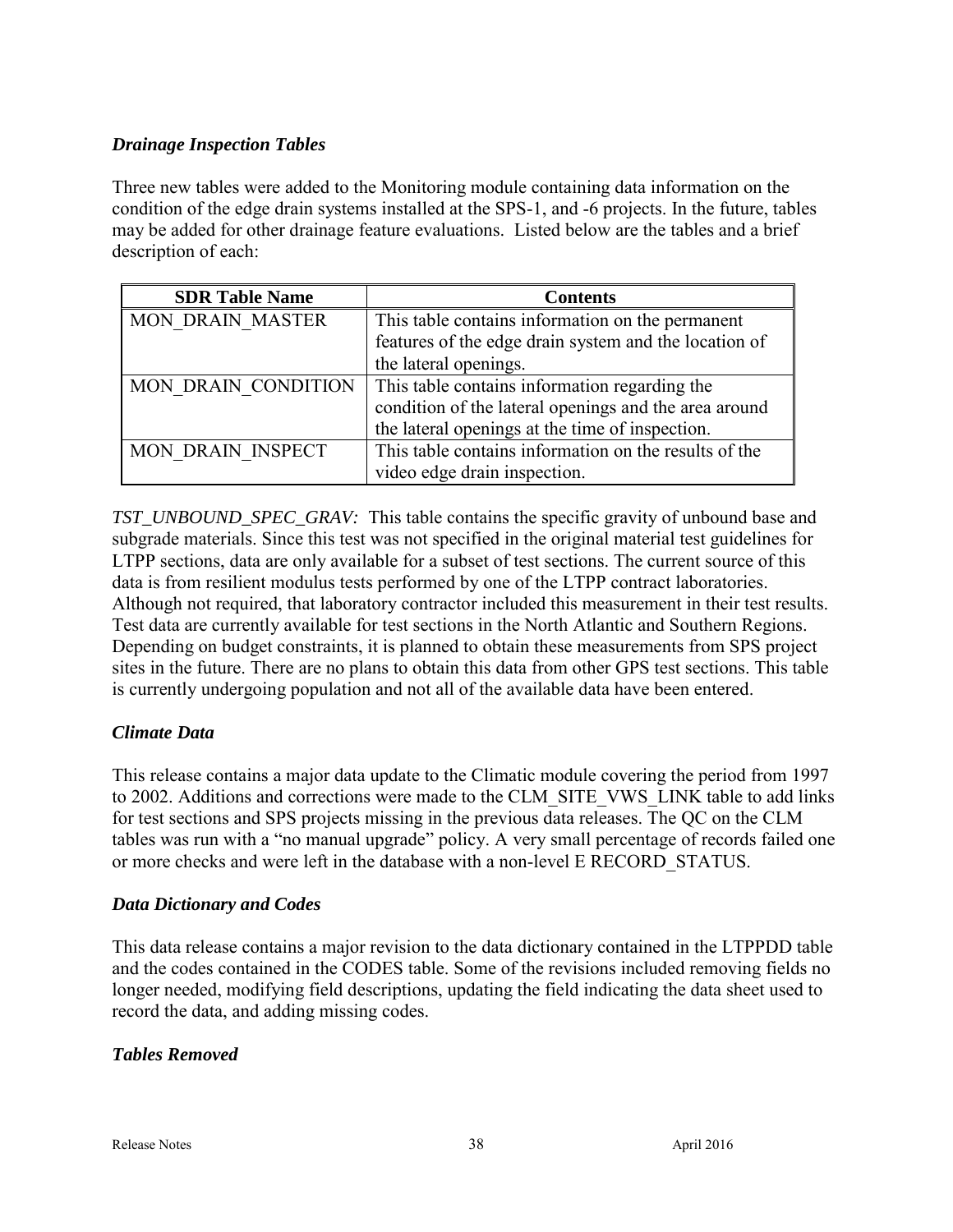Three tables that were included in previous releases were removed from this release. TST L06 and TST L07, which contained the sample disposal record for AC and PCC specimens, were removed since they contained information of little use to a data analyst. The table SMP\_WATERTAB\_DEPTH\_AUTO was also excluded since there was no data in the table, and no data is expected in the future.

# **Release 17.0**

Data Release 17.0 was made available in January 2004. This release contains some revisions to data included in the July 2003 Data Release. No changes or updates have been made to data in the climatic and dynamic load response modules.

### *SuperPave Asphalt Binder and Mixture Tests*

Data Release 17 contains, for the first time, the data from SuperPave-related asphalt binders and mixtures. This data includes test results from the dynamic shear rheometer, bending beam rheometer, direct tension, gyratory compaction, and volumetric and gravimetric properties of gyratory compacted specimens. This data represents only a partial set of available data. LTPP contractors are still in the process of entering these data and resolving errors. More data are expected to be included in Release 18. Data users are encouraged to contact LTPP Customer Service with questions or problems that they may find in the contents of these new tables.

| <b>SDR Table Name</b> | <b>Contents</b>                                         |
|-----------------------|---------------------------------------------------------|
| TST LINK LAYER        | Links between TST ID and layers in TST L05B             |
| TST LINK SAMPLE       | Links between TST ID and samples in                     |
|                       | TST SAMPLE LOG                                          |
| TST AE07 MASTER       | Sample and configuration information for Dynamic Shear  |
|                       | Rheometer (DSR) test                                    |
| TST AE07 DATA         | Data from Dynamic Shear Rheometer (DSR) test            |
| TST AE08 MASTER       | Sample and configuration information for Bending Beam   |
|                       | Rheometer (BBR) test                                    |
| TST AE08 DATA         | Data from Bending Beam Rheometer (BBR) test             |
| TST AE09 MASTER       | Sample and configuration information for Direct Tension |
|                       | (DT) test                                               |
| TST AE09 DATA         | Data from Direct Tension (DT) test                      |
| TST SP01 MASTER       | Sample and configuration information for gyratory       |
|                       | compaction test                                         |
| TST SP01 DATA         | Data from gyratory compaction test                      |
| TST SP02              | Asphalt mix volumetric and gravimetric information      |

To store these data, the following eleven tables were added to the material test module (TST).

Since some of these tests represent samples of materials used in more than one layer on multiple test sections, a field named TST\_ID is used as primary key in these tables to link material test results to test sections and pavement layers. The TST\_LINK\_LAYER table provides a linkage between TST\_ID and test sections and pavement layers in the TST\_L05B table, using the fields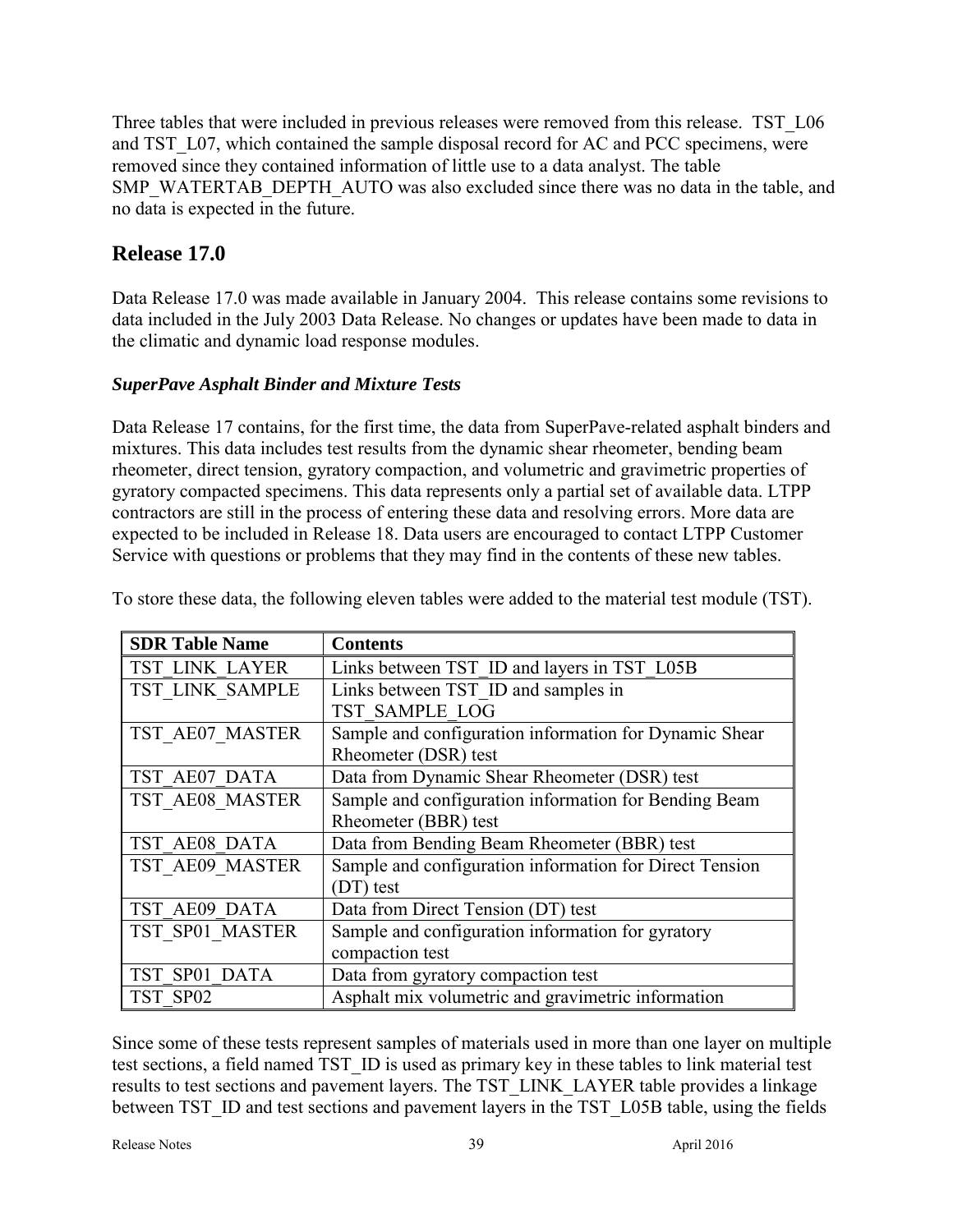STATE\_CODE, SHRP\_ID, CONSTRUCTION\_NO, and LAYER\_NO. The TST\_LINK\_SAMPLE table provides linkage between TST\_ID and material sampling information contained in TST\_SAMPLE\_LOG using the fields STATE\_CODE, SHRP\_ID, FIELD\_NO and SAMPLE\_NO.

### *Supplemental Test Section QC*

This is the first data release that includes the results of quality checks on data from supplemental test sections constructed on the Specific Pavement Studies sites. The RECORD\_STATUS field in records for supplemental test sections should now be populated as it is for other test sections. Although the majority of the new checks worked as expected, data users may find some anomalies that have not been corrected. Please contact LTPP Customer Service with questions or issues related to supplemental section QC.

#### *SPS 9 Construction Data*

SPS-9 construction data was first released in the July 2003 data release. Work continues on entering SPS-9 construction data to the SPS module.

### *Traffic Monitoring Data*

Processing of traffic monitoring data collected between 1999 and 2002 has been substantially completed. Work continues on loading and resolving errors in "problem" data sets from this time period. More traffic monitoring data is expected to be available in the next data release.

### *Distress Data*

Distress data processed by version 1.0 of the Padias software is being reprocessed with version 4.2 of the software. Distress survey records that have been migrated to the MON\_DIS\_PADIAS42 tables over the past several data releases have been removed from the MON DIS PADIAS tables.

### **Release 16.0**

Data Release 16.0 was available in July 2003. This release contains some revisions to data included in the January 2003 Data Release and includes new pavement monitoring, construction and materials test data collected through May 2003.

One new table, TRF\_MONITOR\_LTPP\_LN, was added to the Traffic module for this release. Another table, TRF\_MONITOR\_AXLE\_DISTRIB, was restructured. The old TRF\_MONITOR\_AXLE\_DISTRIB table was structured as one record per axle type per weight bin or 160 records per site per year. All bins and all axle types are present for every site (even some without weight data). The new TRF\_MONITOR\_AXLE\_DISTRIB has one record per axle type per vehicle class or a maximum of 40 records per site per year. If an axle type or vehicle class was not weighed, there is no record in the database.